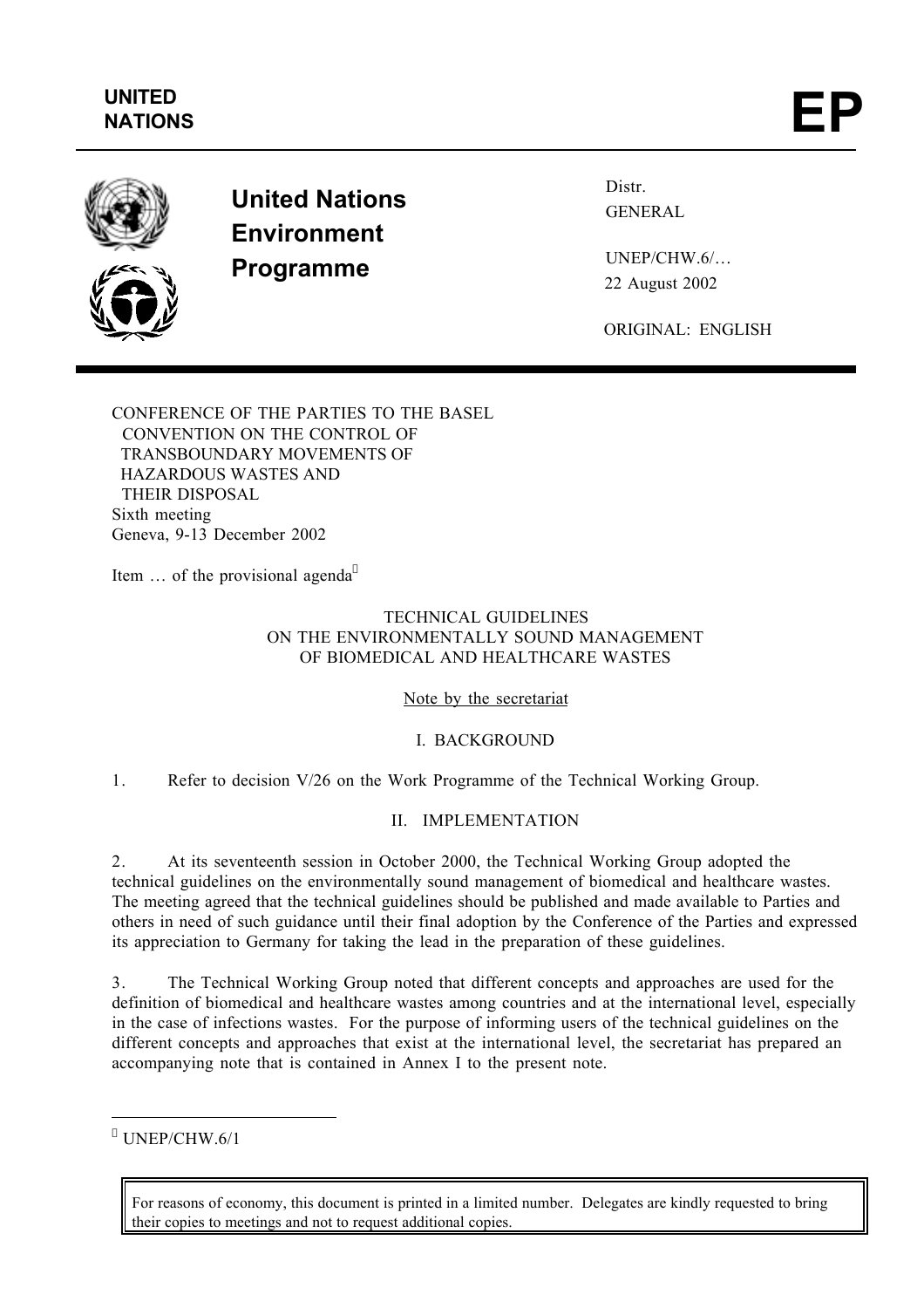UNEP/CHW.6/…

4. The technical guidelines as adopted by the Technical Working Group are contained in Annex II to the present note.

5. At its first meeting in May 2002, the Working Group on Implementation approved the decision of the Technical Working Group to adopt these technical guidelines for transmissions to the sixth meeting of the Conference of the Parties.

## III. PROPOSED ACTION

6. At its sixth meeting, the Conference may wish to consider adopting a decision along the following lines:

The Conference,

Welcoming the adoption of the technical guidelines on the environmentally sound management of biomedical and healthcare wastes,

Noting with appreciation the leading role played by Germany with support from Parties and others in the preparation of the technical guidelines,

Also noting the different concepts and approaches used at the international level concerning the definition and classification of biomedical and healthcare wastes, especially in the case of infectious wastes,

1. Adopts the technical guidelines on the environmentally sound management of biomedical and healthcare wastes as contained in document UNEP/CHW.6/…;

2. Invite Parties and others to use the technical guidelines and to report to the Conference of the Parties at its next meeting, through the secretariat, on their experience and any difficulties or obstacles encountered in their application with a view to improving the technical guidelines as necessary and required;

3. Requests the secretariat to continue its cooperation with the World Health Organization and the United Nations Committee of Experts on the Transport of Dangerous Goods on matters concerning or related to the environmentally sound management of biomedical and healthcare wastes.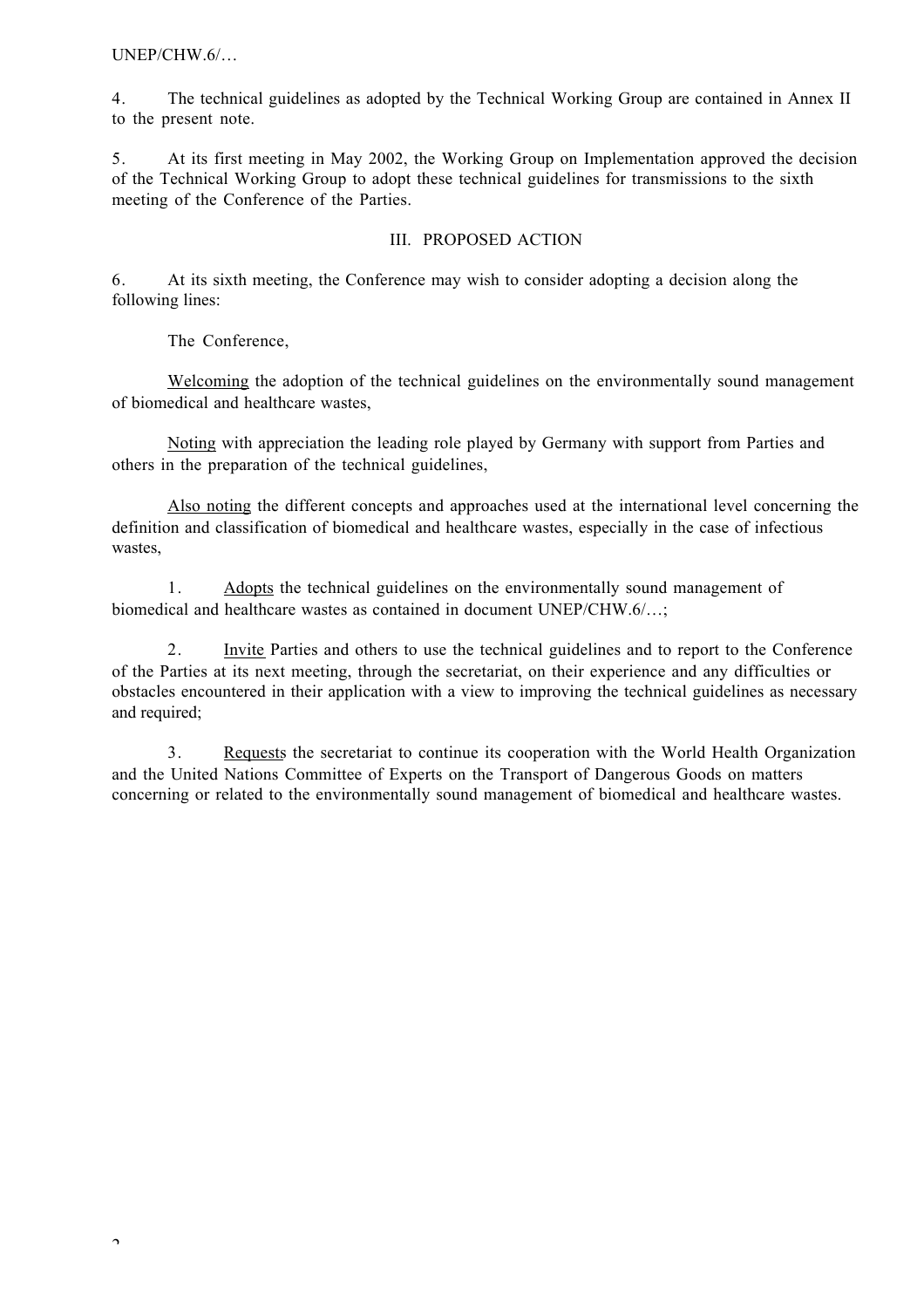## Annex I

## Note by the secretariat

## I. PURPOSE AND SCOPE OF THE TECHNICAL GUIDELINES

1. A primary purpose of the technical guidelines is to assist countries to improve, as necessary, the management of the biomedical and healthcare wastes. As it is a normal procedure in the context of the Basel Convention, the technical guidelines once adopted by the Conference of the Parties could, later on, be revisited to up-date or consolidate them. In this context, it is important to note that the disposal options proposed in the technical guidelines address the current priority needs of, in particular, developing countries. For this reason, the Technical Working Group, at its seventeenth session in October 2000, recommended that the technical guidelines be published and made available to Parties and others in need of such guidance pending their final adoption by the sixth meeting of the Conference of the Parties

2. The Technical Working Group, while preparing the technical guidelines, ensured that the Guidelines assist in reducing the impacts on health and the environment of biomedical and healthcare wastes, taking into account varying degree of infrastructural development and capacity among countries. Hence, focus has been given on developing guidance concerning:

- (a) A strict definition and classification of the relevant waste streams;
- (b) The segregation at source of the wastes;
- (c) The access to the best available information for the identification of the wastes.

The technical guidelines provide guidance on how to move towards state-of –the-art management of biomedical and healthcare wastes as a complement to those options considered necessary and suitable today taking into account the level of know-how, capacity and costs.

3. The Technical Working Group has also recognized the difficulties, from a waste management point of view, to apply a definition for the criteria of infectiousness that is applicable worldwide.

### II. ISSUE OF INFECTIOUS WASTES

4. Concerning the definition and classification of biomedical and healthcare wastes, different concepts and approaches are used internationally, especially in the case of infectious wastes. The World Health Organization (WHO) follows the "Universal Precautions" concept which describes a set of measures formulated to prevent the transmission of communicable diseases. The technical guidelines adopted by the Technical Working Group in October 2000 point to a narrower definition of infectious wastes, focusing on pragmatic and cost-effective waste management options. Definitions and criteria for the determination of infectious substances represent an area where international harmonization is of relevance and cooperation with WHO and the United Nations Committee of Experts on the Transport of Dangerous Goods is important.

5. Consequently, the users of the technical guidelines should review how these guidelines are implemented at the national level with a view to identifying how to improve them and the difficulties and obstacles to their effective application. For ease of reference, information provided by WHO on "Universal Precautions for Prevention of Transmission of HIV and other Bloodborne Infections" is contained in the appendix to the present note.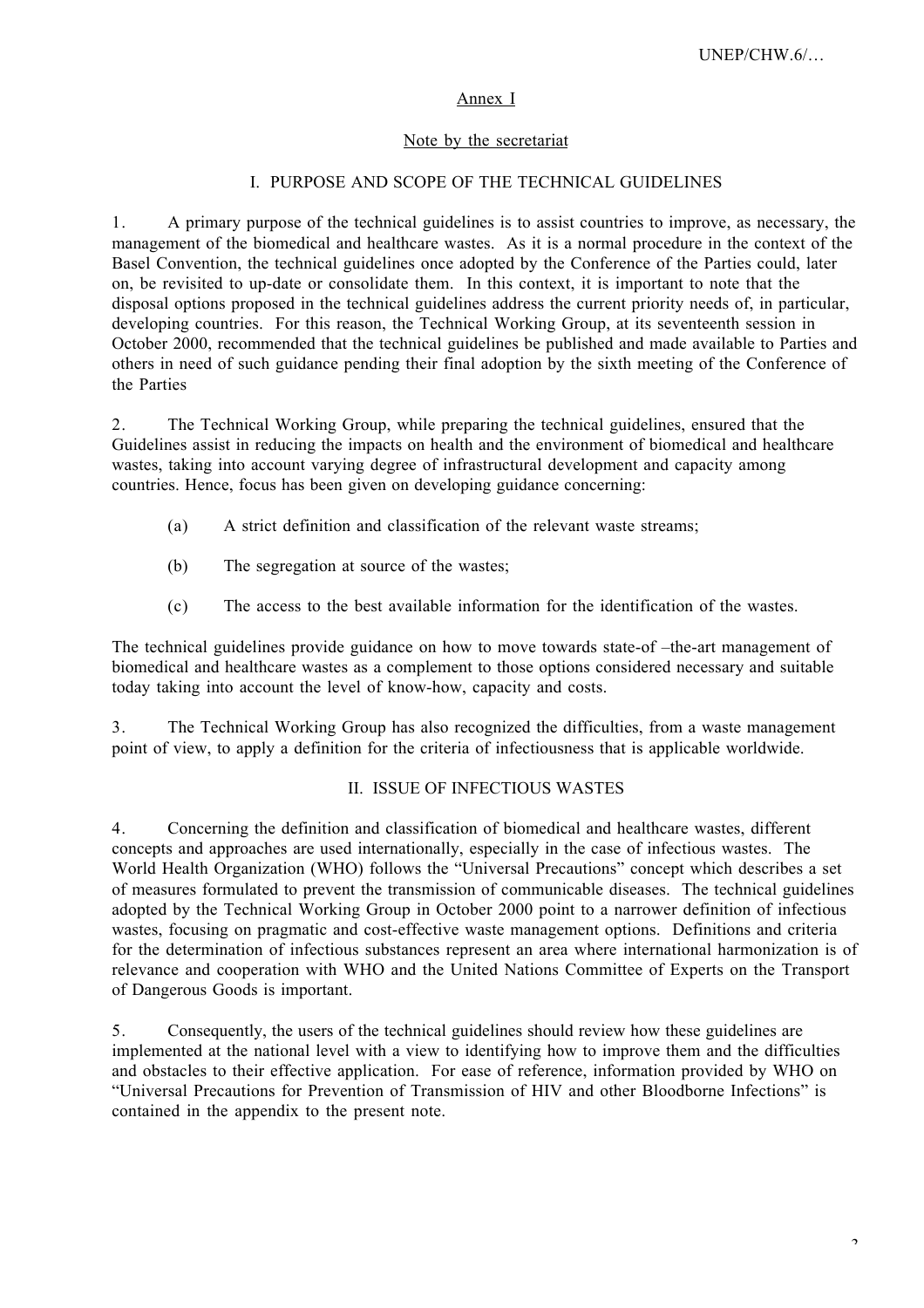# Appendix

## Universal precautions for prevention of transmission of HIV and other bloodborne infections

"Universal precautions," as defined by CDC, are a set of precautions designed to prevent transmission of human immunodeficiency virus (HIV), hepatitis B virus (HBV), and other bloodborne pathogens when providing first aid or health care. Under universal precautions, blood and certain body fluids of all patients are considered potentially infectious for HIV, HBV and other bloodborne pathogens.

Universal precautions took the place of and eliminated the need for the isolation category "Blood and Body Fluid Precautions" in the 1983 CDC Guidelines for Isolation Precautions in Hospitals. However, implementing universal precautions does not eliminate the need for other isolation precautions, such as droplet precautions for influenza, airborne isolation for pulmonary tuberculosis, or contact isolation for methicillin-resistant *Staphylococcus aureus*.

Universal precautions differ from the system of Body Substance Isolation (BSI) used in some institutions. For information about BSI, refer to the following articles:

- 1. Lynch P, et al. Rethinking the role of isolation precautions in the prevention of nosocomial infections. Annals of Internal Medicine 1987;107:243-246.
- 2. Lynch P, et al. Implementing and evaluating a system of generic infection precautions: Body substance isolation. American Journal of Infection Control 1990;18:1-12.

In 1996, CDC published new guidelines (standard precautions) for isolation precautions in hospitals. Standard precautions synthesize the major features of BSI and universal precautions to prevent transmission of a variety of organisms. Standard precautions were developed for use in hospitals and may not necessarily be indicated in other settings where universal precautions are used, such as child care settings and schools.

Universal precautions apply to blood, other body fluids containing visible blood, semen, and vaginal secretions. Universal precautions also apply to tissues and to the following fluids: cerebrospinal, synovial, pleural, peritoneal, pericardial, and amniotic fluids. Universal precautions do not apply to feces, nasal secretions, sputum, sweat, tears, urine, and vomitus unless they contain visible blood. Universal precautions do not apply to saliva except when visibly contaminated with blood or in the dental setting where blood contamination of saliva is predictable.

Universal precautions involve the use of protective barriers such as gloves, gowns, aprons, masks, or protective eyewear, which can reduce the risk of exposure of the health care worker's skin or mucous membranes to potentially infective materials. In addition, under universal precautions, it is recommended that all health care workers take precautions to prevent injuries caused by needles, scalpels, and other sharp instruments or devices.

Pregnant health care workers are not known to be at greater risk of contracting HIV infection than are health care workers who are not pregnant; however, if a health care worker develops HIV infection during pregnancy, the infant is at risk of infection resulting from perinatal transmission. Because of this risk, pregnant health care workers should be especially familiar with, and strictly adhere to, precautions to minimize the risk of HIV transmission.

## **WRITTEN GUIDELINES: UNIVERSAL PRECAUTIONS**

Universal precautions are discussed in the following documents:

1. CDC. Recommendations for prevention of HIV transmission in health-care settings. MMWR 1987;36(suppl no. 2S).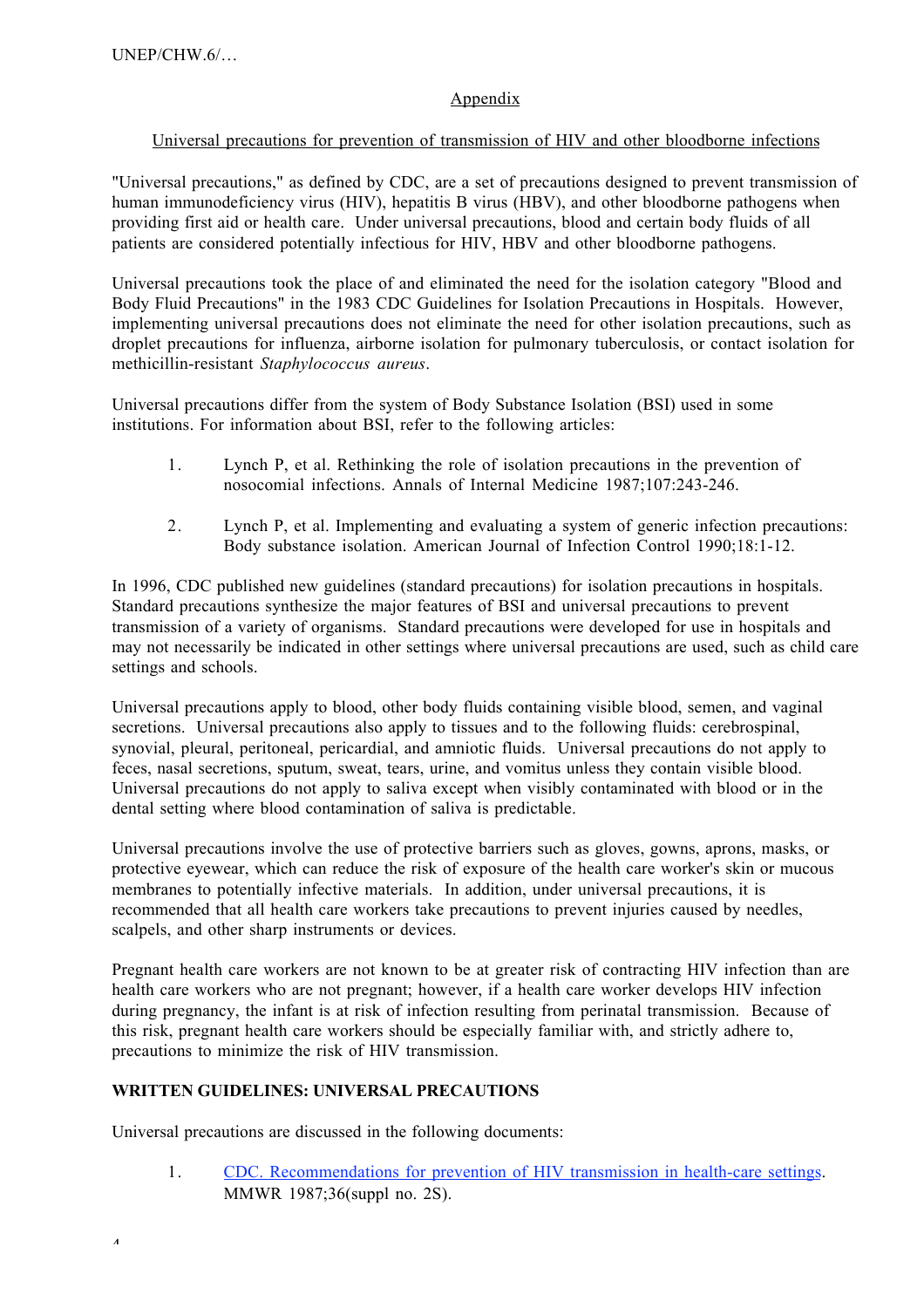- 2. CDC. Update: Universal precautions for prevention of transmission of human immunodeficiency virus, hepatitis B virus, and other bloodborne pathogens in healthcare settings. MMWR 1988;37:377-388.
- 3. CDC. Guidelines for prevention of transmission of human immunodeficiency virus and hepatitis B virus to health-care and public-safety workers. MMWR 1989;38(S-6):1-36.

These three documents may be obtained by calling the AIDS Hotline at 1-800-342-2437 or the National AIDS Information Clearinghouse at 1-800-458-5231.

In addition, the Occupational Safety and Health Administration (OSHA) has published a standard on "bloodborne pathogens." For information about this document, call 202-219-7157.

For information on infection control in dental practice, call 1-800-458-5231 to obtain "The Infection Control File." For further questions on dental practice, call the Division of Oral Health, CDC, telephone 770-488-3034.

## **GLOVING, GOWNING, MASKING, AND OTHER PROTECTIVE BARRIERS AS PART OF UNIVERSAL PRECAUTIONS**

All health care workers should routinely use appropriate barrier precautions to prevent skin and mucous membrane exposure during contact with any patient's blood or body fluids that require universal precautions.

Recommendations for the use of gloves are presented in detail in the Morbidity and Mortality Weekly Report dated June 24, 1988, which is available by calling the National AIDS Information Hotline at 1- 800-342-2437 or the National AIDS Information Clearinghouse at 1-800-458-5231.

Gloves should be worn:

for touching blood and body fluids requiring universal precautions, mucous membranes, or nonintact skin of all patients, and

for handling items or surfaces soiled with blood or body fluids to which universal precautions apply.

Gloves should be changed after contact with each patient. Hands and other skin surfaces should be washed immediately or as soon as patient safety permits if contaminated with blood or body fluids requiring universal precautions. Hands should be washed immediately after gloves are removed. Gloves should reduce the incidence of blood contamination of hands during phlebotomy, but they cannot prevent penetrating injuries caused by needles or other sharp instruments. Institutions that judge routine gloving for all phlebotomies is not necessary should periodically reevaluate their policy. Gloves should always be available to health care workers who wish to use them for phlebotomy. In addition, the following general guidelines apply:

- 1. Use gloves for performing phlebotomy when the health care worker has cuts, scratches, or other breaks in his/her skin.
- 2. Use gloves in situations where the health care worker judges that hand contamination with blood may occur, e.g., when performing phlebotomy on an uncooperative patient.
- 3. Use gloves for performing finger and/or heel sticks on infants and children.
- 4. Use gloves when persons are receiving training in phlebotomy.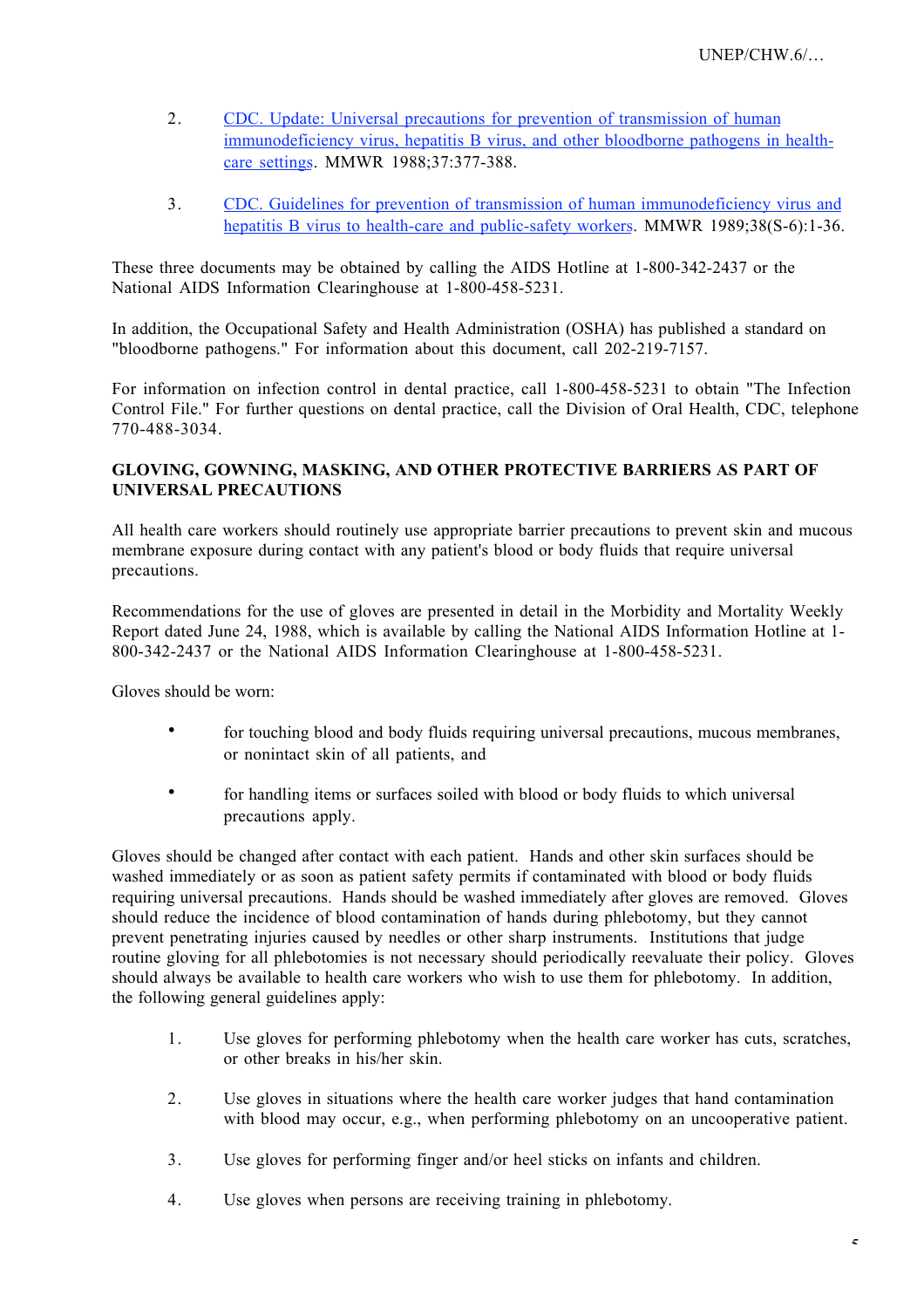The Center for Devices and Radiological Health, Food and Drug Administration (FDA), has responsibility for regulating the medical glove industry. For more information about selection of gloves, call FDA at 301-443-8913.

Masks and protective eyewear or face shields should be worn by health care workers to prevent exposure of mucous membranes of the mouth, nose, and eyes during procedures that are likely to generate droplets of blood or body fluids requiring universal precautions. Gowns or aprons should be worn during procedures that are likely to generate splashes of blood or body fluids requiring universal precautions.

All health care workers should take precautions to prevent injuries caused by needles, scalpels, and other sharp instruments or devices during procedures; when cleaning used instruments; during disposal of used needles; and when handling sharp instruments after procedures. To prevent needlestick injuries, needles should not be recapped by hand, purposely bent or broken by hand, removed from disposable syringes, or otherwise manipulated by hand. After they are used, disposable syringes and needles, scalpel blades, and other sharp items should be placed in puncture-resistant containers for disposal. The punctureresistant containers should be located as close as practical to the use area. All reusable needles should be placed in a puncture-resistant container for transport to the reprocessing area.

General infection control practices should further minimize the already minute risk for salivary transmission of HIV. These infection control practices include the use of gloves for digital examination of mucous membranes and endotracheal suctioning, handwashing after exposure to saliva, and minimizing the need for emergency mouth-to-mouth resuscitation by making mouthpieces and other ventilation devices available for use in areas where the need for resuscitation is predictable.

Although universal precautions do not apply to human breast milk, gloves may be worn by health care workers in situations where exposures to breast milk might be frequent, e.g., in breast milk banking.

Division of Healthcare Quality Promotion National Center for Infectious Diseases Centers for Disease Control and Prevention Atlanta, GA URL: http://www.cdc.gov/ncidod/hip/blood/universa.htm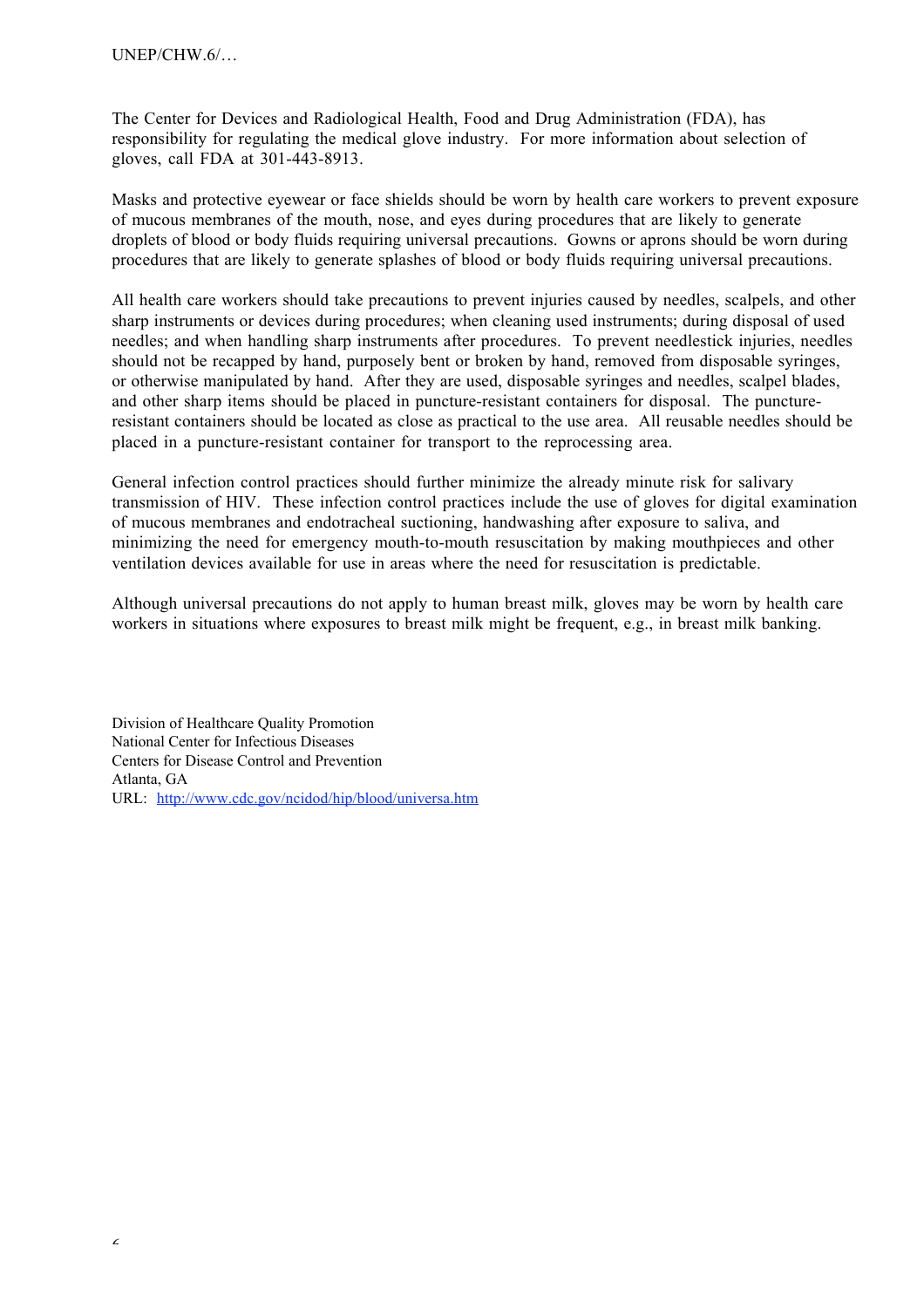Requested amendments to the draft "Technical Guideline on the Environmentally Sound Management of Biomedical and Healthcare Waste (Y1; Y3)", Basel Convention, dated January 2001

The document should comply with the basic principles for preventing transmission of bloodborne disease described as "Universal Precautions".

According to "Universal Precautions", wastes contaminated by blood, blood products, and certain body fluids (cerebrospinal, synovial, pleural, peritoneal, pericardial, and amniotic fluids) should be classified as one single category, whether or not the patient/ sample/ waste has been previously tested or diagnosed. All reference to classification of wastes according to whether patients/samples/wastes "known or clinically assessed" to have the potential of transmitting infectious agents should be removed. Universal Precautions should be systematically adopted to prevent unprotected contact when handling such wastes.

In particular, the following modifications are requested:

Modify this section in page 9, section 3/13 to include all wastes contaminated with blood, blood products, and certain body fluids (cerebrospinal, synovial, pleural, peritoneal, pericardial, and amniotic fluids). This waste category does not necessarily have to be labelled as "infectious health-care waste"

Page 10, last paragraph, 2nd sentence: Sharps should include all "sharps or pointed parts able to cause an injury or invasion of the skin barrier in the human body" that have been contaminated with blood, blood products, and certain body fluids (cerebrospinal, synovial, pleural, peritoneal, pericardial, and amniotic fluids), and not only those from infected patients with hazardous communicable diseases.

Page 17, section 6/33: C a) Delete "from infected patients with hazardous communicable diseases..." until the end of the paragraph

Page 19, 1st and 3rd paragraph: delete the two sections "Notice"

Page 21, section 39: Modify footnote a) by deleting "from infected patients with hazardous communicable disease" Until the end of the paragraph.

Moreover, the following addition is recommended:

"Universal Precautions" involve the use of protective barriers such as gloves, gowns, aprons, masks, or protective eyewear, which can reduce the risk of exposure of the healthcare worker's skin or mucous membranes to potentially infective materials. In addition, under "Universal Precautions", it is recommended that all healthcare workers take precautions to prevent injuries caused by needles, scalpels, and other sharp instruments or devices.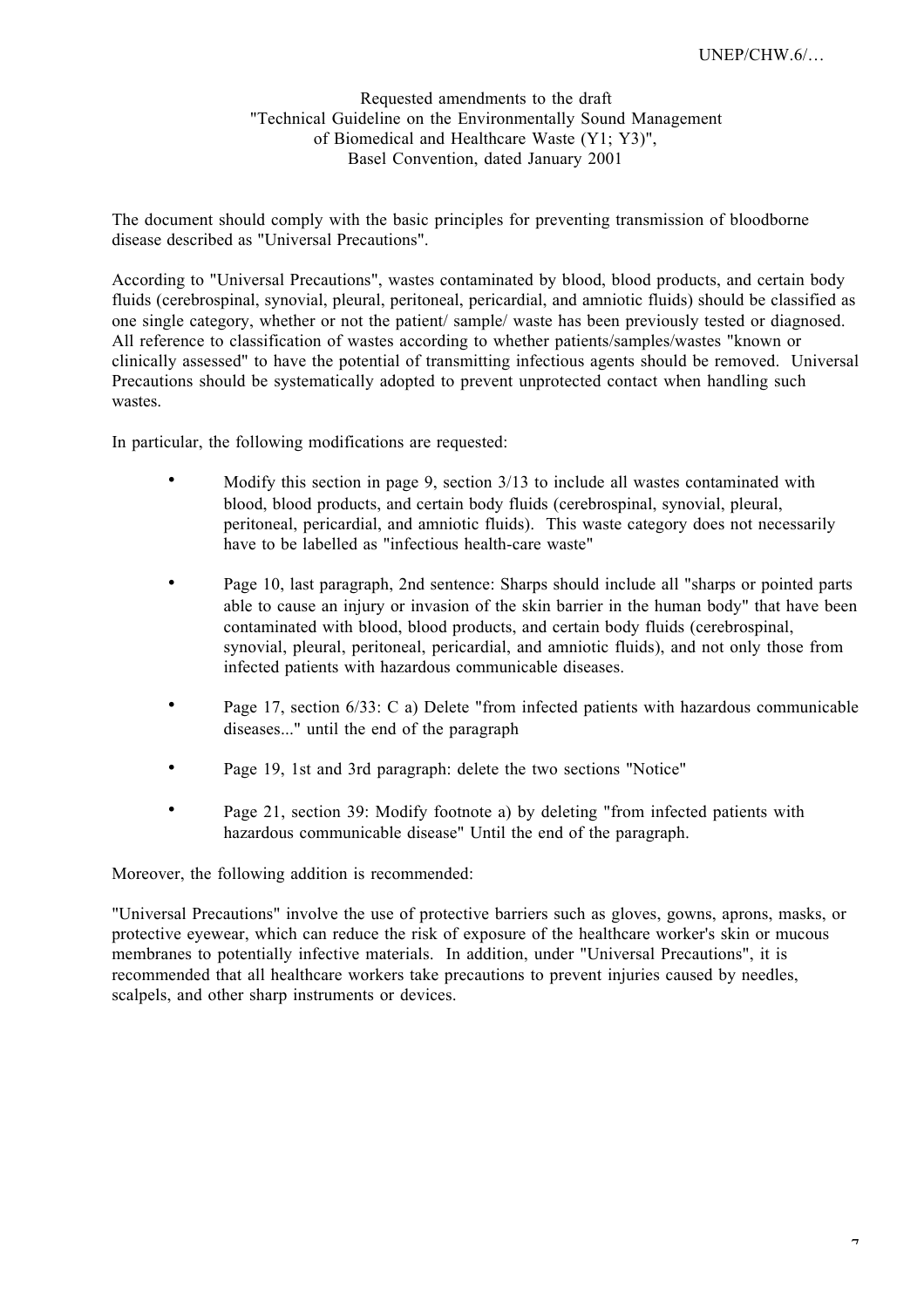# Annex II

Technical guidelines on the environmentally sound management of biomedical and health-care waste  $(Y1; Y3)$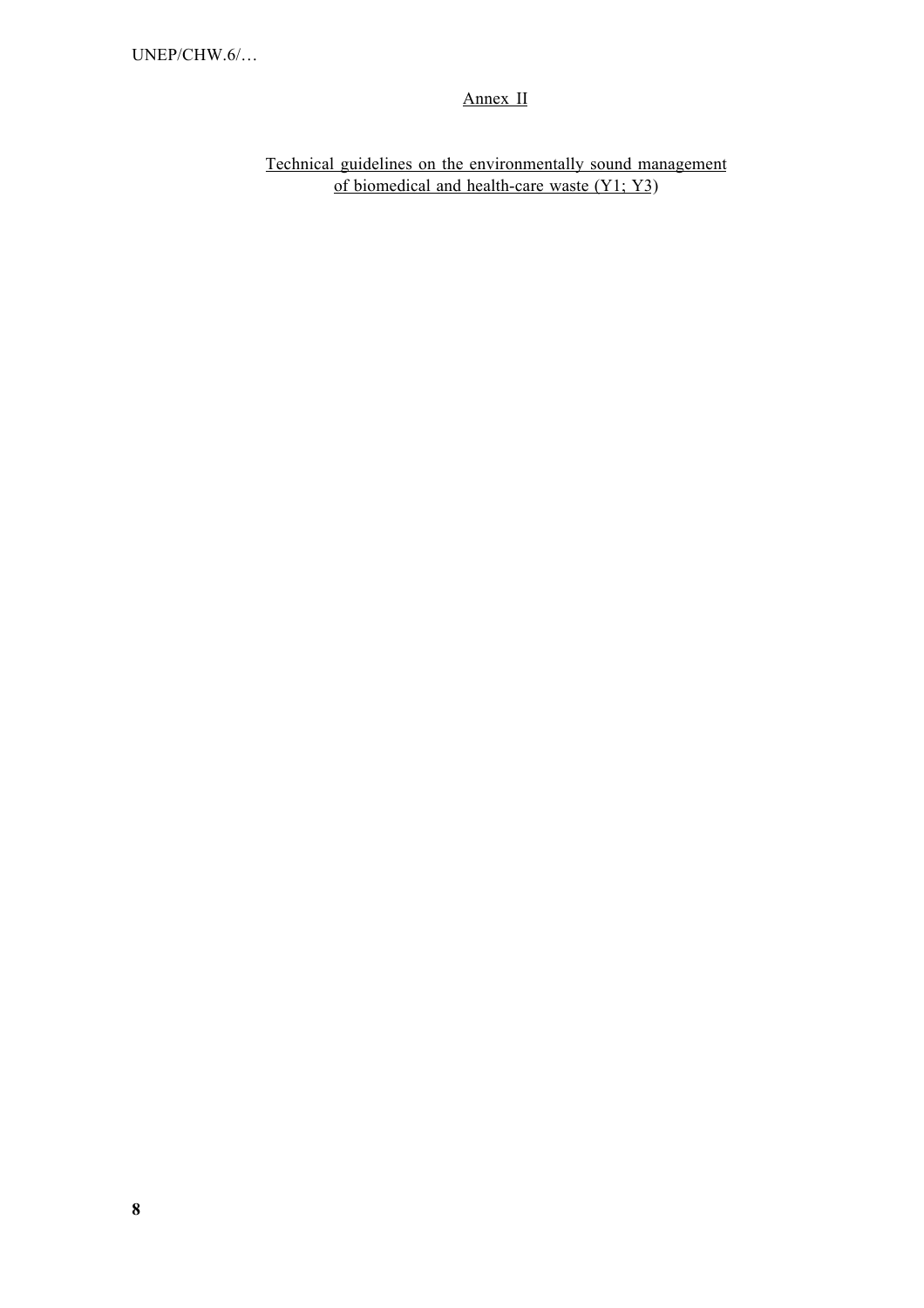## Foreword

1. A series of national guidelines from developed and developing countries, in particular a comprehensive World Health Organization (WHO) publication which covers a very wide spectrum, and a paper prepared by the European Committee for Standardization (CEN), the form the basis for these guidelines.

2. Both the publication and the paper include two fundamentally different concepts concerning the definition and classification of biomedical and health-care waste, especially for infectious waste. One proposal among others made by WHO prefers a wide definition and classification of infectious which in principle covers all waste contaminated with blood and other body fluids and thus excludes all - even theoretical - pathways for infectious diseases (the precautionary principle). For the following laid-down and described routes for the disposal of the waste, more pragmatic and costeffective solutions (e.g. disposal together with household waste) are suggested, meaning however that the desired high-safety aspects can not be ensured for the whole disposal process.

3. These guidelines do not follow the approach of a wide definition. They follow an approach aimed at reducing hazardous and problematic waste streams to a minimum by means of highly qualified staff, strict definition and classification of the waste stream, and segregation at the source of the waste with the best information for identification of the waste.

4. Specialized waste disposal techniques are needed only for this reduced amount of waste. However, they still cover the main sources of the hazardous waste. This will lead to well-organized disposal of biomedical and health-care waste with justifiable costs.

5. Because of the different levels of waste management infrastructure, capacity and capability among Parties, suitable and feasible solutions are required. In that spirit, the technical guidelines describe the manner in which to move towards state-of-the-art management of biomedical and health-care wastes while at the same time identifying other kinds of suitable possibilities.

6. The major points of these guidelines are the practical aspects of waste management pertaining to the handling and environmentally sound management of biomedical and health-care wastes. Other aspects were dealt with only as deemed necessary.

7. These technical guidelines should be considered together with other technical guidelines adopted by the Conference of the Parties to the Basel Convention and governing the environmentally sound recovery and disposal of wastes, in particular the Technical Guidelines for Incineration on Land (D 10) and on Specially Engineered Landfill (D 5). In addition, special attention should be paid to the legal frameworks and the responsibilities of the relevant competent authorities.

8. Because of the fact that radioactive wastes which are not covered by the Basel Convention are found, for example, in the medical sector, it was necessary that some fundamental instructions be made regarding the handling of such wastes. Many of the radionuclides used in nuclear medicine and biological research have short half-lives, and therefore radioactive decay causes the radioactive hazard of the waste to fall below clearance levels in a relatively short period of time. At this stage, the waste is subject to the Basel Convention.

9. The management of radioactive waste is subject to national or international regulations, that is, the Joint Convention on the Safety of Spent Fuel Management and on the Safety of Radioactive Waste Management. Comprehensive guidance on all aspects of the safety of radioactive waste management is provided in the Safety Standards Series of the International Atomic Energy Agency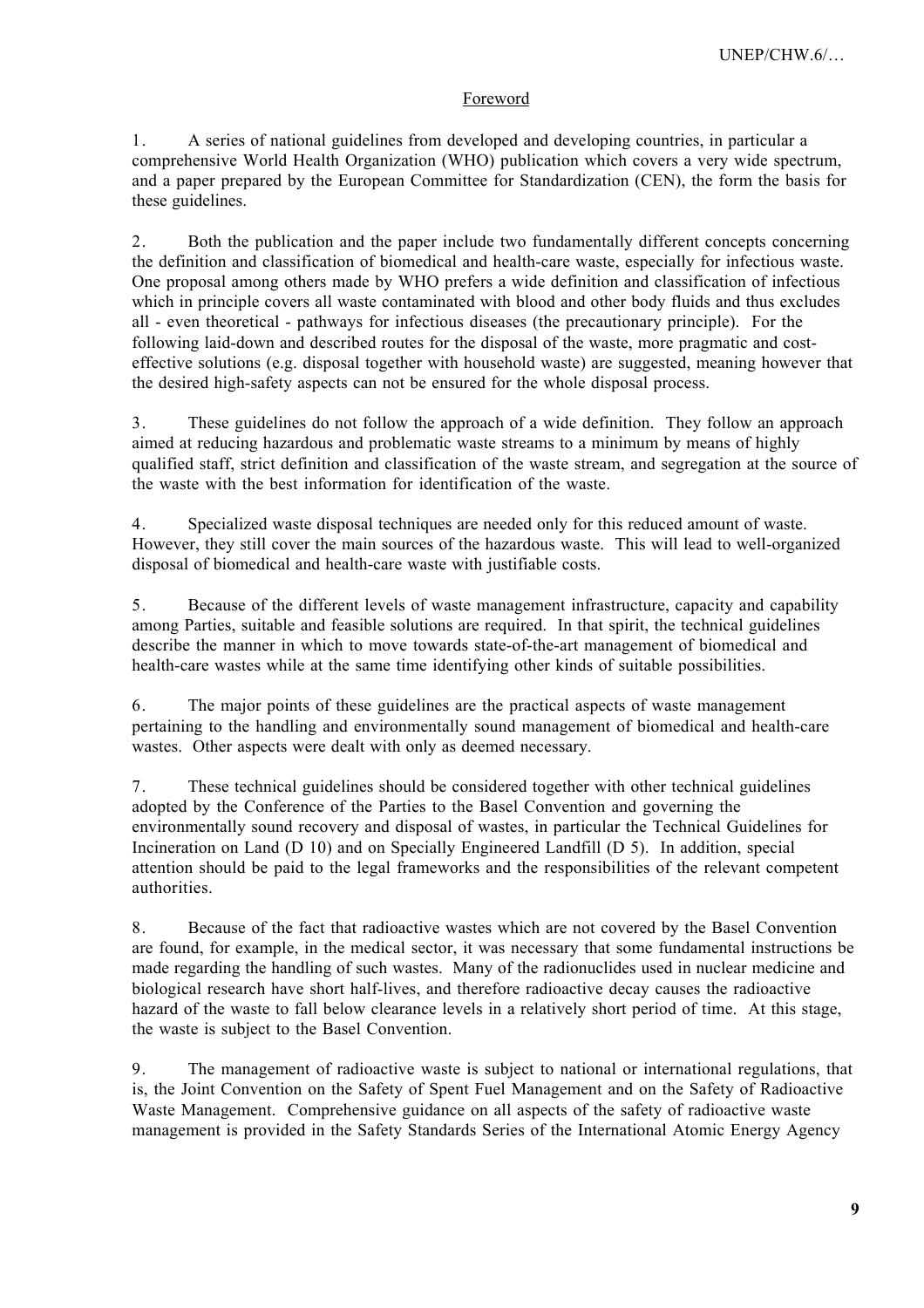UNEP/CHW.6/…

(IAEA). Reference is made in chapter 4.7 below to several IAEA publications that are relevant in the context of these guidelines.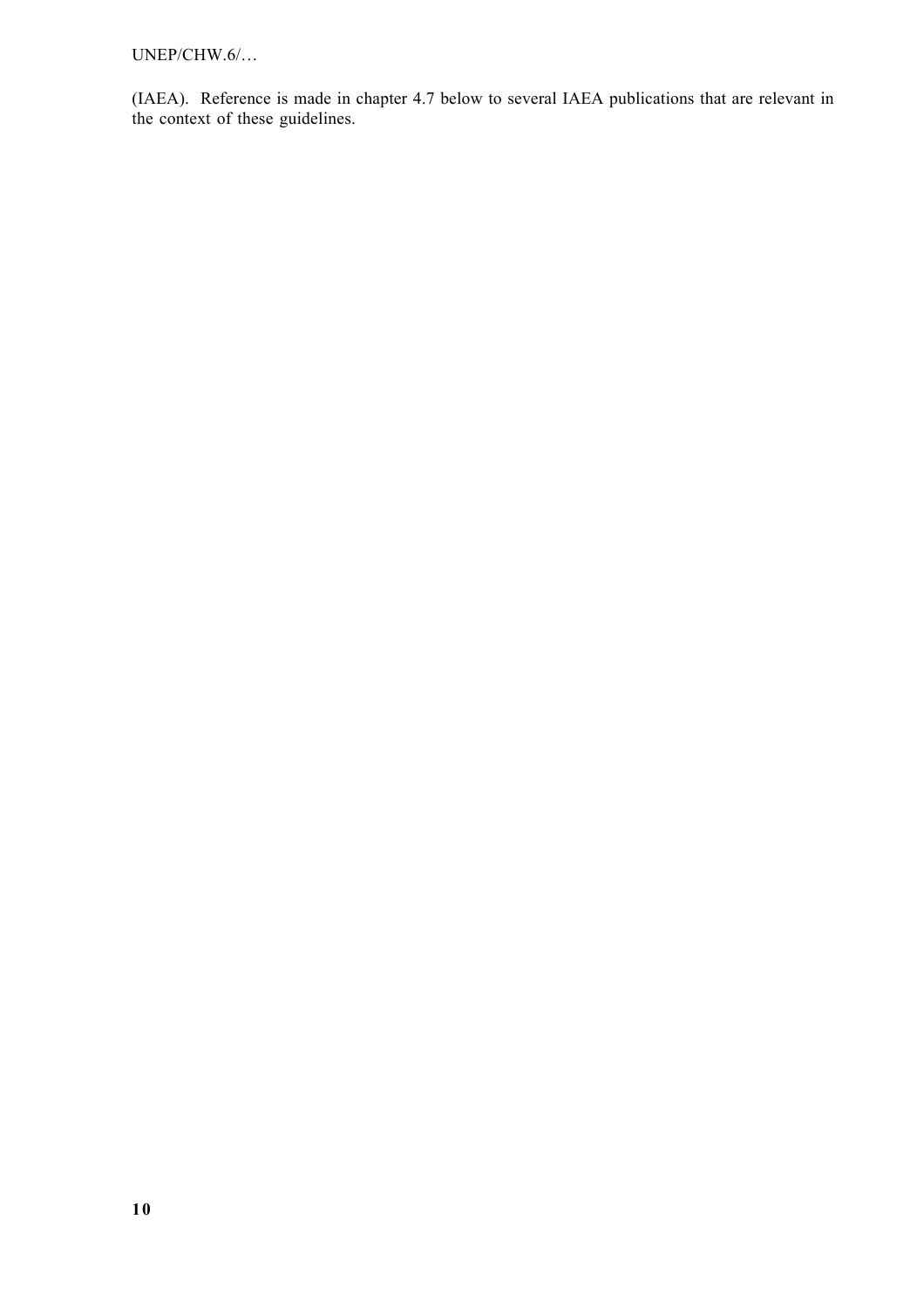# **Contents**

| $\mathbf{1}$   | Introduction                                                              | 5                |
|----------------|---------------------------------------------------------------------------|------------------|
| $\sqrt{2}$     | Purpose and scope of the guidelines                                       | 6                |
| $\mathfrak{Z}$ | General definition of biomedical and health-care waste                    | $\tau$           |
| 3.1            | Health care                                                               | $\tau$           |
| 3.2            | Biomedical and health-care waste                                          | $\tau$           |
| 3.3            | Hazardous health-care waste                                               | $\tau$           |
| 3.4            | Infectious health-care waste                                              | $\,8\,$          |
| 3.5            | Biological health-care waste                                              | 8                |
| 3.6            | <b>Sharps</b>                                                             | $\,8\,$          |
| $\overline{4}$ | Hazards of biomedical and health-care waste                               | $\boldsymbol{9}$ |
| 4.1            | Types of hazards                                                          | 9                |
| 4.2            | Persons at risk                                                           | 9                |
| 4.3            | Hazards from infectious waste                                             | 10               |
| 4.4            | Hazards from sharps                                                       | 12               |
| 4.5            | Hazards from chemical and pharmaceutical waste                            | 12               |
| 4.6            | Hazards from cytotoxic waste                                              | 12               |
| 4.7            | Hazards from radioactive waste                                            | 12               |
| 5              | Field of application/source identification                                | 13               |
| 6              | Waste identification and classification/waste groups                      | 14               |
| 6.1            | Fact sheets                                                               | 15               |
| $\overline{7}$ | Applicable state-of-the-art management, treatment and disposal            | 22               |
|                | technologies                                                              |                  |
| 7.1            | Avoidance/prevention                                                      | 23               |
| 7.1.1          | Packaging                                                                 | 23               |
| 7.1.2          | Kitchen and canteen waste                                                 | 24               |
| 7.1.3          | Laboratory waste and chemical residues                                    | 24               |
| 7.2            | Segregation, collection, labelling and handling of biomedical health-care |                  |
|                | waste                                                                     | 24               |
| 7.3            | In-house transport and storage                                            | 26               |
| 7.4            | Special requirements for packaging and labelling for off-site transport   | 27               |
| 7.4.1          | Packaging requirements                                                    | 28               |
| 7.4.2          | Labelling                                                                 | 29               |
| 7.5            | Recycling/recovery                                                        | 29               |
| 7.6            | Disposal operation/technologies, accreditation and environmental          | 29               |
|                | impacts                                                                   |                  |
| 7.6.1          | Methods of treatment or disposal                                          | 30               |
| 7.6.1.1        | Steam sterilization                                                       | 31               |
| 7.6.1.2        | Dry heat sterilization                                                    | 32               |
| 7.6.1.3        | Chemical disinfection/sterilization                                       | 32               |
| 7.6.1.4        | Other treatment/disposal methods                                          | 33               |
| 7.6.1.5        | Incineration                                                              | 33               |
| 7.6.1.6        | Landfill                                                                  | 36               |
| 7.7            | Responsibility (including emergency response and contingency plan)        | 39               |
| 7.7.1          | Assignment of responsibilities                                            | 39               |
| 7.7.1.1        | Duties of the head of the hospital                                        | 39               |
| 7.7.1.2        | Duties of the waste management officer (WMO)                              | 40               |
| 7.7.2          | Emergency response                                                        | 41               |
| 7.7.2.1        | Response to injuries                                                      | 41               |
| 7.7.2.2        | Dealing with spills                                                       | 42               |
|                |                                                                           |                  |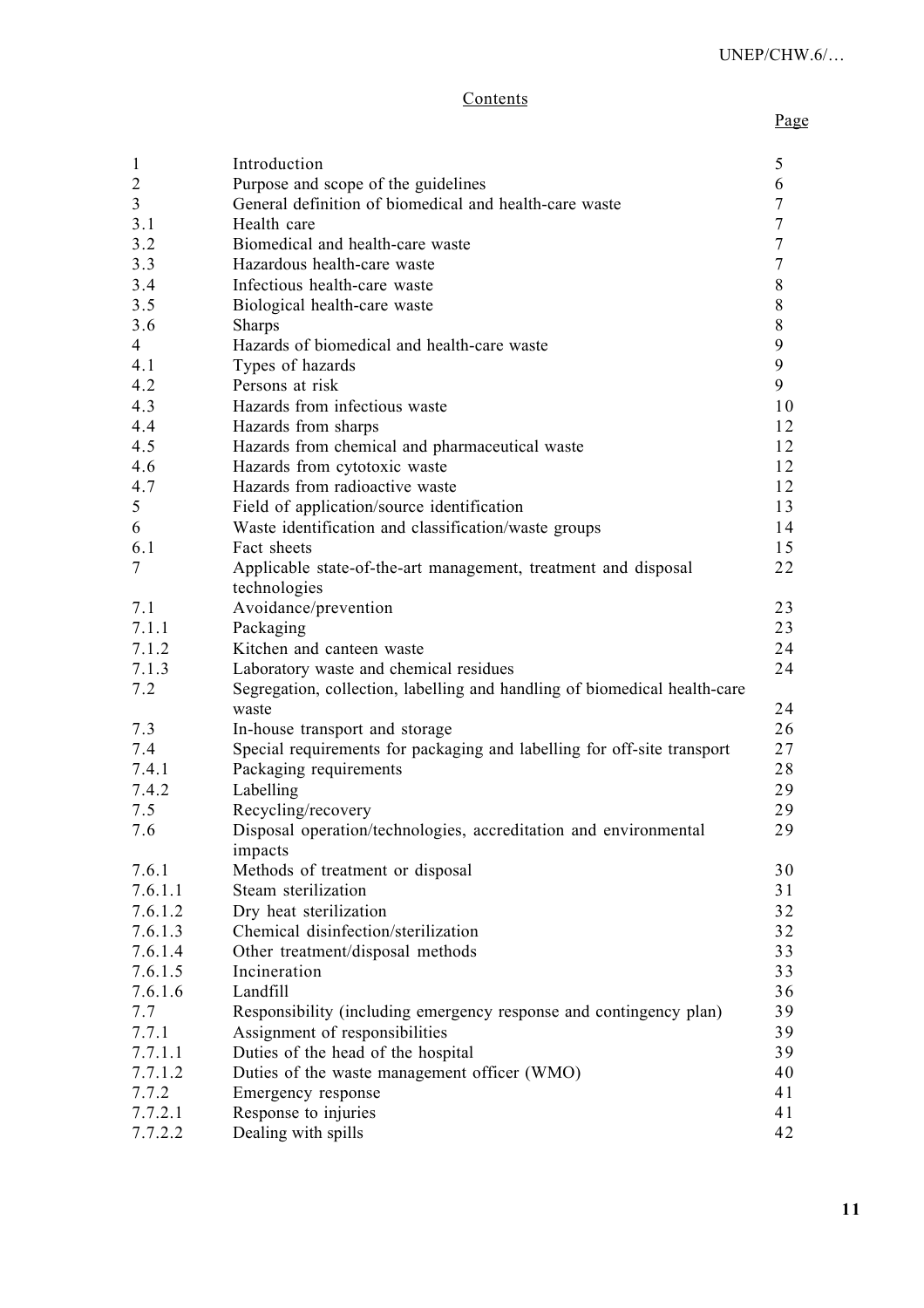## Page

| 7.7.2.3 | Reporting accidents and incidents                                 | 43 |
|---------|-------------------------------------------------------------------|----|
| 8       | Waste management auditing                                         | 43 |
| 9       | Capacity-building                                                 | 44 |
| 9.1     | Education and training of personnel of health-care establishments | 45 |
| 9.1.1   | Responsibility for training                                       | 46 |
| 9.1.2   | The training package                                              | 46 |
| 9.1.3   | Selection of participants                                         | 46 |
| 9.1.4   | Training recommendations                                          | 46 |
| 9.1.4.1 | Training recommendations for personnel providing health care      | 46 |
| 9.1.4.2 | Training recommendations for waste-handling staff                 | 47 |
| 9.1.4.3 | Training of health-care waste management operators                | 47 |
| 9.1.4.4 | Training for members of staff who transport waste                 | 47 |
| 9.1.4.5 | Training of incinerator operators                                 | 48 |
| 9.1.4.6 | Training of operators of specially engineered landfill sites      | 48 |
|         |                                                                   |    |

### Annex

| Annex I   | <b>Bibliography</b>                                                                             | 49 |
|-----------|-------------------------------------------------------------------------------------------------|----|
| Annex II  | Glossary/terminology                                                                            | 51 |
| Annex III | Examples of specific waste reduction, reuse and recycling activities                            | 53 |
| Annex IV  | Validation of waste disinfection processes (April 1993)                                         | 55 |
| Annex V   | Emission standards for waste incinerators (in mg/m <sup>3</sup> at 11 % O <sub>2</sub> dry) set | 61 |
|           | by the European Union                                                                           |    |

## I. Introduction

1. The disposal of wastes originating from health-care establishments (public and private) can have an effect on human health and well-being, the environment (air, water, soil, animals, plants, landscape) and issues relating to public security and order.

2. Nevertheless, experience has proven that wastes originating from health-care establishments, when properly managed, generally pose no greater risks than that of properly treated municipal or industrial wastes. This also pertains to the disposal of biomedical and health-care wastes, in contrast to occasional public perception.

3. The guidelines provide information for the proper treatment of wastes from health-care establishments (public and private). The information provided takes due consideration of the waste management requirements of disposal and recovery measures as well as hygiene requirements. In addition to ecological aspects, the information and recommendations should be economically feasible and easy to undertake. It and also makes allowances for technical progress.

1. It has become apparent that the introduction of improved solutions for the segregation of waste within health-care facilities can result in reduced amounts of waste requiring special treatment and therefore in reduced waste treatment costs. In addition, new technologies have become available to treat and disinfect biomedical and health-care wastes so that they can be disposed of finally with low risk by landfilling.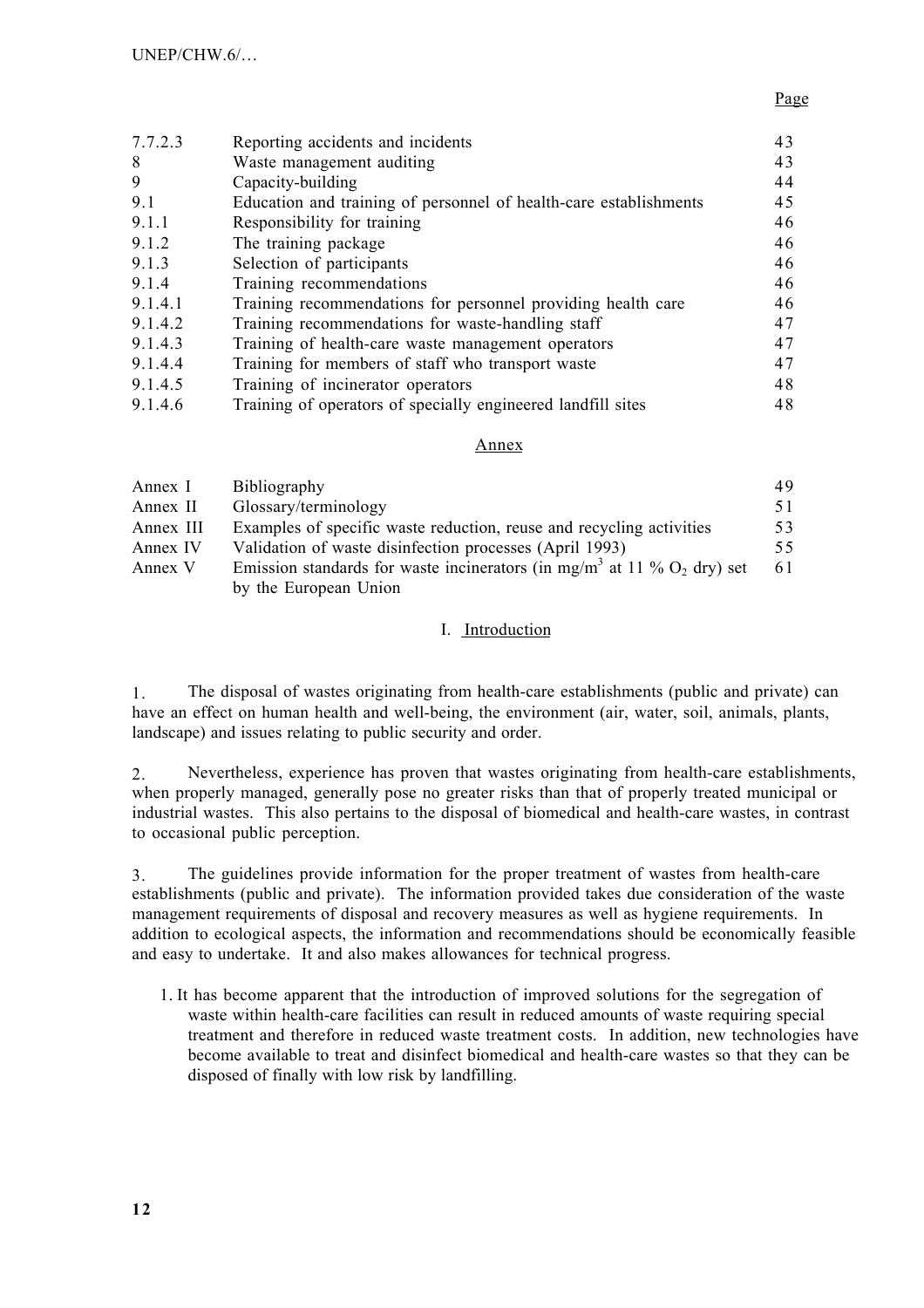- 2. In many countries, landfill has been and continues to be the predominant method for direct disposal of wastes - most frequently without pre-treatment. This practice causes considerable concern.
- 3. The safe management of biomedical and health-care waste is essential for community and environmental health. It is also important that the standards for the protection of the environment and human health are uniform across all health-care establishments, irrespective of technologies used for treatment and disposal. This in turn ensures a more viable and efficient industry. However, it should be noted that in many countries, the national authorities, in addition to industry, are an active participant in health-care, either providing services or paying for them. In addition, the lack of resources or of experience in developing standards may be significant factors affecting the capacity to treat biomedical and health-care wastes
- 4. To manage biomedical and health-care waste effectively, the following should be taken into consideration:
	- (a) Generation and minimization;
	- (b) Separation and segregation of sources;
	- (c) Identification and classification;
	- (d) Handling and storage;
	- (e) Packaging and labelling;
	- (f) Transportation inside and outside health-care establishments;
	- (g) Treatment;
	- (h) Disposal of residues (including emissions);
	- (i) Occupational health and safety; public and environmental health;
	- (j) Stakeholder and community awareness and education;

(k) Research into and development of improved technologies and environmentally friendly practices.

5. These guidelines attempt to address all of these issues and provide support for the achievement of improved environmental performance in managing biomedical and health-care waste. To be successful, waste management strategies should always take account of, and interact with, the process that generated the wastes in the first place.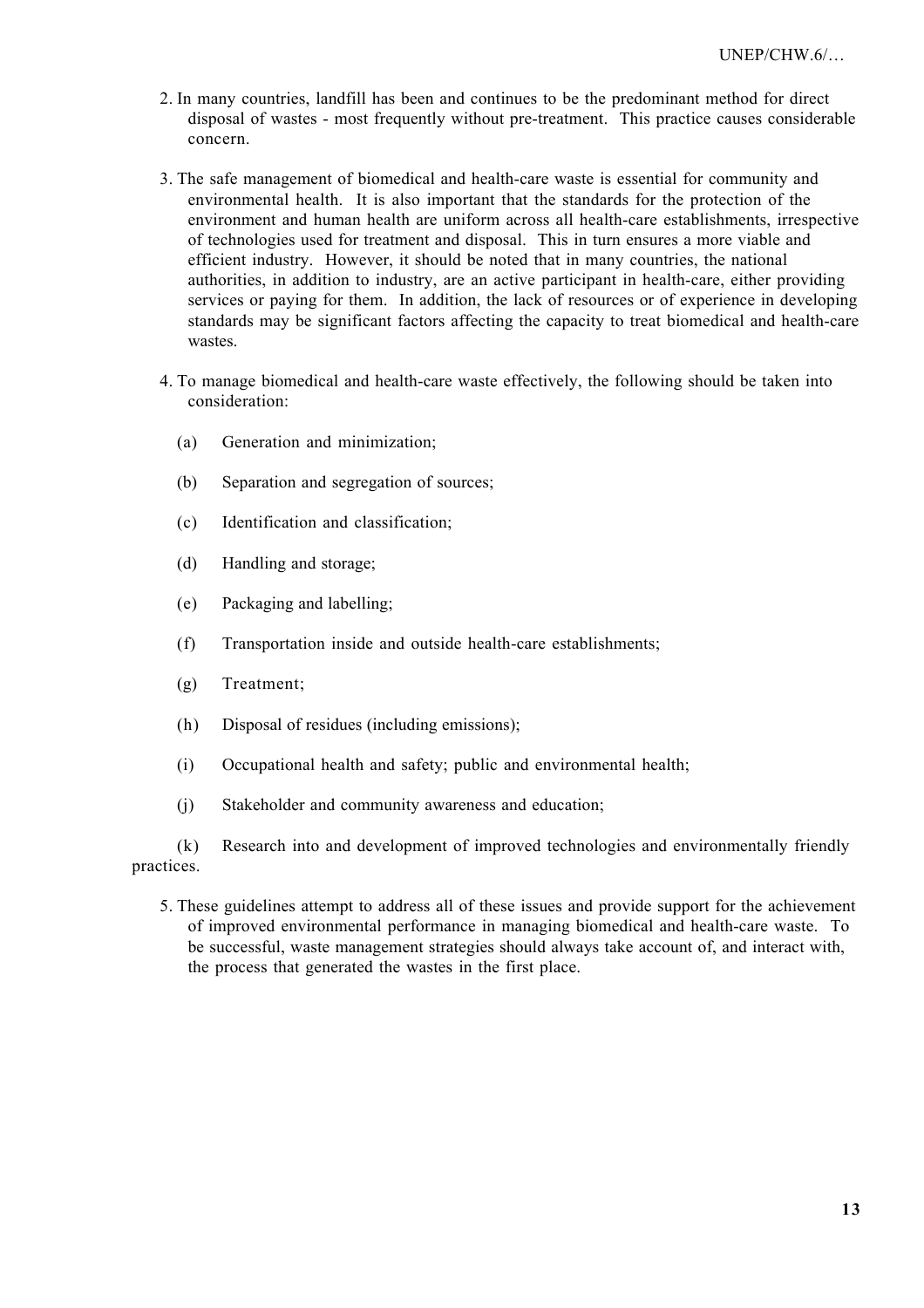

- 6. Observations at several health-care establishments in the world indicate that the average biomedical and health-care waste stream contains less than 10 per cent of materials that could be considered "potentially infectious". If properly segregated, the content of infectious waste can be reduced to 1-5 per cent of the waste generated in health-care establishments.
- 7. Biomedical and health-care waste is a term for all waste generated in health-care establishments. Biomedical and health-care waste can briefly be described as waste from medical or other related practices. In reality, only a small proportion of this waste causes a higher risk of transmitting infectious diseases than normal household or municipal waste. These guidelines deal with all biomedical and health-care waste, but focus on the segregation and treatment of hazardous biomedical and health-care waste.
- 8. Concern regarding the safe management and disposal of biomedical and health-care waste has resulted from the perceived or real risk of potential transmission of infectious diseases through accidental injury or contact with infected body fluids. The disposal of sharps (needles, scalpels etc.) has attracted particular interest because of the small number of occupationally acquired hepatitis and HIV human immunodeficiency virus (HIV) infections suffered by health-care workers attributed to sharps injuries. The majority of sharps injuries, however, do not result in infection. It is therefore "good practice" in waste management to reduce the risk of injuries. Figure 2 describes some possible action points to establish "good practice" in waste management.

Figure 2

Biomedical and health-care waste strategy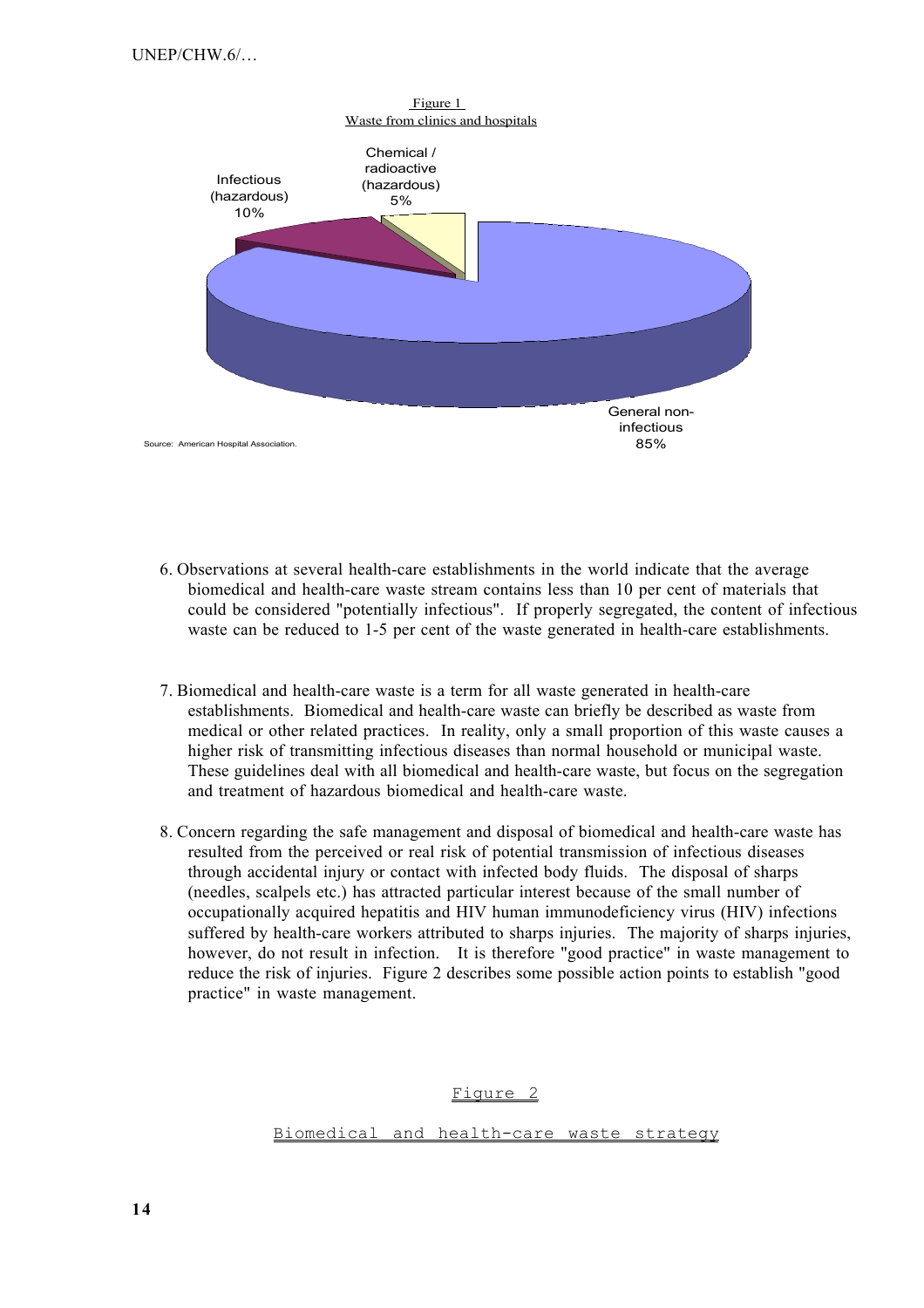

INFECTIOUSINFECTIOUSSHARPSBIOLOGICALANATOMICALBIOLOGICALANATOMICALDRUGSR

- 9. To get a better understanding of the waste management practice of health-care facilities, there is a need to have a common and internationally accepted definition for the waste generated in those facilities.
- 10. The general definitions below are set forth by these guidelines:

3.1. Health care

11. Medical activities such as diagnosis, monitoring, treatment, prevention of disease or alleviation of handicap in humans or animals, including related research, performed under the supervision of a medical practitioner or veterinary surgeon or another person authorized by virtue of his or her professional qualifications.

3.2. Biomedical and health-care waste

12. The solid or liquid waste arising from health care (including collected gaseous waste).

3.3. Hazardous health-care waste

- 13. This includes:
	- (a) Infectious health-care waste;
	- (b) Chemical, toxic or pharmaceutical waste, including cytotoxic drugs (antineoplastics)
	- (c) Sharps (e.g. needles, scalpels);
	- (d) Radioactive waste;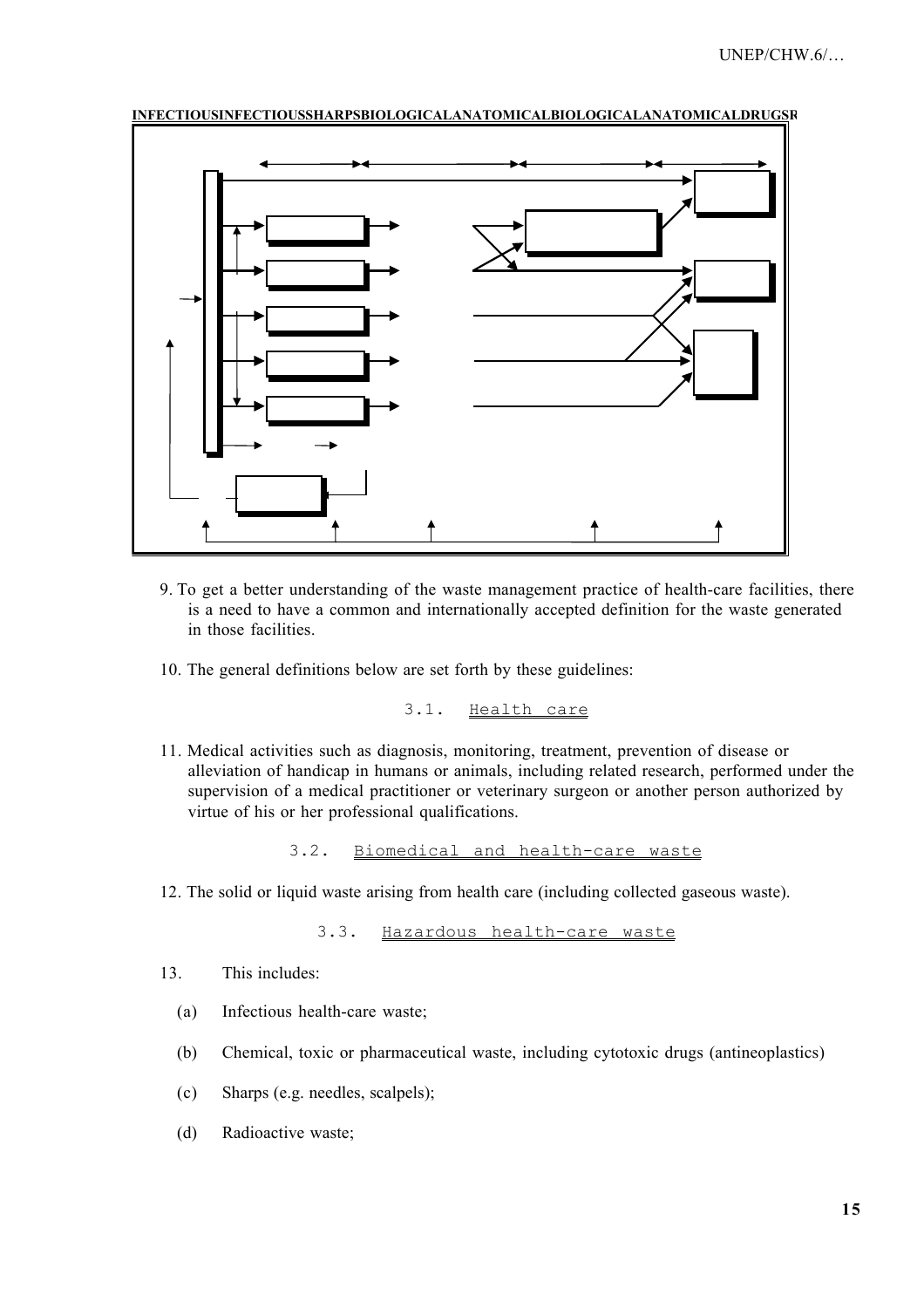(e) Other hazardous waste.<sup>1</sup>

3.4. Infectious health-care waste

- 14. All biomedical and health-care waste known or clinically assessed by a medical practitioner or veterinary surgeon to have the potential of transmitting infectious agents to humans or animals. The interpretation of the definition of infectious health-care waste varies according to national circumstances, policies and regulations. International organizations – WHO, $2$  the United Nations,<sup>3</sup> etc. have specific interpretations of the definition. Infectiousness is one of the hazardous characteristics listed in annex III to the Basel Convention and defined under class  $H6.2<sup>4</sup>$ .
- 15. For the purpose of these guidelines, infectious health-care wastes are:

(a) Discarded materials or equipment contaminated with blood and its derivatives, other body fluids or excreta from infected patients with hazardous communicable diseases (specified in section 6.1, subsection B.5 below). Contaminated waste from patients known to have blood-borne infections undergoing haemodialysis (e.g. dialysis equipment such as tubing and filters, disposable sheets, linen, aprons, gloves or laboratory coats contaminated with blood);

(b) Laboratory waste (cultures and stocks with any viable biological agents artificially cultivated to significantly elevated numbers, including dishes and devices used to transfer, inoculate and mix cultures of infectious agents and infected animals from laboratories).

16. Wherever appropriate and applicable, waste from basic and fundamental biomedical and other research shall be managed according to the principles set forth for health-care waste.

3.5. Biological health-care waste

17. All body parts and other anatomical waste including blood and biological fluids and pathological waste that are recognizable by the public or the health-care staff and that demand, for ethical reasons, special disposal requirements.

```
3.6. Sharps
```
18. All biomedical and health-care waste with sharps or pointed parts able to cause an injury or an invasion of the skin barrier in the human body. Sharps from infected patients with hazardous communicable diseases (specified in section 6.1, subsection B.5 below), isolated wards or other

<sup>4</sup> Further elaboration of the characteristics is the subject of working papers under discussion by the Convention's Technical Working Group.

-

<sup>&</sup>lt;sup>1</sup> For further information the WHO handbook Safe Management of Wastes from Health-care Activities is recommended. See also paragraph 39 below.

<sup>2</sup> A. Prüss, E. Girault and P. Rushbrook, eds., Safe Management of Wastes from Healthcare Activities" (Geneva, WHO, 1999).

Recommendations on the Transport of Dangerous Goods by Road, Eleventh revised edition (United Nations publication, Sales No. E. 99. VIII.1.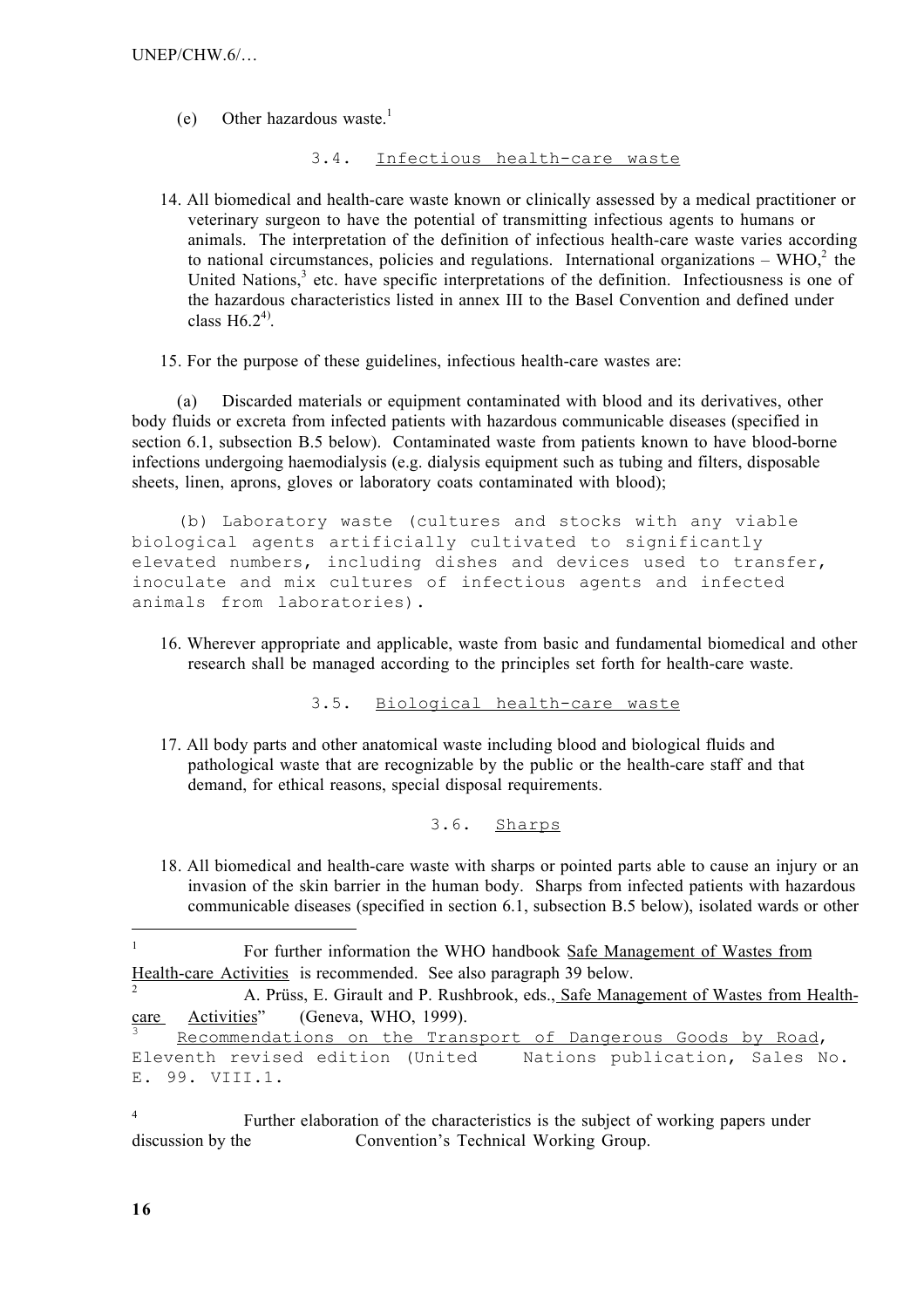pointed parts contaminated with the above-mentioned laboratory waste must be categorized as infectious waste.

### **4.1 Types of hazards**

- 19. As mentioned in section 1, biomedical and health-care waste includes a large component of non-risk waste and a smaller proportion of risk waste. Non-risk waste is similar to municipal waste and does not create more health or other hazards than mismanaged municipal waste. If the risk waste is not properly segregated from other waste fractions (e.g. mixture of biological and pathological waste with sharps and body fluids), the whole mixture has to be handled as infectious waste. In this section, potential hazards related to exposure to biomedical and health-care waste will be addressed.
- 20. Exposure to hazardous or potentially hazardous biomedical and health-care waste can induce disease or injury. The hazardous nature of biomedical and health-care waste may be due to the following or a mixture of the following properties:
	- (a) It contains infectious agents, including contaminated sharps;
	- (b) It is cytotoxic or genotoxic;
	- (c) It contains toxic or hazardous chemicals or pharmaceuticals;
	- (d) It is radioactive;
	- (e) It contains sharps.
- 21. For the purposes of these guidelines, infectious substances are those substances known or reasonably expected to contain pathogens. Pathogens are defined as micro-organisms (including bacteria, viruses, rickettsia, parasites, fungi) or recombinant micro-organisms (hybrid or mutant) that are known or reasonably expected to cause infectious disease with a high risk for animals or humans. Note that not all pathogenic micro-organisms can be transmitted by waste as a pathway.

### **4.2 Persons at risk**

- 22. All persons exposed to hazardous biomedical and health-care waste are potentially at risk of contamination through accidental exposure. This includes people within health-care establishments or any other source of biomedical and health-care waste, and people inside and outside these sources who either handle these wastes or are exposed to them, for example as a consequence of careless management. The main groups at risk are the following:
	- (a) Doctors, nurses, ambulance staff and hospital sweepers;
	- (b) Patients in health-care establishments or under home care;

(c) Workers in support services to health-care establishments, such as laundries, waste handling and transportation, waste disposal facilities including incinerators and other persons separating and recovering materials from waste;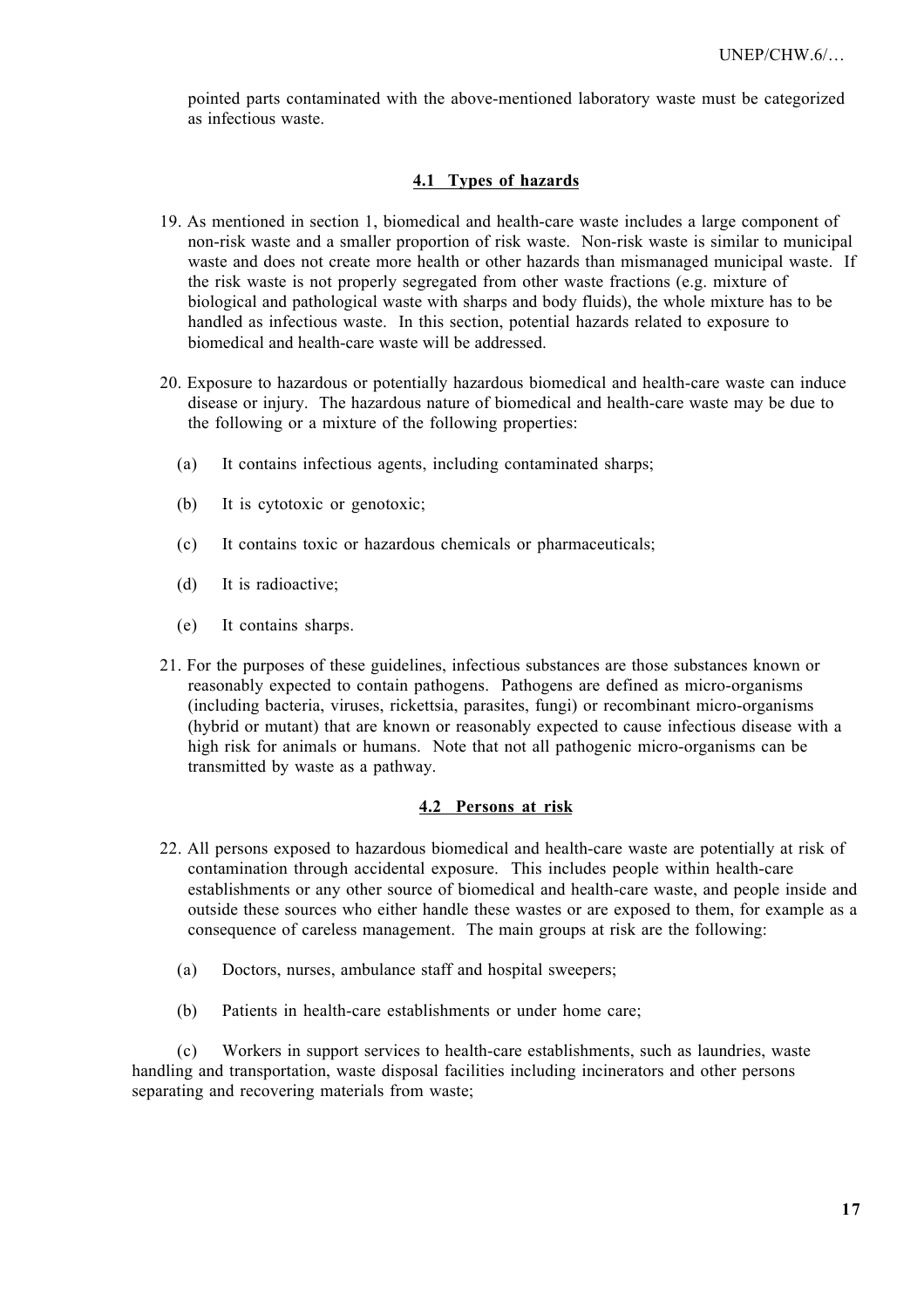UNEP/CHW.6/…

(d) Inappropriate or inadvertent end-users such as scavengers and customers in secondary markets for reuse (i.e. households, local medical clinics, etc.).

23. Owing to the extension of drug abuse and of home care including home dialysis, the hazards associated with scattered small sources of biomedical and health-care waste should not be overlooked.

### **4.3 Hazards from infectious waste**

- 24. Infectious waste may contain a great variety of pathogenic micro-organisms, but not all can be transmitted to humans and animals by contact with waste.
- 25. The pathogens contained in the waste may infect the human body through the following pathways: absorption through a crack or cut in the skin (injection), absorption through the mucous membranes, and rarely by inhalation and ingestion.
- 26. Concentrated cultures of pathogens and contaminated sharps (in particular syringe needles) are probably the waste items that create the most acute human health hazards.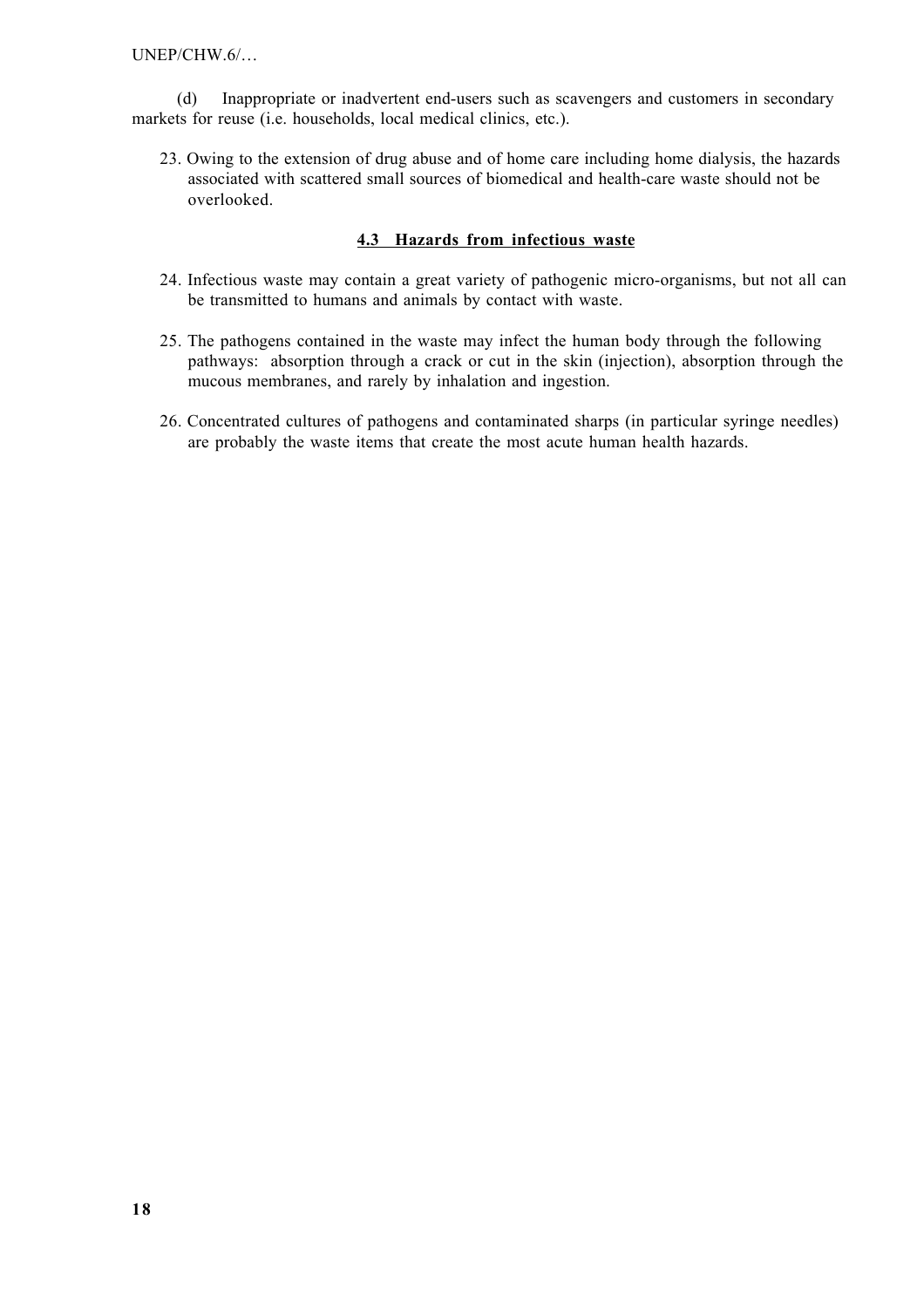#### Table 1

### Classification of risks and suggested remedies

|                                     | ACTUAL RISKS                |              |                          |               |                          |              |                          | PERCEIVED RISKS              |                                       |                |
|-------------------------------------|-----------------------------|--------------|--------------------------|---------------|--------------------------|--------------|--------------------------|------------------------------|---------------------------------------|----------------|
|                                     | INFECTION                   |              |                          |               |                          | TOXIC        |                          | EMOTIONAL                    |                                       |                |
| Risk attached to:                   | Pricking,<br>cutting        |              | Inhalation,<br>ingestion |               | Existing wounds Contact, |              | ingestion,<br>inhalation |                              | Sensibility,<br>ethical posi-<br>tion |                |
|                                     | Scale                       | Reduce<br>by | Scale                    | Reduce<br>by  | Scale                    | Reduce<br>by | Scale                    | Reduce<br>by                 | Scale                                 | Reduce<br>by   |
|                                     | A. Within health-care areas |              |                          |               |                          |              |                          |                              |                                       |                |
| Category of person                  |                             |              |                          |               |                          |              |                          |                              |                                       |                |
| Patient                             | $\overline{\phantom{0}}$    | $\mathbf I$  | $\pm$                    | P, I          | $+$                      | P, I         | $+$                      | P, I                         | $+$                                   | $\mathbbm{1}$  |
| Health-care<br>personnel            | $^{+}$                      | $P$ , I      | $+$                      | $P$ , I       | $+$                      | P, I         | $+$                      | $P$ , I                      | $\pm$                                 | $\overline{1}$ |
| Logistic personnel                  | $+$                         | P, I         | $+$                      | P, I          | $+$                      | P, I         | $+$                      | P, I                         | $+$                                   | $\mathbbm{1}$  |
| Other personnel                     | $\Omega$                    |              | $\qquad \qquad -$        | P, I          | $\mathbb O$              |              | $\overline{0}$           |                              | $+$                                   | $\overline{1}$ |
| Visitors and service<br>contractors | $\Omega$                    |              | $\qquad \qquad -$        | $\mathbbm{I}$ | $\overline{0}$           |              | $\mathbf 0$              |                              | $+$                                   | $\mathbf I$    |
| B. Outside health-care areas        |                             |              |                          |               |                          |              |                          |                              |                                       |                |
| Category of person                  |                             |              |                          |               |                          |              |                          |                              |                                       |                |
| Transport personnel                 | $+$                         | P, I         | $\pm$                    | P, I          | $\pm$                    | P, I         | $+$                      | P, I                         | $+$                                   | $\mathbbm{I}$  |
| Treatment personnel                 | $+$                         | $P$ , I      | $\pm$                    | $P$ , I       | $\pm$                    | P, I         | $+$                      | $\mathbb{P}$ , $\mathbbm{I}$ | $+$                                   | $\overline{1}$ |
| Members of the<br>public            | $\Omega$                    |              | $\overline{0}$           |               | $\overline{0}$           |              | $\overline{0}$           |                              | $+$                                   | $\overline{1}$ |

Key to column symbols :

Scale of risk: 0 is trivial risk; - is low risk; ± is average risk; + is high risk Means of reducing risk:P is by prevention, i.e. good practice (segregation etc.,), indirect means (sterilization of waste etc.,) and training (on hygiene and safety).

I is by information (communicating hygiene rules, public information, effective training).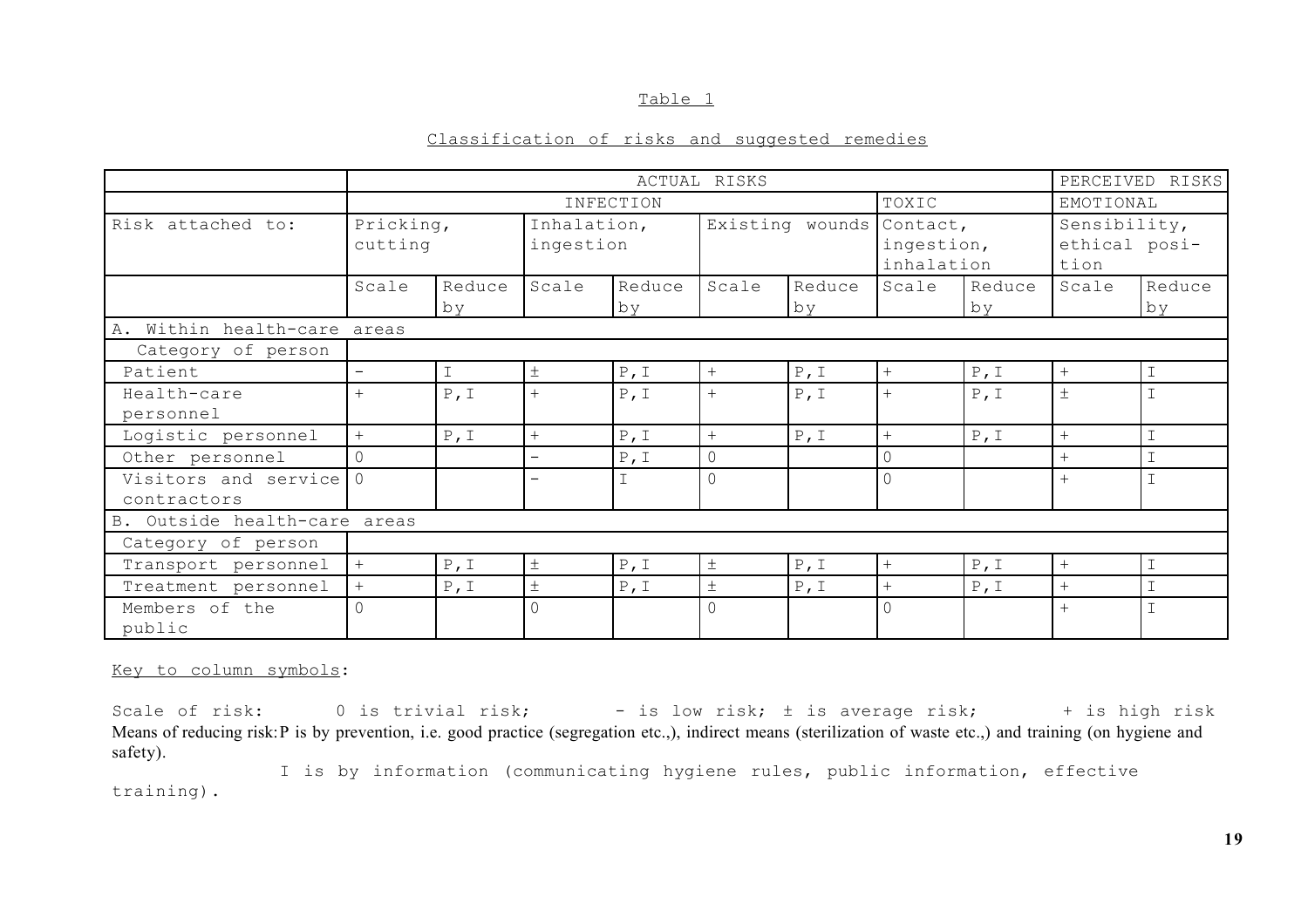## **4.4. Hazards from sharps**

- 27. Sharps may not only cause cuts and punctures but also infect the wounds by agents which previously contaminated the sharps. Owing to this double risk of injury and disease transmission, sharps are considered problematic. The main diseases of concern are infections which may be transmitted by subcutaneous introduction of the agent - for example, viral blood infections.
- 28. Syringe needles are of particular concern because they constitute an important part of the sharps and are often contaminated with the blood of patients.

### **4.5 Hazards from chemical and pharmaceutical waste**

- 29. Many chemicals and pharmaceuticals which are used in health-care establishments are hazardous chemicals (e.g. toxic, corrosive, flammable, reactive, explosive, shock-sensitive, cytotoxic or genotoxic). Fractions of these will be found in biomedical and health-care waste after their use or when they are no longer required.
- 30. They may have toxic effects, either through acute or chronic exposure, and injuries, including burns. Intoxications can result from absorption of the chemicals/pharmaceuticals through the skin or the mucous membranes and from inhalation or ingestion. Injuries can be provoked by contact of flammable, corrosive or reactive chemicals with the skin, the eyes or the mucous membrane of the lung (e.g. formaldehyde and other volatile chemicals). The most common injuries are burns.
- 31. Mercury is another hazardous product common within hospitals owing to its prevalent use in literally hundreds of different devices. It is most concentrated in diagnostic devices such as thermometers, blood pressure gauges and, oesophageal dilators, Miller Abbott/Cantor tubes. It is also found in other sources such as fluorescent light tubes and batteries.
- 32. Disinfectants constitute a particularly important group of hazardous chemicals, as they are used in large quantities and are often corrosive. It should also be noted that reactive chemicals may form highly toxic secondary compounds. Chemical residues discharged into the sewage system may have toxic effects on the operation of biological sewage treatment plants or on the natural ecosystems of receiving waters. Pharmaceutical residues may have the same effects, as they may include antibiotics and other drugs, heavy metals such as mercury, phenols and derivatives and other disinfectants and antiseptics.

## **4.5 Hazards from cytotoxic waste**

33. The severity of health hazards for health-care workers handling cytotoxic waste arises from the combined effect of the substance toxicity and of the magnitude of exposure that may occur during waste handling or disposal. Exposure to cytotoxic substances in health care may also occur during preparation for treatment. The main pathways of exposure are inhalation of dust or aerosols, skin absorption and ingestion of food accidentally in contact with cytotoxic (antineoplastic) drugs, chemicals or waste, or from contact with the secretions of chemotherapy patients.

### **4.7 Hazards from radioactive waste**

34. Radioactive materials are unique in that they cause harm through both external radiation (by approaching them or handling them) and through their intake into the body. The degree of harm depends on the amount of radioactive material present or taken into the body and on the type of material. Exposure to radiation from high-activity sources, such as those used in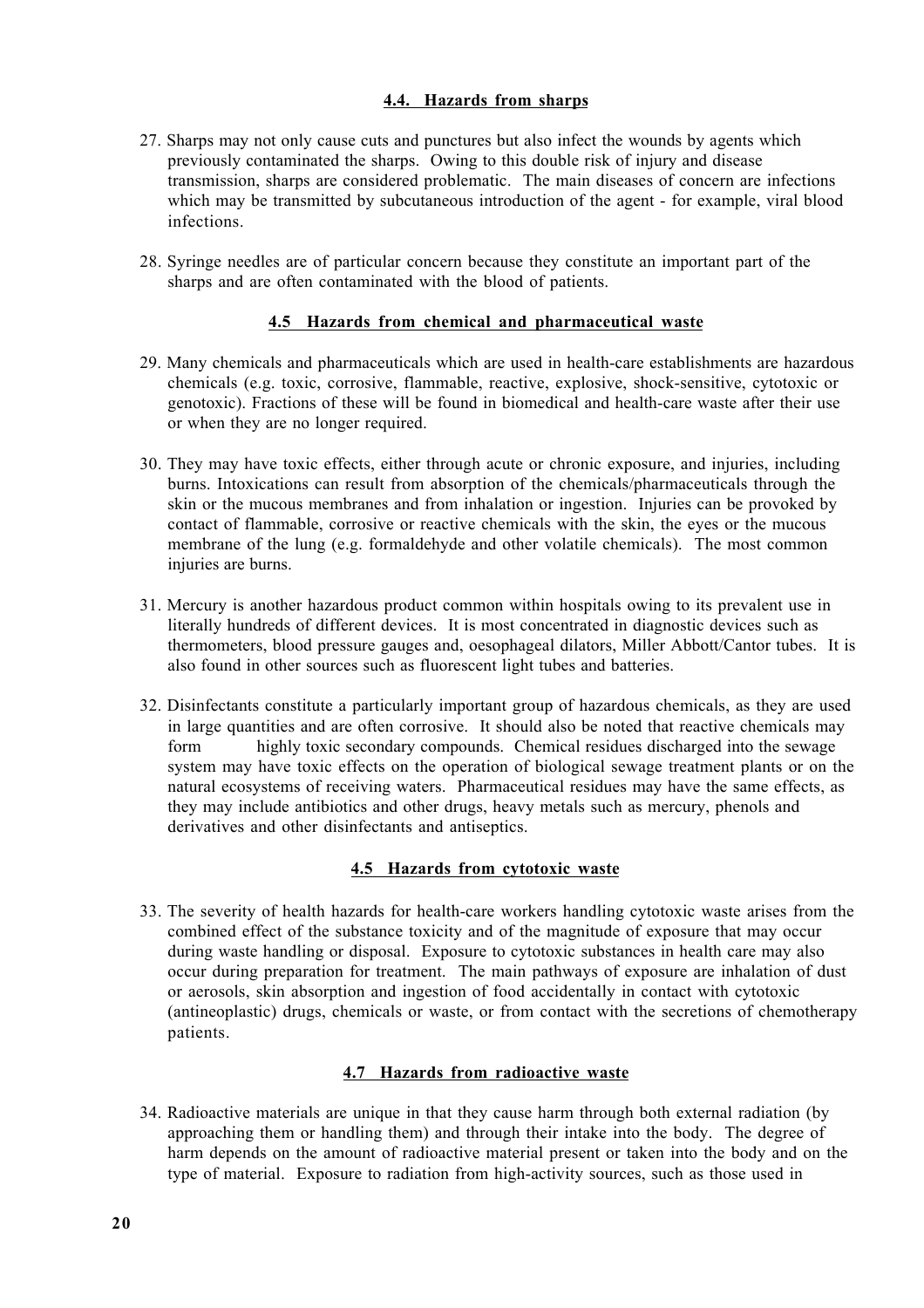radiotherapy, can cause severe injuries, ranging from superficial burns to early fatalities. Radioactive waste arising from nuclear medicine is much lower in activity than the sources referred to above and is unlikely to cause such harm, but exposure to all levels of radiation is considered to be associated with some risk of carcinogenesis, however small.

- 35. There are well-established procedures for minimizing the hazards arising from work with radioactive materials, and these are normally implemented in hospitals and laboratories where such materials are used. Similarly, the arrangements for safe radioactive waste storage and disposal are well established. There should be a person or persons appointed in the organization with responsibility for ensuring that radiation protection is observed and that radioactive waste is properly and safely managed. International recommendations on the safe management of radioactive wastes are established by IAEA and are applicable to their control in health care.<sup>5</sup>
- 36. These guidelines shall be applicable for the generation of biomedical and health-care wastes from health-care establishments. Health-care establishments shall specifically include the following:
	- (a) Large sources:
		- (i) University hospitals and clinics;
		- (ii) Maternity hospitals and clinics;
		- (iii) General hospitals.
	- (b) Medium sources:
		- (i) Medical centres;
		- (ii) Out-patient clinics
		- (iii) Mortuary/autopsy centres;
		- (iv) Farm and equine centres;
		- (v) Hospices;
		- (vi) Abortion clinics
		- (vii) Medical laboratories
		- (viii) Medical research facilities;
		- (ix) Animal hospitals;
		- (x) Blood banks and transfusion centres;
		- (xi) Emergency services.

÷,

<sup>&</sup>lt;sup>5</sup> Management of radioactive wastes produced by users of radioactive materials. Safety Series No.70, IAEA, Vienna (1985).

Handling, treatment, conditioning and storage of biological radioactive wastes, IAEA-TECDOC-775 (1994).

Management of small quantities of radioactive waste, IAEG-TECDOC-1041 (1998).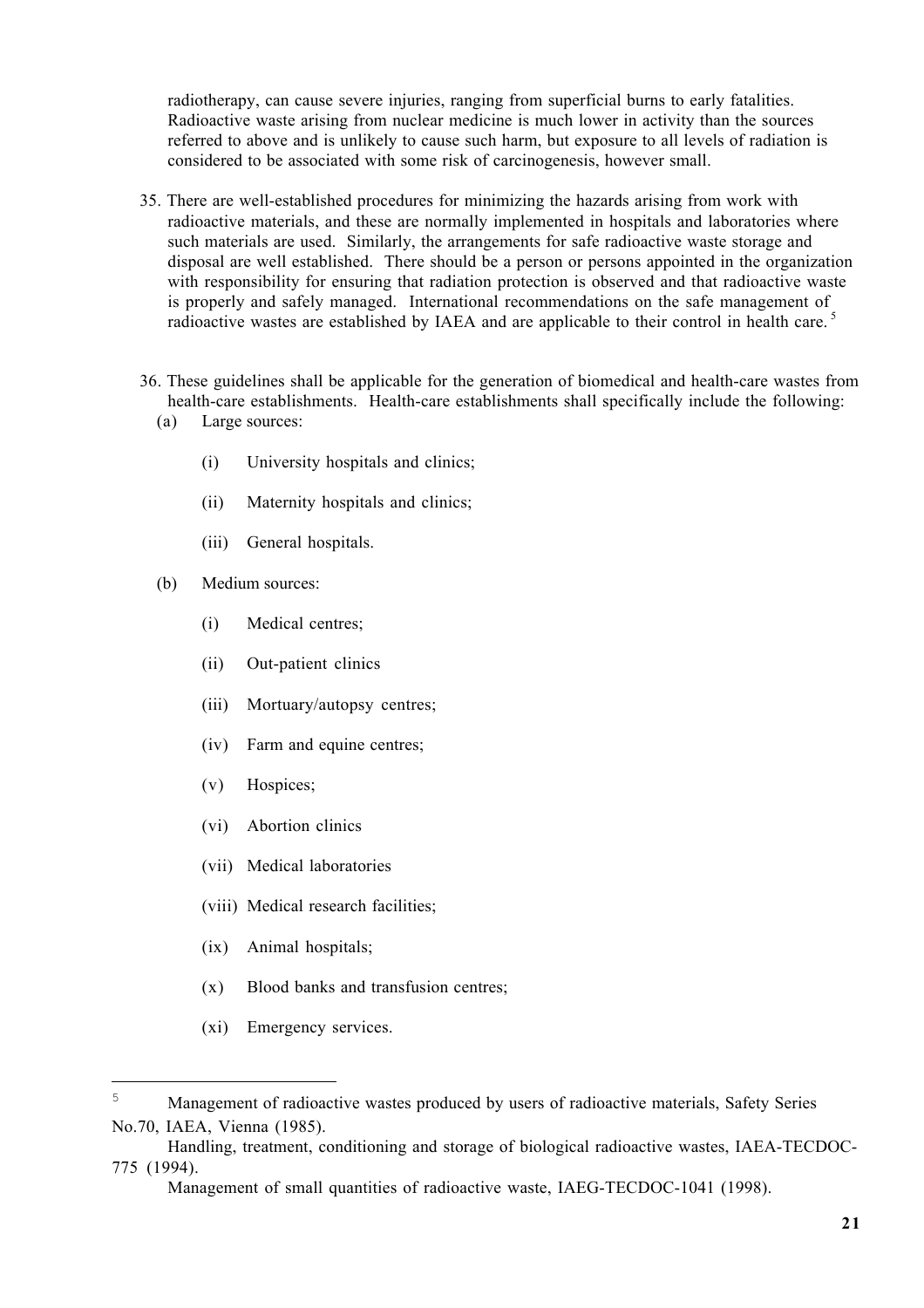- (c) Small sources:
	- (i) General medical practitioners;
	- (ii) Convalescent homes;
	- (iii) Nursing and remedial homes;
	- (iv) Medical consulting rooms;
	- (v) Dental practitioners;
	- (vi) Animal boarding and hunt kennels;
	- (vii) Tattooists;
	- (viii) Acupuncturists;
	- (ix) Veterinary practitioners;
	- (x) Pharmacies;
	- (xi) Cosmetic piercers;
	- (xii) Zoos, safari parks, etc.
- 37. The following classification of biomedical and health-care waste is based on the major classification in annexes I, II, VIII and IX of the Basel Convention but specified for practical use in the health-care sector. Biomedical and health-care waste is therefore classified in the following groups:
- A Health-care wastes with the same composition as household and municipal waste
	- A1 Normal household and municipal waste
- B Biomedical and health-care waste requiring special attention
	- B1 Human anatomical waste (tissues, organs, body parts, blood and blood bags)
	- B2 Waste sharps (needles, syringes, scalpels, slides, ampoules, etc.)
	- B3 Pharmaceutical waste (e.g. expired medicines)
	- B4 Cytotoxic pharmaceutical wastes

B5 Blood and body fluid waste (materials contaminated with blood or other body fluids, soiled cotton from non-infected patients) Wastes which only require special measures to prevent the risk of infection during their management.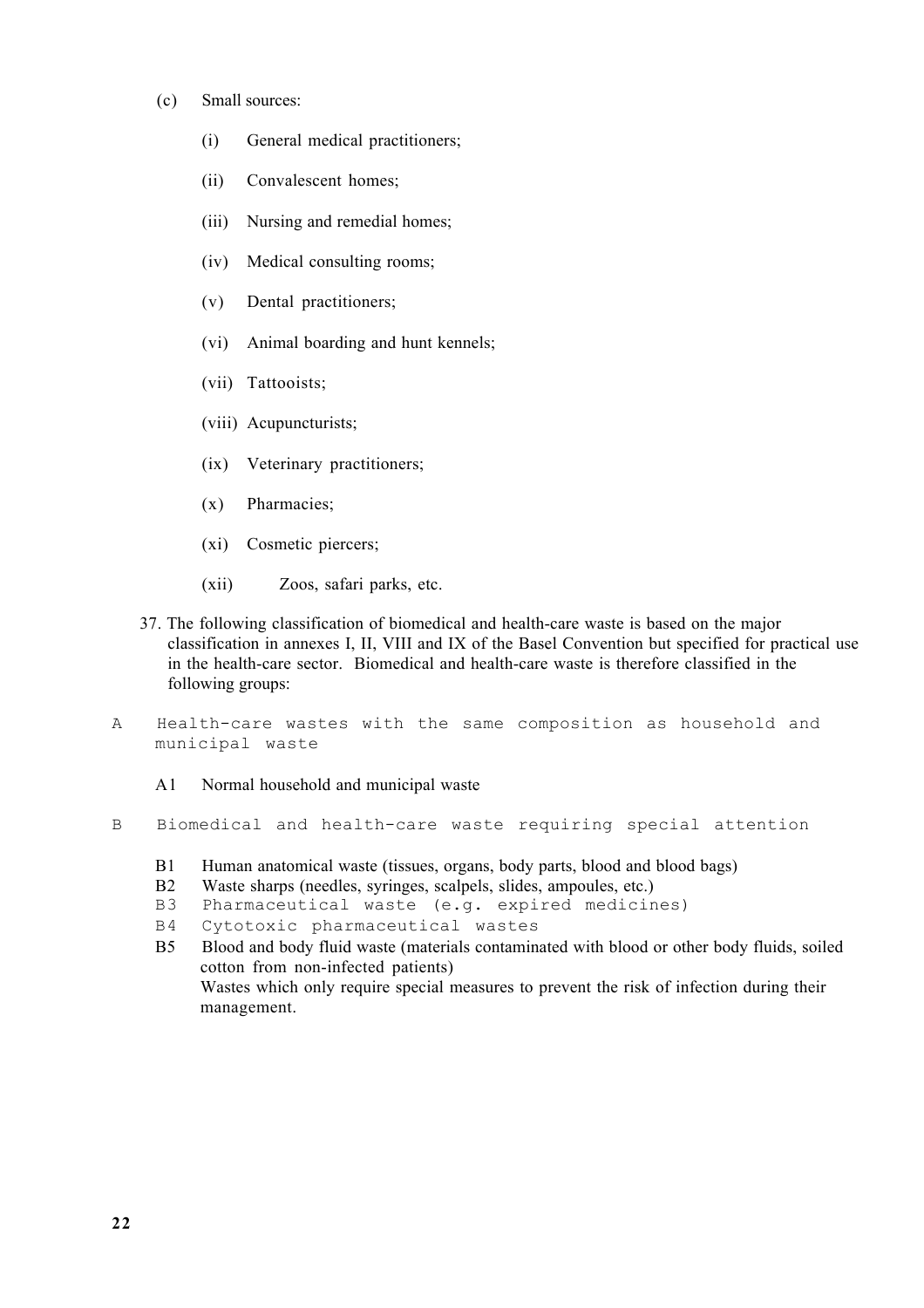#### C Infectious wastes

For the purpose of these guidelines, infectious health-care wastes<sup>6</sup> are:

- (a) Discarded materials or equipment contaminated with blood and its derivatives, other body fluids or excreta from infected patients with hazardous communicable diseases (specified in section 6.1, subsection B.5 below). Contaminated waste from patients known to have bloodborne infections undergoing haemodialysis (e.g. dialysis equipment such as tubing and filters, disposable sheets, linen, aprons, gloves or laboratory coats contaminated with blood);
- (b) Laboratory waste (cultures and stocks with any viable biological agents artificially cultivated to significantly elevated numbers, including dishes and devices used to transfer, inoculate and mix cultures of infectious agents and infected animals from laboratories).
- D Other hazardous wastes<sup>1</sup>.

Not exclusive to the medical health-care sector, e.g. solvents, chemicals, batteries, fixer solutions, etc.

E Radioactive waste from health care.

### **6.1 Fact sheets**

### B1: Human anatomical waste

### Description

i<br>T

Non-infectious human body parts, organs and tissues and blood bags.

### Examples of such wastes

Tissue waste, removed organs, amputated body parts, placentas, etc.

### Waste management guidance

It is primarily for ethical reasons that special requirements must be placed on the management of waste human body parts, organs and tissue. The waste must be collected in appropriate containers or bags as soon as possible and at the place where it is generated. The waste must be kept in tight receptacles (e.g. in the wooden coffins commonly used in pathology) and under cooled conditions when stored temporarily for a prolonged period of time, or else be handed over to a waste management facility within a reasonable period. Intermediate storage takes place at a location which is accessible only to trained personnel. Normally, the waste must always be

 $6$  The interpretation of the definition of infectious health-care waste varies with national circumstances, policies and regulations; international organizations have specific interpretations of the definition (see notes 2 and 3 above). Infectiousness is one of the hazardous characteristics listed in annex III to the Basel Convention and defined under class H6.2. Further elaboration of the characteristics is the subject of working papers under discussion by the Conventions' Technical Working Group.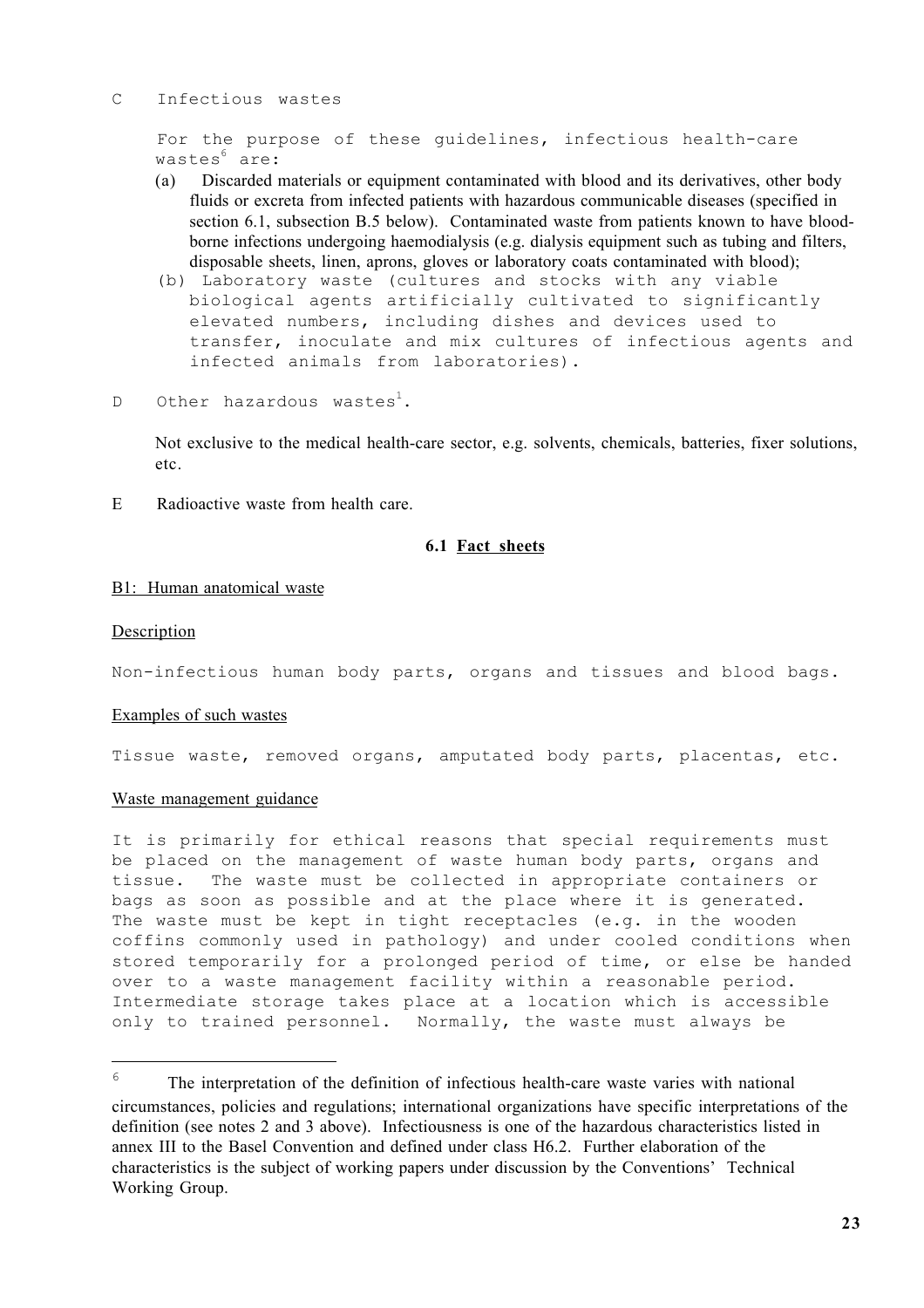incinerated completely, in an appropriate facility. Household waste incineration plants are, as a rule, not suitable for the incineration of amputated body parts, removed organs and placentas (cases of exceptions, such as separate storage and direct feeding, have to be clarified with the responsible authorities and the management of the incineration plant). In exceptional cases crematoria can be used for the incineration (disposal) of amputated body parts.

#### Exemptions and special provisions

Where only small quantities of these wastes are generated (e.g. in medical practices), they can be collected in appropriate containers (e.g. "hard box") and managed jointly with municipal waste at a volume of up to 1 litre per waste bag. The management of animal waste body parts, organs and tissues is subject to the provisions of relevant special legislation.

#### B2: Waste posing the risk of injury (sharps)

#### Description

Sharps are all objects and materials which are closely linked with health-care activities and pose a potential risk of injury and/or infection.

#### Examples of such wastes

Needles, drain tubes, syringes with the attached needle, butterfly needles, spikes, broken glassware, ampoules, pipettes, scalpel blades, lancets, vials without content, etc.

#### Waste management guidance

Wastes posing the risk of injury require measures to be taken to prevent injury and infection during the handling of these wastes within and outside of health-care establishments. These wastes have to be collected and managed separately from other waste. The collection containers must be puncture-resistant and leak-tight. Storage of these wastes takes place at a location which is accessible only to trained personnel.

Note: Sharps from infected patients, isolated wards, infected patients undergoing haemodialysis or other pointed parts contaminated with laboratory waste must be categorized as infectious waste.

Exemptions and special provisions

Syringes and needles should not be reused.

Note: Some countries treat all sharps as infectious waste.

B3: Pharmaceutical waste

Description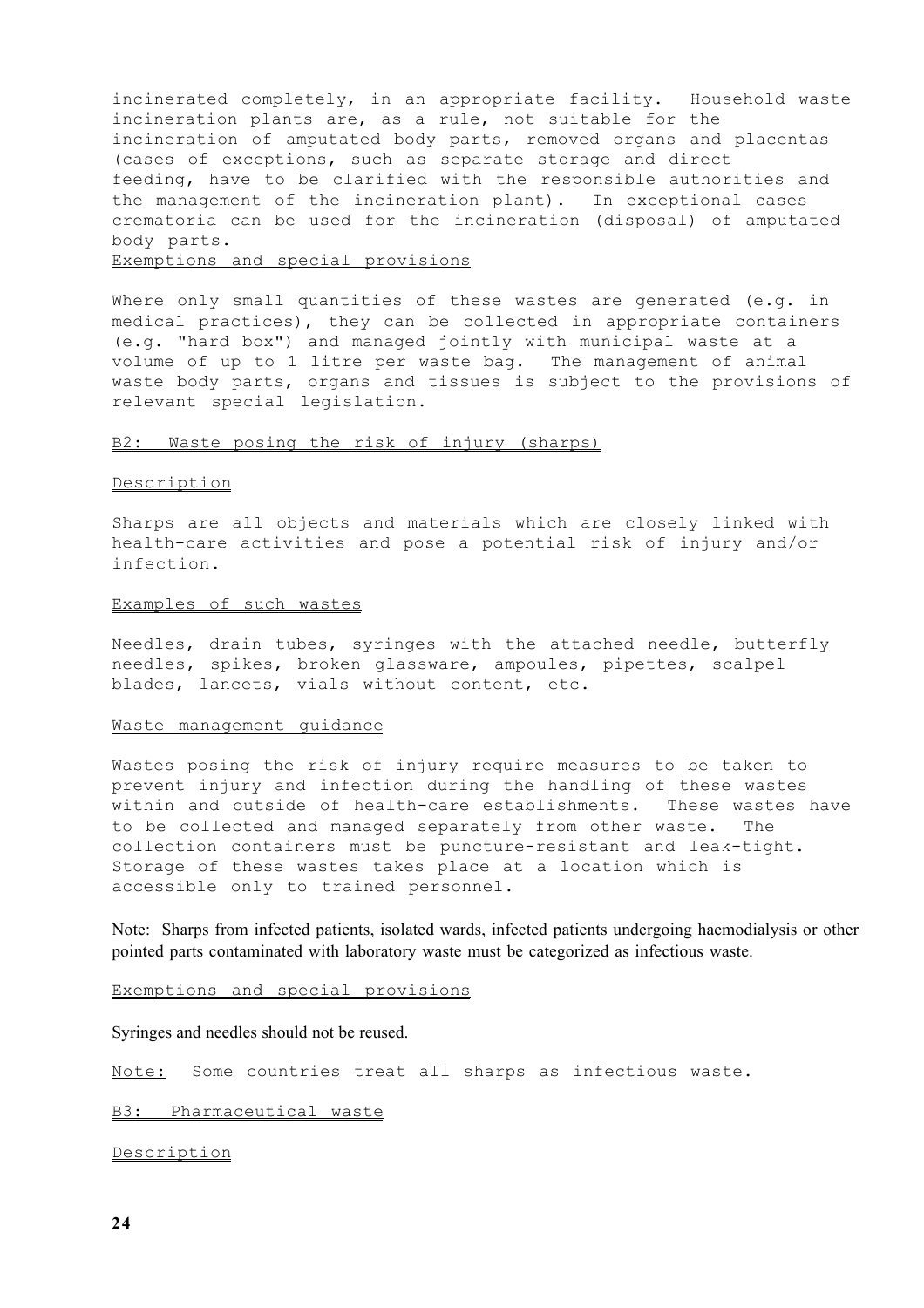Pharmaceutical wastes are pharmaceuticals which have become unusable for the following reasons:

Exceeded expiration date; Expiration date exceeded after the packaging or the ready-to-use preparation prepared by the user has been opened; Cannot be used for other reasons (e.g. call-back campaign).

### Examples of such wastes

The term "pharmaceuticals" embraces a multitude of active ingredients and types of preparations. The spectrum ranges from teas through heavy-metal-containing disinfectants to highly specific medicines containing a large variety of different hazardous or nonhazardous substances. Waste management may therefore be based on a differentiated approach; for example, pharmaceutical waste could be divided into three classes and its management carried out in a class-specific manner as follows:

#### Pharmaceutical wastes: Class 1

Pharmaceuticals such as camomile tea and cough syrup which pose no hazard during collection, intermediate storage and waste management.

Class 1 pharmaceutical wastes are not considered hazardous wastes. They are managed jointly with municipal waste.

#### Pharmaceutical wastes: Class 2

Pharmaceuticals which pose a potential hazard when used improperly by unauthorized persons.

Class 2 pharmaceutical wastes are considered to be hazardous wastes. Their management takes place in an appropriate waste disposal facility.

#### Pharmaceutical wastes: Class 3

Heavy-metal-containing and unidentifiable pharmaceuticals, heavymetal-containing disinfectants, which, owing to their composition, require special management. Class 3 pharmaceutical wastes are considered to be hazardous wastes. Their management takes place in an appropriate waste disposal facility. However, owing to the fact that medicines are not normally labelled in accordance with their hazardous characteristics, the sorting of medicines into different classes, in particular classes 2 and 3, may often be too difficult in practice. Countries may therefore decide to consider all or a major part of medicines as hazardous waste or waste requiring special consideration.

#### Waste management guidance

Waste prevention: To reduce the generation of pharmaceutical waste, stocks of pharmaceuticals should be inspected periodically and checked for their durability (expiration date).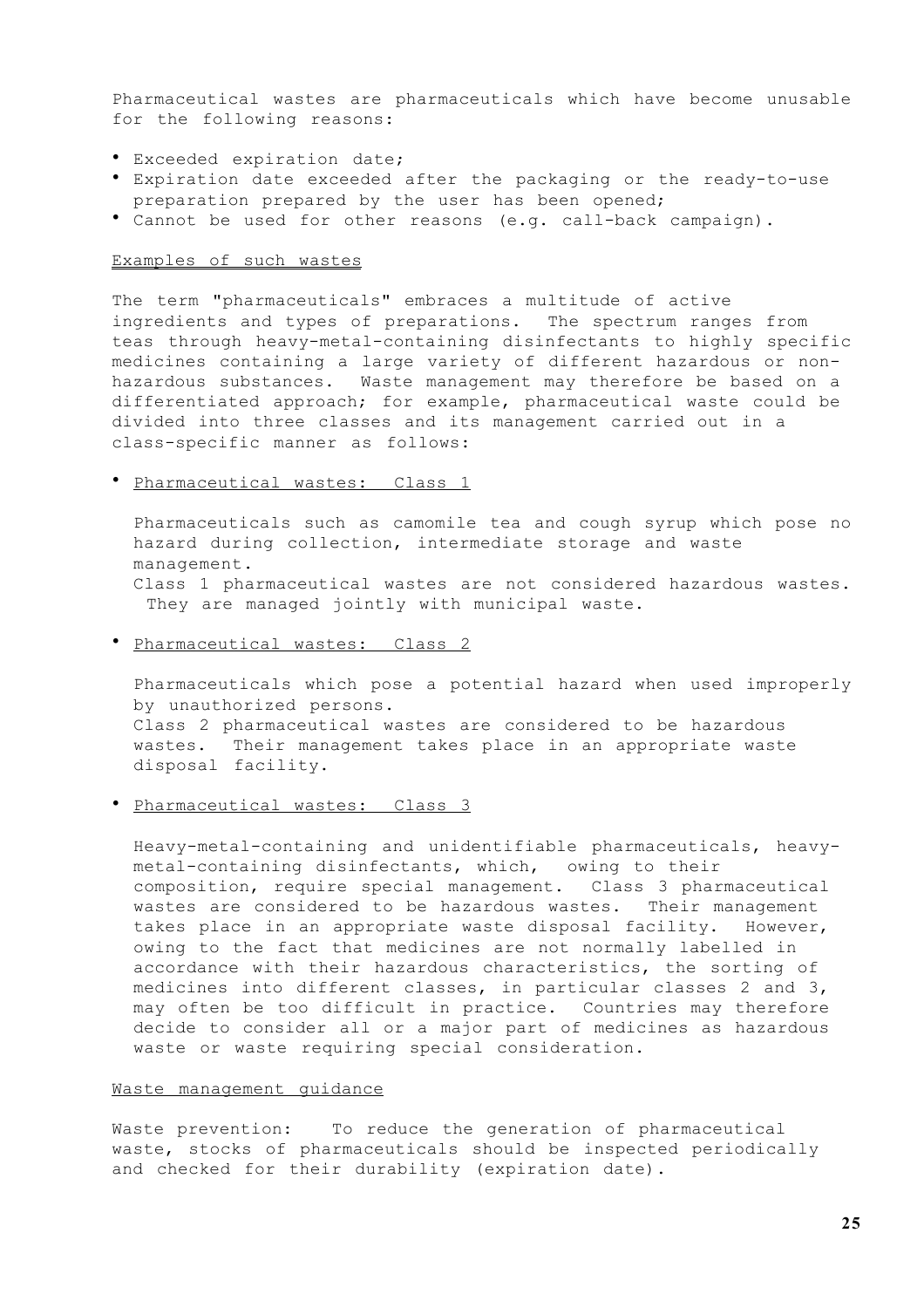Recovery by specialized facilities: Possibilities for returning old pharmaceuticals to the producer or handing them over to a special collection system (e.g. pharmacies) for possible subsequent use could be explored. Such a return of pharmaceuticals in their original packaging prior to or within a reasonable period after the expiration date is possible if it is ensured that the producer or collector examines possibilities for subsequent use of the pharmaceuticals and that pharmaceuticals which are no longer usable are disposed of in an environmentally sound manner.

Pharmaceutical wastes which are considered to be hazardous wastes have to be collected separately in appropriate containers. Intermediate storage takes place at a location which is accessible only to trained personnel. This should be done in a manner to avoid misuse.

#### Exemptions and special provisions

Cytotoxic pharmaceutical waste: See Group B4: Cytotoxic pharmaceutical wastes.

#### B4: Cytotoxic pharmaceutical wastes

#### Description

Cytotoxic (antineoplastic) pharmaceutical wastes are wastes which can arise from use (administration to patients) and manufacture and preparation of pharmaceuticals with a cytotoxic (antineoplastic) effect. These chemical substances can be subdivided into six main groups: alkylated substances, antimetabolites, antibiotics, plant alkaloids, hormones and others. A potential health risk to persons who handle cytotoxic pharmaceuticals results above all from the mutagenic, carcinogenic and teratogenic properties of these substances. Consequently, these wastes pose a hazard, and the measures to be taken must also include those required by occupational health and safety provisions.

#### Examples of such wastes

Specific lists of pharmaceuticals which contain cytotoxic substances are available. Discernible liquid residues of cytotoxic concentrates, post-expiration-date cytotoxic pharmaceuticals and materials proven to be visibly contaminated by cytotoxic pharmaceuticals must be disposed of as cytotoxic pharmaceutical waste.

#### Waste management guidance

The risks posed by cytotoxic pharmaceuticals are primarily of relevance for persons who come into contact with them during preparation and during or after their use. It has long been common practice in hospitals to see to it that the number of persons who come into contact with these products is small. Specific guidance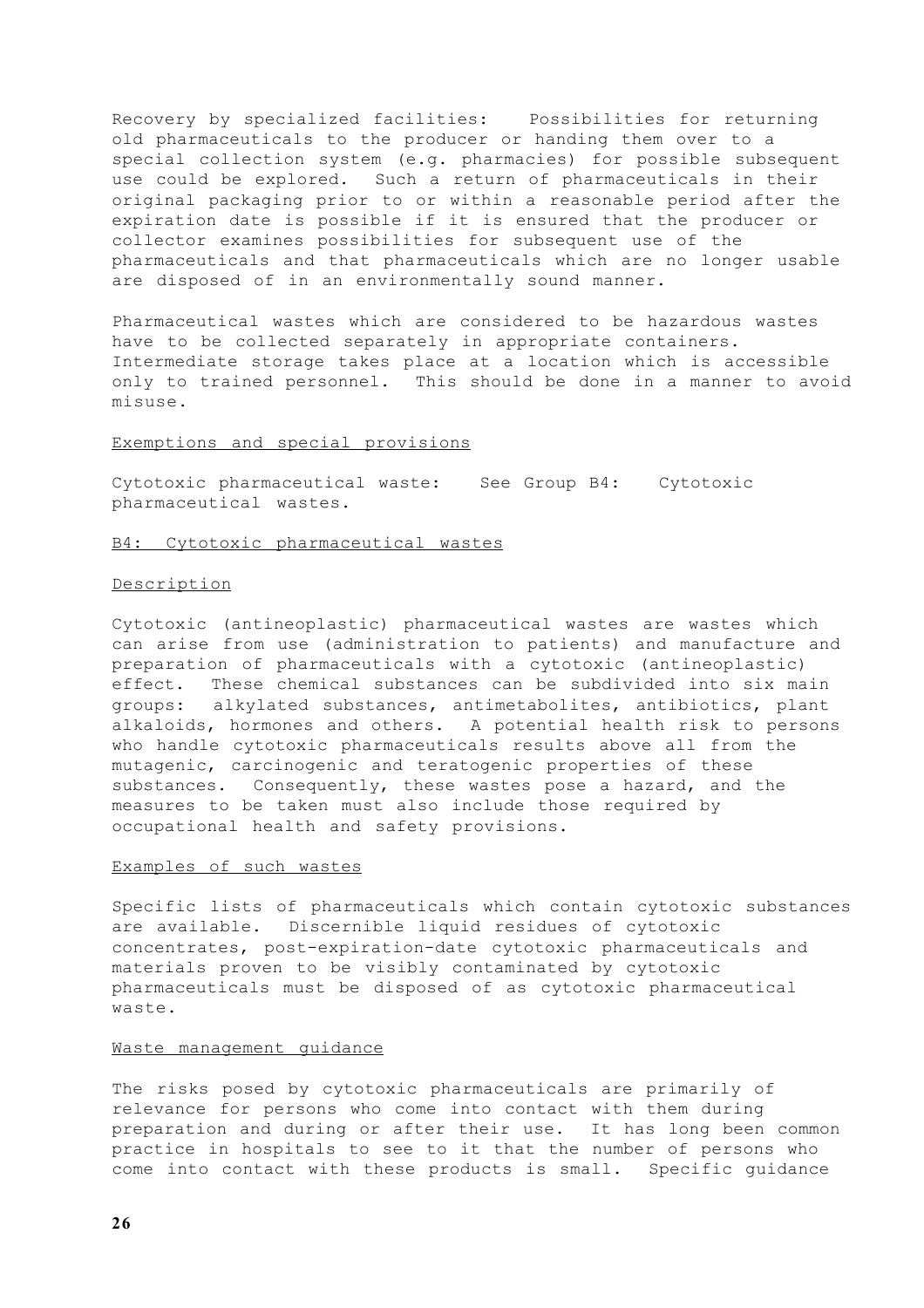on this is available. These wastes usually arise at central locations, i.e. in pharmacies and laboratories and they are also often found at places where the ready-to-use cytotoxic solutions are prepared. Intermediate storage of these wastes takes place under controlled and locked conditions.

The precautions taken during the use of cytotoxic pharmaceuticals must also be applied on their journey outside the respective establishment, as releases of these products can have adverse environmental impacts. The management of these wastes, in covered and impermeable containers, must therefore be strictly controlled. Solid containers must be used for collection. The use of coded containers is recommended. For reasons of occupational safety, cytotoxic pharmaceutical wastes must be collected separately from pharmaceutical waste and disposed of in a hazardous waste incineration plant.

#### Exceptions and special provisions

None.

#### B5: Wastes with blood and body fluid

#### Description

These are wastes from health-care establishments not categorized as infectious wastes which are contaminated with human or animal blood, secretions and excretions. It is reasonable to assume that these wastes might be slightly contaminated with pathogens (in nearly the same way as household waste).

#### Examples of such wastes

Dressing material, swabs, syringes without the attached needle, infusion equipment without spikes, bandages, etc.

#### Waste management guidance

Special requirements must be imposed on the management of these wastes from the viewpoint of infection prevention inside the healthcare establishments. Double bags or containers made of strong and leak-proof material are used for the collection of these wastes within health-care establishments.

Proper management of these wastes is by incineration in a household waste incineration plant but they can also be disposed of together with household waste on a controlled landfill site. It should be noted that some countries prohibit the landfilling of waste with blood and body fluids.

### Exemptions and special provisions

This mixture of wastes should not be recycled.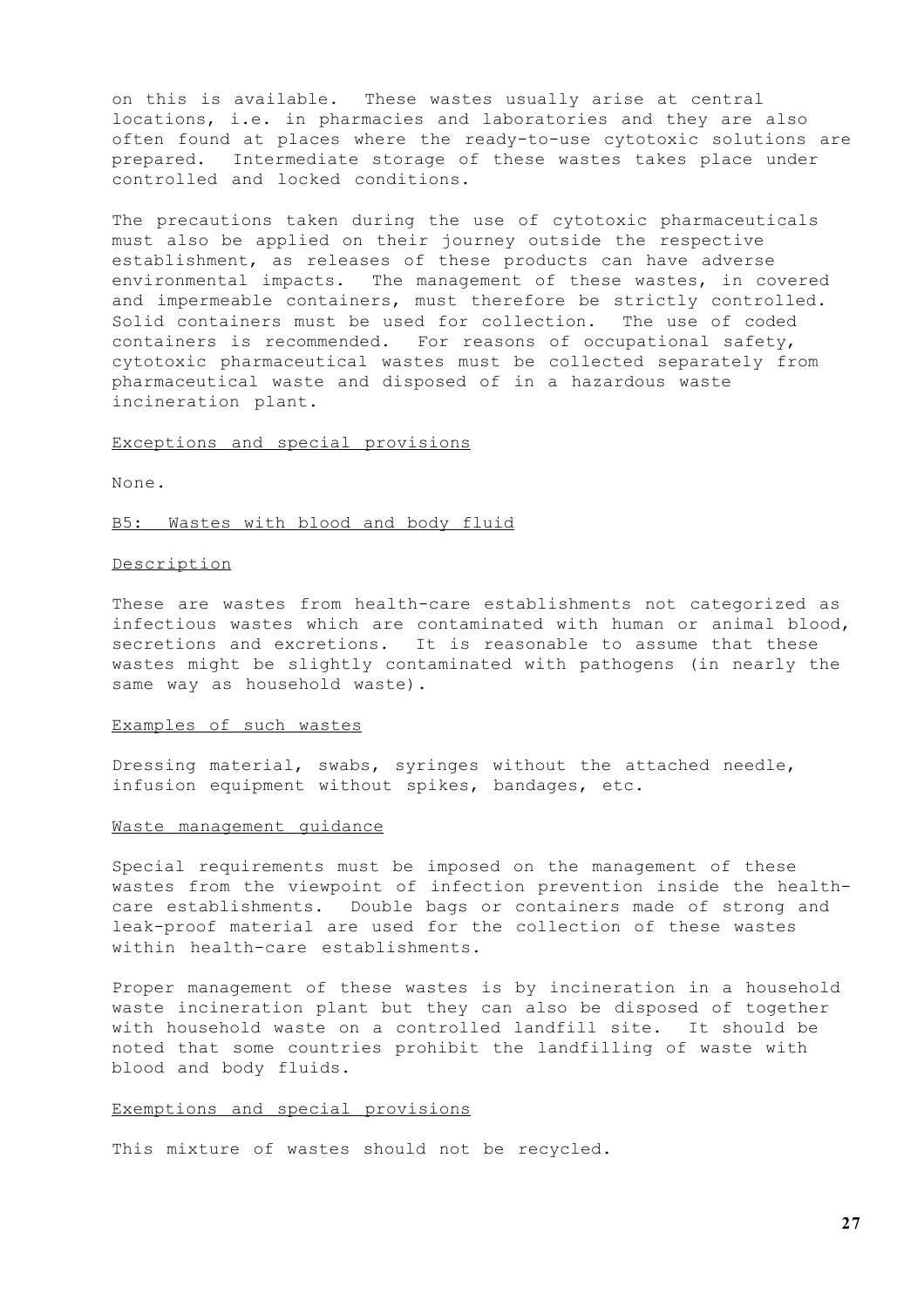# C: Infectious wastes<sup>7</sup>

Description

Special requirements regarding the collection and management of infectious wastes must be imposed whenever waste is known or, on the basis of medical experience, expected to be contaminated by causative agents of the diseases listed below and when this contamination gives cause for concern that the disease might spread. The list comprises diseases which make particular demands on infection prevention when the following factors are taken into account:

The associated risk of infection (contagiousness, infection dose, epidemic potential); The viability of the pathogen (infection capacity/infectiousness); The route of transmission; The extent and nature of the potential contamination; The quantity of contaminated waste; The severity and treatability of the disease that might be caused.

The wastes belonging to this group may occur in the context of diagnosis and treatment of patients suffering from the following diseases (relevant pathogen-containing excretions are given in brackets):

```
Acquired immunodeficiency syndrome (AIDS)* (blood)
Viral hepatitis* (blood, faeces)
Creuzfeld-Jacob disease (CJD), transmissible spongiform
encephalopathy (TSE)* (tissue, cerebrospinal fluid)
Cholera# (faeces, vomit)
Typhoid fever/paratyphoid fever<sup>#</sup> (faeces, urine, bile)
Enteritis, dysentery, enterohaemorragic Escherichia coli (EHEC)-
induced haemolytic uraemic syndrome (HUS)^* (faeces)
Active tuberculosis (respiratory tract secretions, urine, faeces)
Meningitis/encephalitis (respiratory tract secretions,
cerebrospinal fluid)
Brucellosis (blood)
Diphtheria (respiratory tract secretions, secretions from infected
wounds)
Leprosy (secretion from nose/infected wounds)
Anthrax (respiratory tract secretions, secretion from infected
wounds)
```
For the purpose of these guidelines, infectious health-care wastes are:

(a) Discarded materials or equipment contaminated with blood and its derivatives, other body fluids or excreta from infected patients with hazardous communicable diseases. Contaminated waste from patients known to have blood-borne infections undergoing haemodialysis (e.g. dialysis equipment such as tubing and filters, disposable sheets, linen, aprons, gloves or laboratory coats contaminated with blood).

(b) Laboratory waste (cultures and stocks with any viable biological agents artificially cultivated to significantly elevated numbers, including dishes and devices used to transfer, inoculate and mix cultures of infectious agents and infected animals from laboratories).

The interpretation of the definition of infectious health-care waste varies with national circumstances, policies and regulations; other international organizations have specific interpretations of the definition (see notes 2 and 3 above). Infectiousness is one of the hazard characteristics listed in annex III to the Basel Convention and defined under class H 6.2. Further elaboration of the characteristics is the subject of working papers under discussion by the Conventions Technical Working Group.

 $\overline{7}$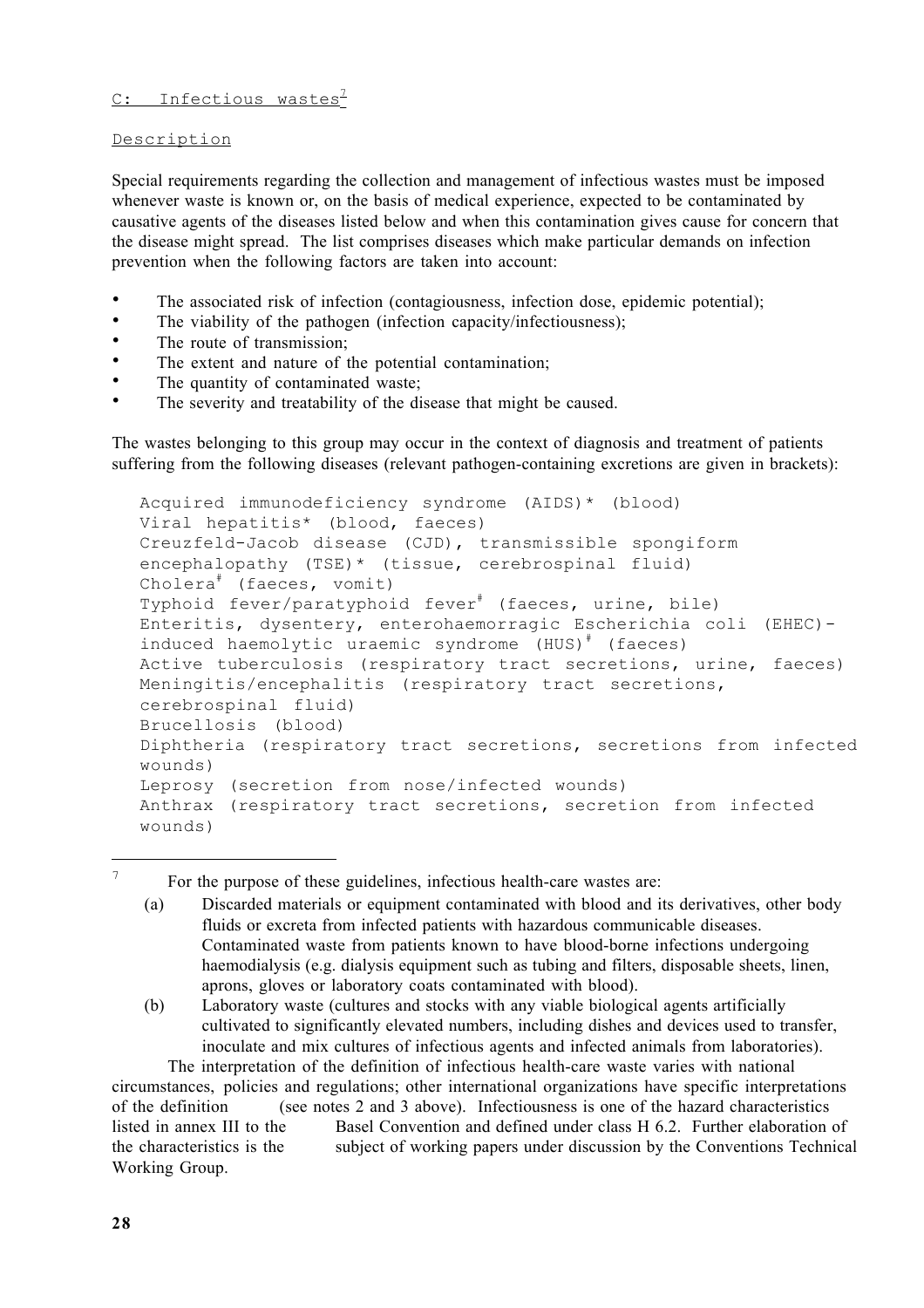Plague (respiratory tract secretions, secretion from infected wounds) Poliomyelitis (respiratory tract secretions, faeces) Q fever (respiratory tract secretions, blood, dust) Glanders (respiratory tract secretions, secretion from infected wounds) Rabies (respiratory tract secretions) Tularaemia (pus) Virus-induced haemorrhagic fever, including hantavirus-induced renal (HFRS) and pulmonary (HPS) syndromes (blood, respiratory tract secretions, secretion from infected wounds, urine)

Waste of this kind is typically generated in the following places: isolation wards of hospitals; dialysis wards or centres caring for patients infected with hepatitis viruses (yellow dialysis); pathology departments; operating theatres; and medical practices and laboratories which mainly treat patients suffering from the diseases specified above.

The relevant wastes are wastes contaminated with pathogen-containing blood, excretions or secretions (see list) or containers containing blood in liquid form.

### Examples

The infections marked with (\*) are usually transmitted through inoculation. Therefore, the wastes of relevance here are not taken to include dry contaminated waste from sporadic patients suffering from diseases in question (AIDS, viral hepatitis, CJD), such as contaminated swabs (e.g. from taking of blood samples), cotton plugs used in dental practices, etc. However, they do include bloodfilled vessels and waste drenched with blood or secretions from surgeries performed on infected patients, used dialysis systems from yellow dialysis as well as wastes drenched with blood/secretions from medical practices and laboratories mainly treating patients who have contracted the diseases in question.

The infections marked with (# ) are transmitted via faeces and oral ingestion of contaminated material. Relevant bodily discharges may be fed to the waste-water stream in observance of hygienic requirements. Management under conditions that would result from categorization as infectious waste must be considered only when the waste is heavily contaminated with excretions from diagnosed patients.

Infectious wastes in any case include the following:

(a) All microbiological cultures generated, for example, in institutes working in the fields of hygiene, microbiology and virology as well as in medical laboratories, medical practices and similar establishments and in which a multiplication of pathogens of any kind has occurred;

(b) Experimental animals as well as litter and animal faeces from animal test laboratories, if transmission of the abovementioned diseases is to be expected.

#### Waste management guidance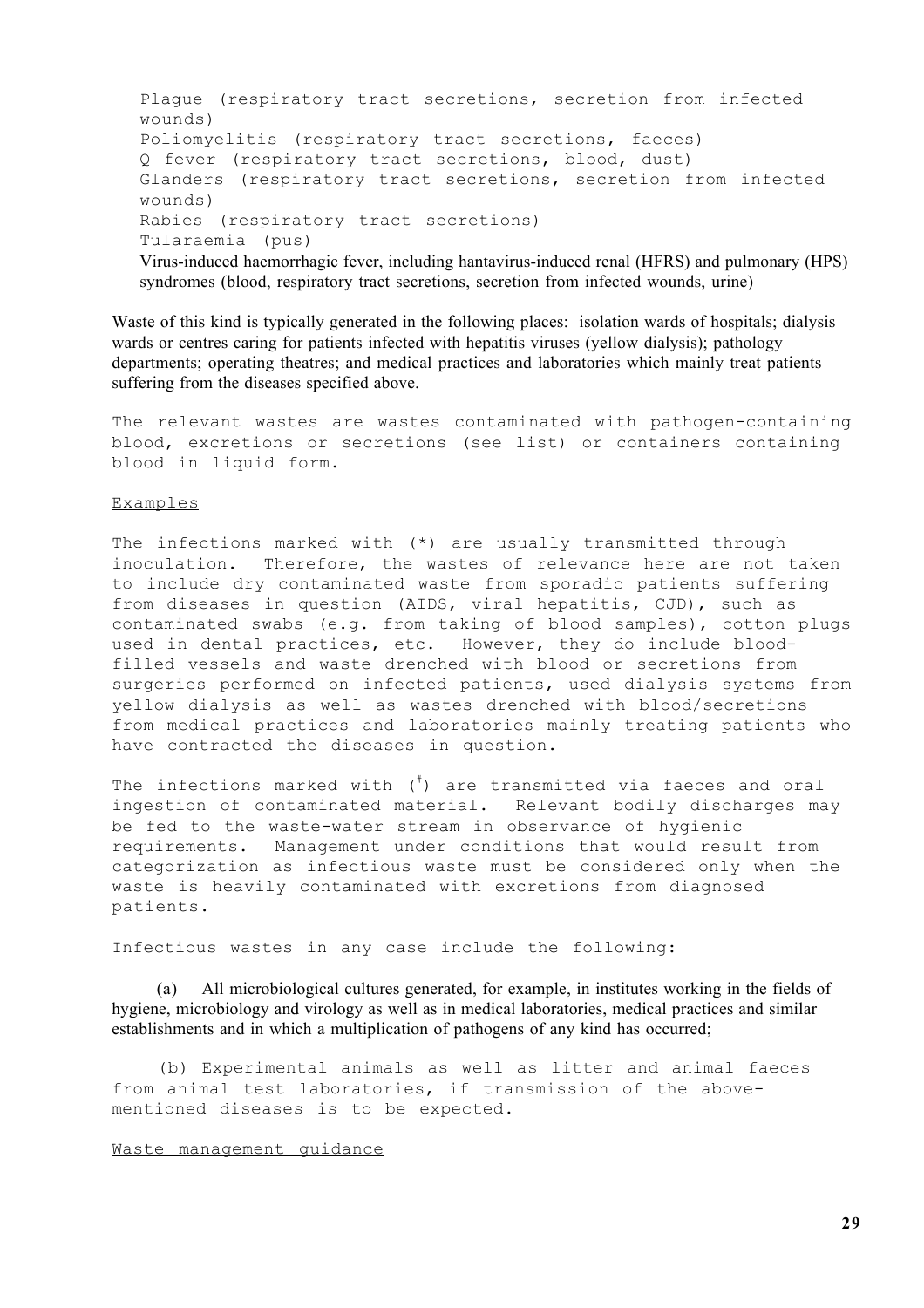**Infectious wastes must be collected in tear-resistant and leakproof containers and transported to a central storage facility/delivery point in carefully sealed condition and without any transfer into other containers or sorting (containers marked with the "biohazard" symbol). They must be collected and transported in a way that precludes direct contact, and they may not be transferred into other containers at the central storage facility or during delivery. They must be stored in such a way that gas formation in the collection containers is avoided. To this end, efforts must be made to ensure that storage periods are as short as possible depending on climatic conditions (e.g. storage at temperatures below +15°C for not more than one week or at a temperature of 3°C to 8°C for a longer storage period).**

**Infectious waste must either be incinerated (approved incineration plant) or be disinfected prior to final disposal using a recognized method, preferably treatment with saturated live steam. Disinfected wastes may be disposed of in the same way as domestic waste. The disinfection plants must be operated under the operating parameters prescribed for waste disinfection, and this mode of operation must be documented. The use of a mobile disinfection plant to treat infectious waste is permissible only if the waste disposer furnishes proof that the plant has been checked by the competent authority or an approved institution for its functional and operational reliability on a regular basis.**

**The efficiency of the vapour disinfection plant must be verified by a recognized institution when the plant is first put into operation and at regular intervals thereafter (e.g. twice a year), using appropriate microbiological indicators (see annex IV).**

### Exceptions and special provisions

Body fluids and excreta of infected patients with hazardous communicable diseases can be discharged to the sewerage system if there is a strict separation between the waste and drinking water installations and the sewerage system is connected to a waste-water plant. In other cases, the body fluids and excreta have to be disinfected before being discharged to the sewerage system. Exceptionally for developing countries, infectious waste can be disposed of by using a special area in a controlled landfill if there is no risk of contamination of ground or drinking water and the infectious waste is directly covered with earth or other material.

### E: Radioactive waste

### Description

Material contaminated with a radioisotope which arises from the medical or research use of radionuclides. It is produced, for example, during nuclear medicine, radio immunoassay and bacteriological procedures, and may be in a solid, liquid or gaseous form.

#### Examples of such wastes

Radioactive waste includes solid, liquid and gaseous waste contaminated with radionuclides generated from in vitro analysis of body tissue and fluid, in vivo body organ imaging and tumour localization, and investigative and therapeutic procedures. Radioactive health-care waste usually contains radionuclides of short half-lives like  $^{32}$ P ( $\beta$ , 14.3 days half-life),  $^{57}$ Co ( $\beta$ , 271 days half-life) or  $^{99}\text{Tc}^{\mathrm{m}}$  (Y, 14.3 days half-life) which lose their activity relatively quickly. Certain therapeutic procedures require the use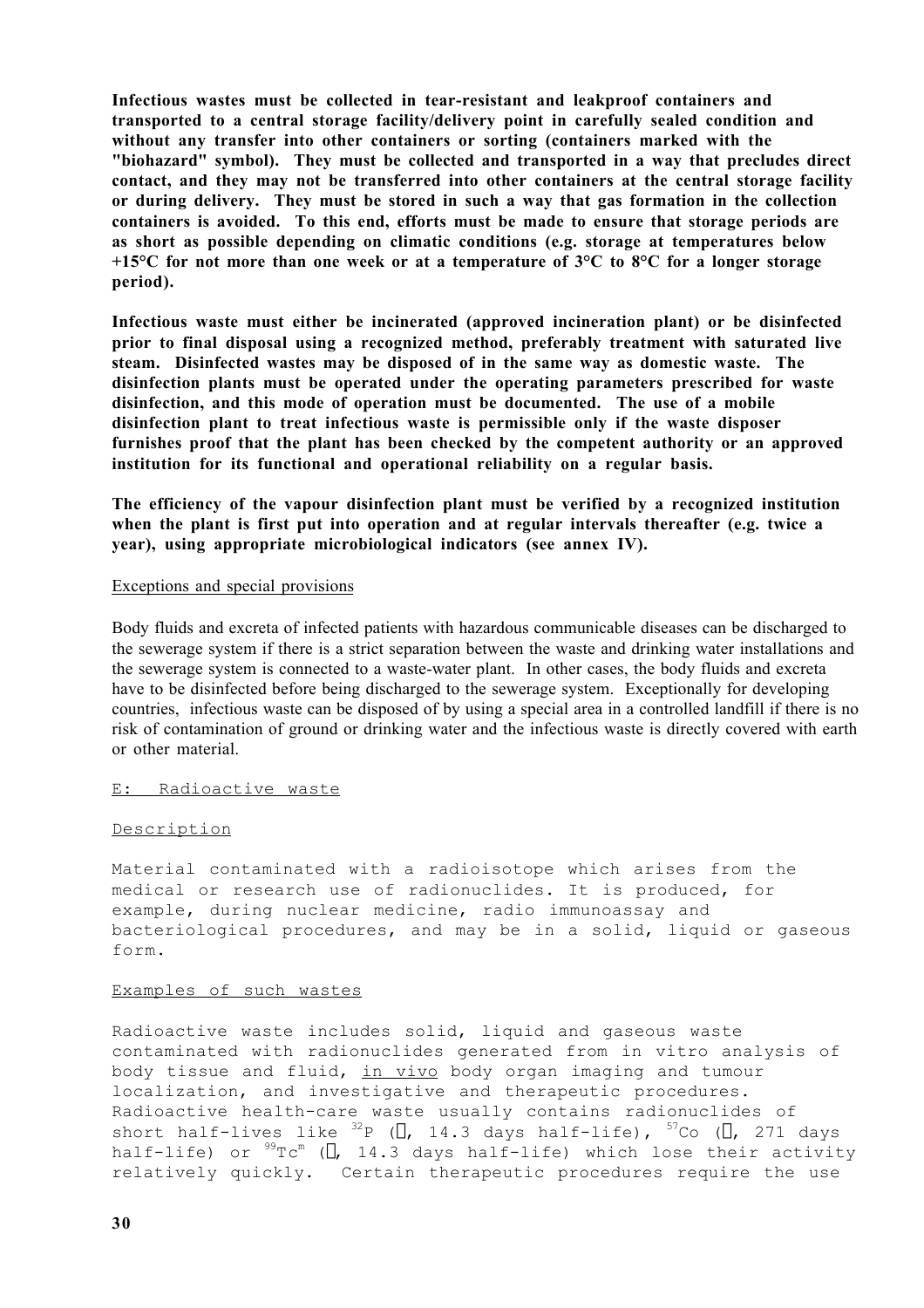of radionuclides with longer half-lives like  ${}^{60}$ Co ( $\beta$ , 5.3 years halflife),  $^{137}$ Cs ( $\beta$ , 30 years half-life) or  $^{226}$ Ra ( $\beta$ , 1600 years halflife), which are usually conditioned as pins, pills or needles and may be reused on other patients after sterilization.

### Waste management guidance

Where activity limits for immediate or simple disposal methods cannot be met (clearance levels), health-care establishments should segregate radioactive waste and store it during the required period to reduce the activity level. If the activity concentration is below these clearance levels, the material may be disposed of by normal methods. Guidelines on clearance levels have been provided by IAEA. $^8$  -Since the half-life of most radioactive materials used in hospitals is in the range of hours or days, storage for a period of one or two months can be followed by disposal to the ordinary waste system with appropriate monitoring. Decayed non-infectious radioactive waste is placed inside black plastic bags if they are intended for landfilling. Decayed but infectious radioactive wastes are placed in yellow plastic bags in preparation for disinfection. They should not be used as landfill prior to disinfection.

All radioactive waste designated for storage to allow decay should be kept in suitable containers which prevent dispersion of the content. A plastic bag in a large can or drum is an appropriate container. Containers used for the storage of radioactive waste should be clearly labelled to show the activity of the radionuclide on a given date and the period of storage required. These containers should be stored in a specifically marked area in a leadshielded storage room for radioactive substances or for radioactive waste. The storage record should be endorsed specifically to indicate which items are "radioactive waste". Containers of radioactive waste should be marked "RADIOACTIVE WASTE" and should carry the radiation symbol.

High-level and usually long-half-life radionuclides used in health-care activities are used for therapeutic purposes, conditioned as sealed sources, in the format of pills, seeds, ribbons, tubes or needles. These sealed sources are recovered after use, washed, disinfected and stored under lead-shielding for reuse on other patients. These items may, however, become waste if their conditioning is damaged, if they have lost too much of their activity, or if they are no longer required. Spent radionuclide generators also become waste. In countries without a nuclear industry equipped to dispose of high-level radioactive waste, hospitals should package these items appropriately or place them inside the same boxes in which they were originally supplied, and send them back to their original supplier for reprocessing, eventual recycling or safe final disposal. In countries with the appropriate nuclear industry, hospitals may alternatively send non-recyclable high-level waste to the national radioactive waste disposal agency, which will take care of them. These items are usually valuable, and, in most cases, it is possible to reprocess them for recycling.

Exceptions and special provisions

l.

Any health-care establishment using radioactive substances should

<sup>&</sup>lt;sup>8</sup> Clearance of materials resulting from the use of radionuclides in medicine, industry and research, IAEA-TECDOC-100 (1989).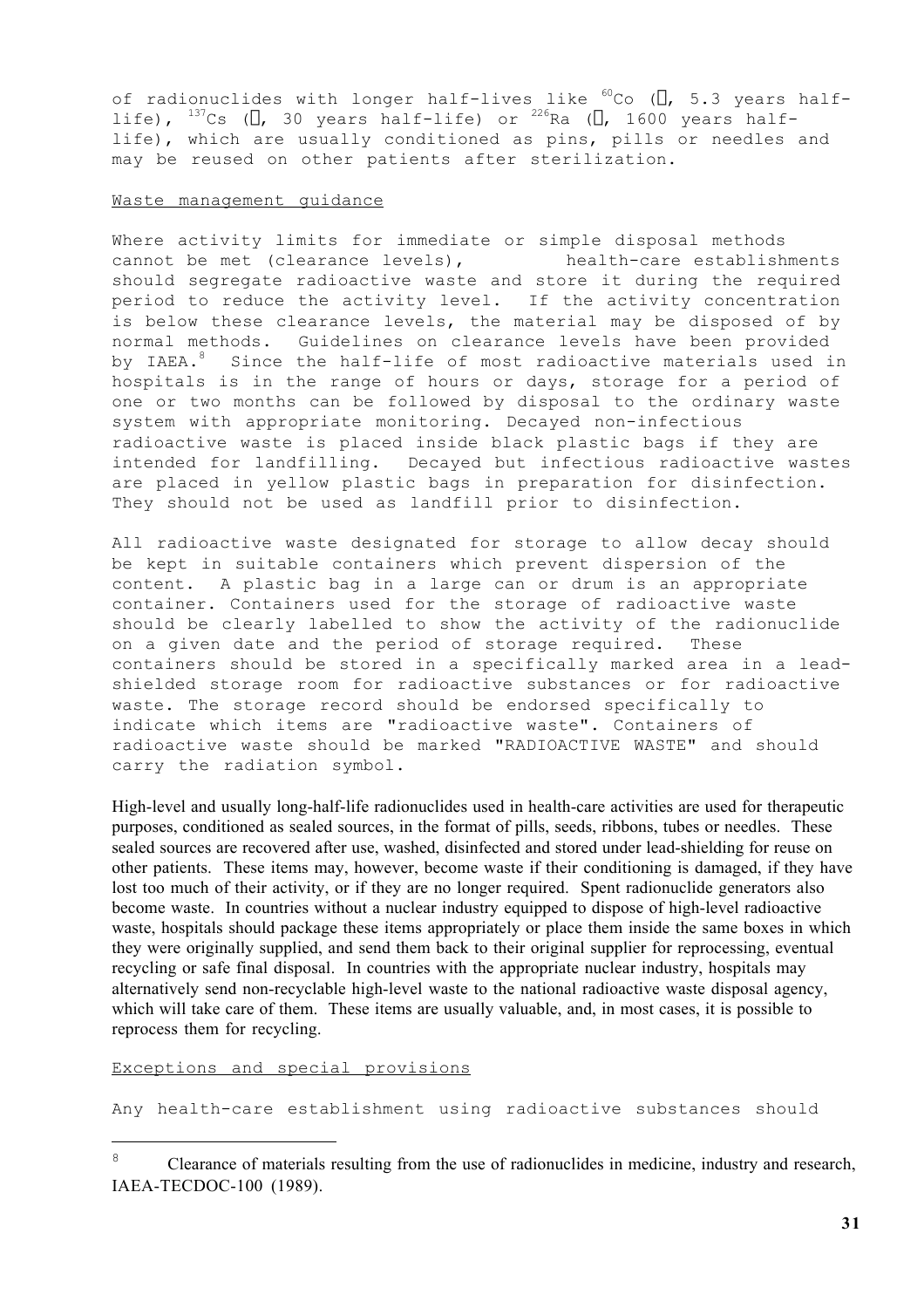hire a specialized radiation officer who, among other duties, will monitor the management and disposal of radioactive waste and the storage of radioactive items.

- 38. It is generally recognized that waste management plans provide the best mechanism for improvement of environmental performance in waste management. A waste management plan can help generators to conserve resources and minimize waste through improved purchasing and reuse practices and through cost-effective, environmentally sound source separation, segregation, collection, transport, treatment and disposal of all waste streams generated within their facilities.
- 39. It is recommended that the plan be in the form of an environmental management system based on the ISO 14001 series of environmental management standards. This systems approach helps to ensure that auditable, verifiable documentation is available to demonstrate that operations are taking place as required. Such a system will also assist with the provision of quality data and information on which a state-of-the-environment report can be prepared. A prerequisite for developing or updating such a plan is adequate characterization and analysis of the existing waste stream and a detailed assessment of existing waste management practices. This process is commonly referred to as a waste audit.

## **7.1 Avoidance/prevention**

- 40. According to the principles of the Basel Convention, each Party shall take the appropriate measures to ensure that the generation of hazardous wastes and other wastes within it is reduced to a minimum and that adequate disposal facilities for the environmentally sound management of hazardous wastes and other wastes are available.
- 41. For the various health-care establishments, waste management in observance of the waste avoidance and recovery obligation presupposes a system that is practice-oriented, clearly structured and manageable with clearly defined logistics. This can be achieved only if everyone who works in the health services sector gives increased thought to this issue and takes action to ensure that the volume and hazardousness of wastes are minimized.
- 42. The increasing relevance of the waste management problem demands an ecologically oriented reorganization. This should start with procurement, by giving preference to environmentally sounder products and replacing harmful or disposable products with reusable or alternative products, if these meet the relevant requirements in terms of hygiene and patient safety.
- 43. A noticeable reduction in waste volume can be achieved only if disposable products already in use are scrutinized as to their necessity. In principle, disposables such as disposable cutlery, disposable linen (including covering sheets), disposable instruments and equipment (scissors, scalpels, forceps) and disposable containers (kidney dishes, infusion bottles) should be replaced by reusable products and long-lived alternatives. For examples of specific reuse, waste reduction and waste recycling activities, see annex III and the literature mentioned in the bibliography.

## **7.1.1 Packaging**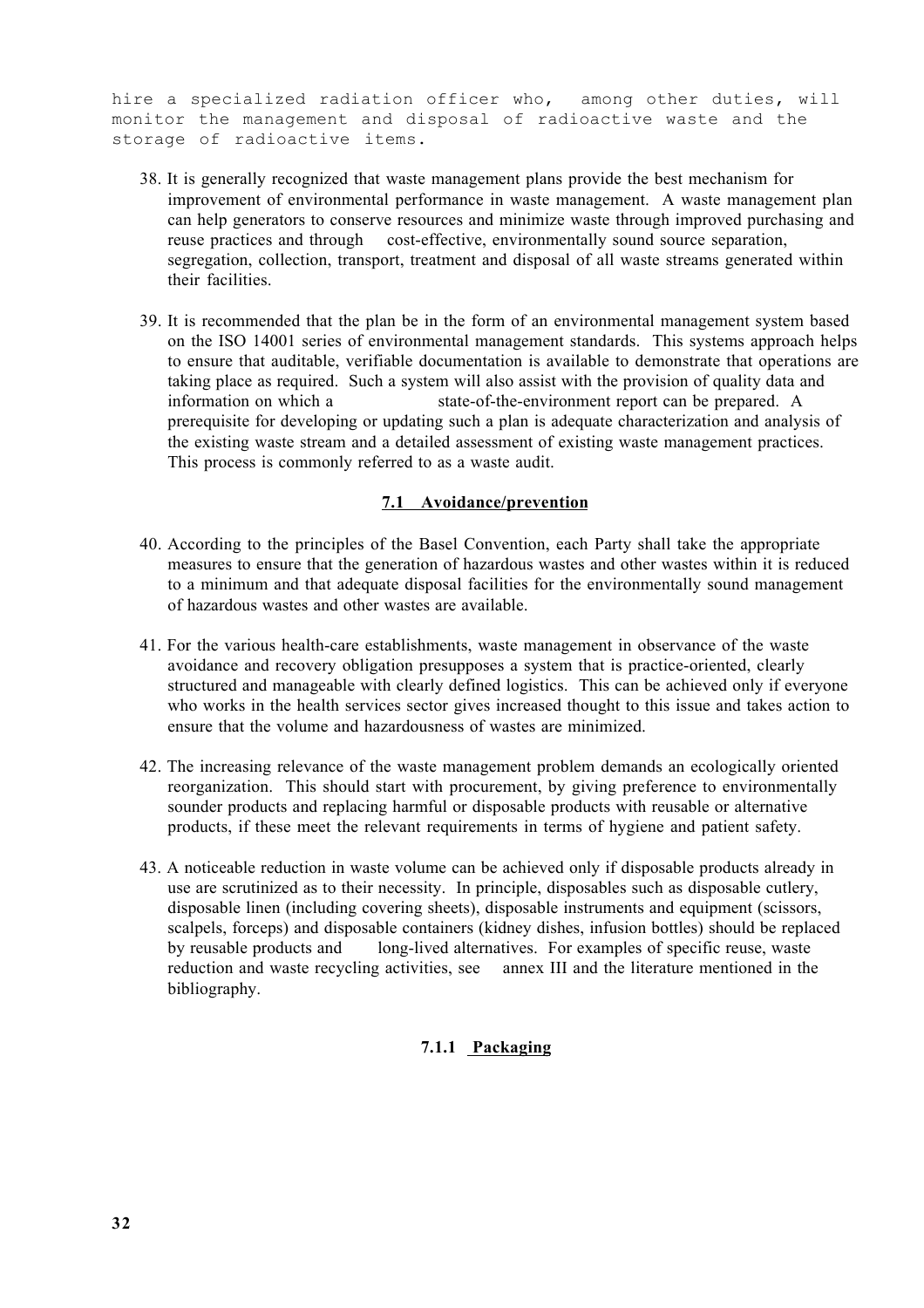44. An issue closely related to the procurement of products is their packaging. It is possible to reduce the amount of waste generated noticeably if attention is paid in the selection of products to the associated amount of packaging. The latter should not exceed the minimum necessary to meet transportation, storage, hygiene and sterility requirements. Before orders are placed, the material input for the product and the packaging as well as the resulting input required for waste management should be taken into account.

45. The input required for the management of packaging waste can be reduced when:

(a) Preference is given to products involving small amounts of packaging;

(b) Preference is given to product packaging which can be refilled, reused or otherwise used as a supply or disposal receptacle within or outside the facility at which the product is used;

(c) Preference is given to demand-oriented package sizes;

(d) The manufacturer or supplier of the product is required, when placing the order, to take back the associated transport packaging and containers.

46. Where it cannot be avoided, packaging should be collected separately and fed to an appropriate recovery process. Appropriate recovery is common for cardboard, paper, glass and metals. Plastics can best be recovered if they are collected as type-specific fractions.

## **7.1.2 Kitchen and canteen waste**

47. Kitchen and canteen waste can be utilized as feed substitute if it is disinfected in a manner that is appropriate for such use or if such use conforms with the conditions imposed by the authorities.

## **7.1.3 Laboratory waste and chemical residues**

- 48. An effort should be made to establish which hazardous products and substances in the health-care industry can be avoided completely. Chemical residues can be reduced by adapting laboratory apparatus to the "state of the art" and performing laboratory tests and analyses if they meet medical needs. In the procurement of laboratory devices, attention should be paid to the aspect of relative chemical consumption.
- 49. The use of mercury contained in hospital diagnosis devices such as blood pressure gauges and thermometers has been targeted for elimination and future avoidance in many countries. Elemental mercury is toxic and such uses present hazards during use and at end-of-life. Mercury can neither be safely landfilled nor incinerated. Fortunately, safer alternatives now exist for each of these mercury-containing products. Thus the problem is best avoided in the first instance through procurement policies.
- 50. With regard to laboratory chemicals, a priority task is to find out whether the use of chlorinated hydrocarbons as solvents is unavoidable. The aim should be to replace such laboratory procedures. Laboratory chemicals and solvents should be collected and recovered, if the cost of recovery entailed is reasonable in comparison with that of other forms of waste management. The best possibilities for solvent recovery exist in pathology, histology and anatomy because relatively large amounts of fat and blood-contaminated solvents (xylene, toluene and others) arise in these sectors.

## **7.2 Segregation, collection, labelling and handling of biomedical and health-care waste**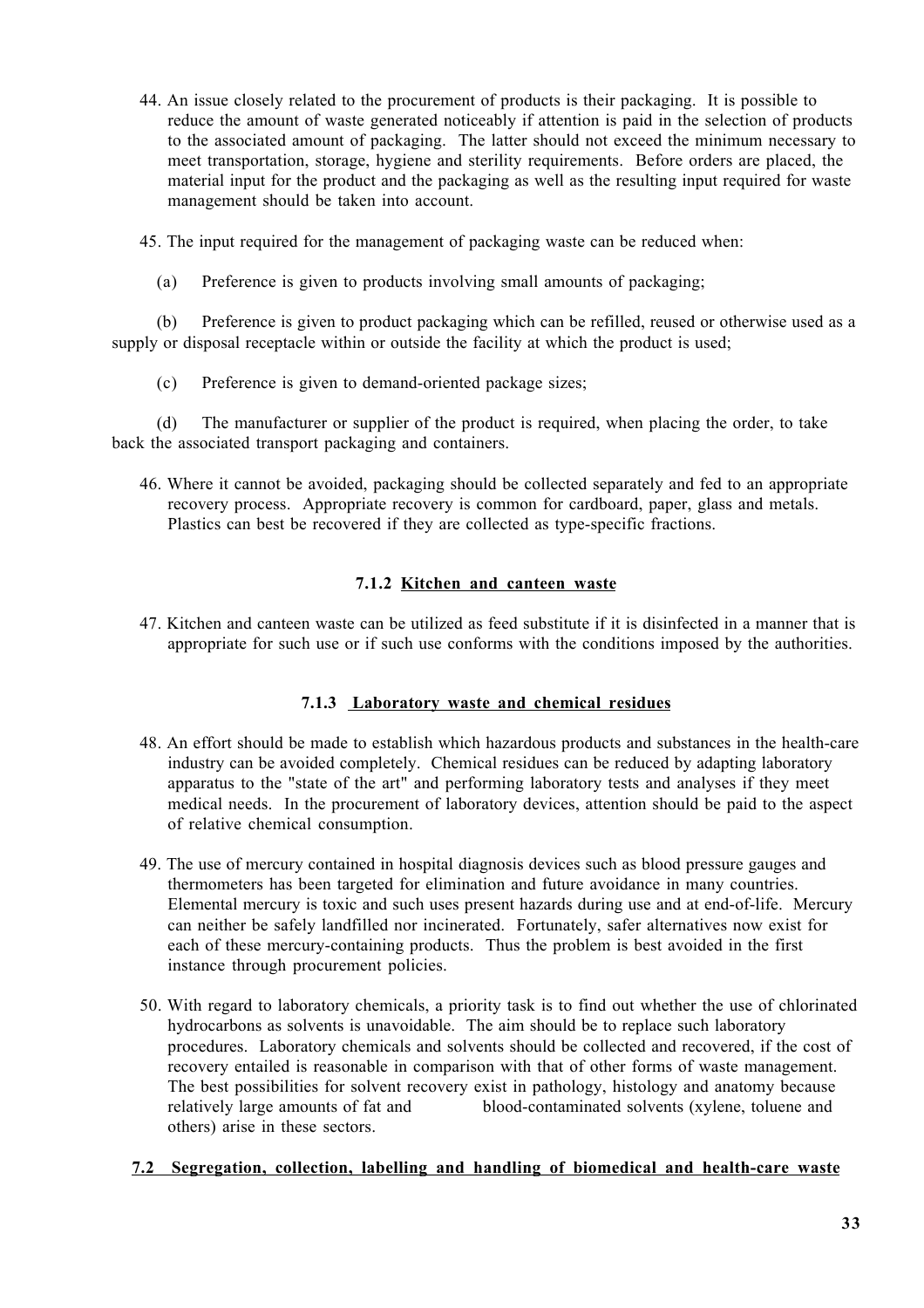- 51. Segregation is the key to effective biomedical and health-care waste management. It ensures that the correct disposal routes are taken, personnel safety is maintained, environmental harm is minimized and recycling consumes the least resources. Biomedical and health-care waste should be segregated and collected in accordance with the specific treatment or disposal requirements.
- 52. Segregation should be carried out under the supervision of the waste producer and as close as possible to the point of generation. Segregation must therefore take place at source, that is, in the ward, at the bedside, in the theatre, in the laboratory, in the delivery room, etc., and must be carried out by the person generating the waste, for example the nurse, the doctor or the specialist, in order to secure the waste immediately and to avoid dangerous secondary sorting. It should be undertaken on the basis of the types of waste listed in the definition for biomedical and health-care waste.
- 53. Each health-care institution should prepare and follow a waste plan. Correct and efficient segregation will be achieved only through rigorous training and education of employees, supervisors and managers, and policies should take this into account.
- 54. The same segregation system should be uniformly applied throughout the whole country. The segregation must be applied from the point of generation throughout the entire waste stream to the point of final disposal, whether or not it is on-site. All storage and transportation methods must also follow this segregation system.
- 55. Segregated wastes of different categories need to be collected in identifiable containers. Every room, such as wards, laboratories and operating theatres, should have containers/bags for the types of wastes that are generated in that room. The waste segregation and identification instructions should be placed at each waste collection point to ensure proper procedure. Waste containers made of non-halogenated leakproof combustible materials should always be given preference. Plastic bags for storing the waste may be suspended inside a frame or placed inside a sturdy container. A lid should be provided to cover the opening of the bag. Sharps must always be collected in puncture-proof containers (not made of glass) to avoid injuries to and infection of the workers handling them.
- 56. Clinical and sanitary personnel should ensure that the waste bags are removed and sealed when they are not more than three-quarters full. The preferred method of sealing involves a plastic sealing tag of the self-locking type; bags should never be closed by stapling. Each bag should be labelled with the point of generation (ward and hospital) and content.
- 57. A common system of labelling and coding of packaging should be developed for biomedical and health-care waste. A possible way of identifying biomedical and health-care waste categories is by sorting the waste into colour-coded bags or containers. As an example, a WHOrecommended colour coding is given in table 2. The use of internationally recognized symbols and signs is of very basic importance and is essential for the safety of handling and disposal of waste. It is recommended that the colour coding, the symbols and signs should be part of the waste management instructions and should be made known, e. g. by a poster on the wall at the waste collection points.

| Type of waste           | Colour of<br>container and<br>markings*               | Type of container                                             |
|-------------------------|-------------------------------------------------------|---------------------------------------------------------------|
| Highly infectious waste | Yellow, marked<br>"HIGHLY INFECTIOUS" plastic bag, or | Strong, leakproof<br>container capable of<br>being autoclaved |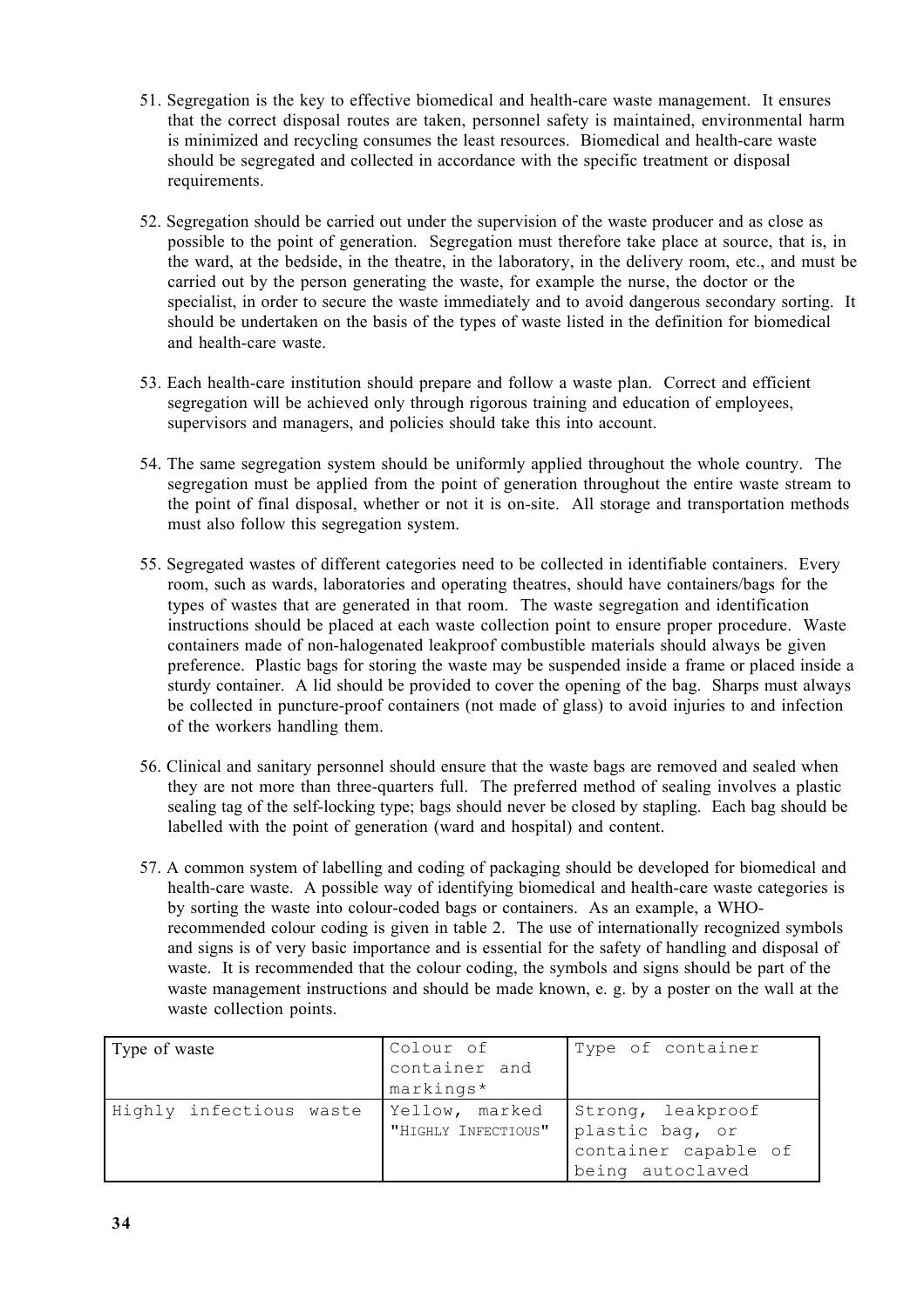| Other infectious waste,<br>pathological and<br>anatomic waste | Yellow                        | Plastic bag or<br>containers                         |
|---------------------------------------------------------------|-------------------------------|------------------------------------------------------|
| Sharps                                                        | marked<br>Yellow,<br>"SHARPS" | Puncture-proof<br>containers                         |
| Chemical and<br>pharmaceutical waste                          | <b>Brown</b>                  | Plastic bag or<br>container                          |
| Radioactive waste <sup>*</sup>                                |                               | Lead box, labelled<br>with the radioactive<br>symbol |
| General health-care<br>waste                                  | Black                         | Plastic bags                                         |

Proposed colour coding and marking system; the use of other colour coding in a country is possible.<br>Generated only in major hospitals.

58. Certain recommendations should be followed by the ancillary workers in charge of waste collection. They include:

(a) Waste should be collected daily from the wards, or as frequently as required, and transported to the central storage place;

(b) No bags should be removed without labelling indicating the point of generation (hospital and ward) and content;

(c) The workers should immediately replace the bags or containers with new ones of the same type.

59. Empty collection bags or containers should be readily available at the point of waste generation.

### **7.3 In-house transport and storage**

- 60. It is important to ensure that waste does not accumulate at the point of generation. A routine for the collection of waste should be established in the waste management plan. Wastes should be moved through the facility in such a manner as to prevent unnecessary exposure to staff and others. Handling and transportation of waste containers should be minimized to reduce the likelihood of exposure to the waste. Specific routes should be planned through the facility to minimize the passage of loaded carts through patient care and other clean areas.
- 61. Carts used for moving biomedical and health-care waste through the health-care facility should be designed to prevent spills, and should be made of materials able to withstand exposure to common cleaning agents. They should have the following attributes:
	- (a) Easy loading and deloading;
	- (b) No sharp edges which could damage waste bags or containers during loading and deloading;
	- (c) Easy to clean.
- 62. All seals should be in place when movement of the bag has been completed. The carts should be cleaned regularly to prevent odour and as soon as possible if the waste material leaks or spills in the carts. The biohazard symbol should be clearly displayed on carts for the transport of infectious waste. These carts must be thoroughly cleaned before any maintenance work is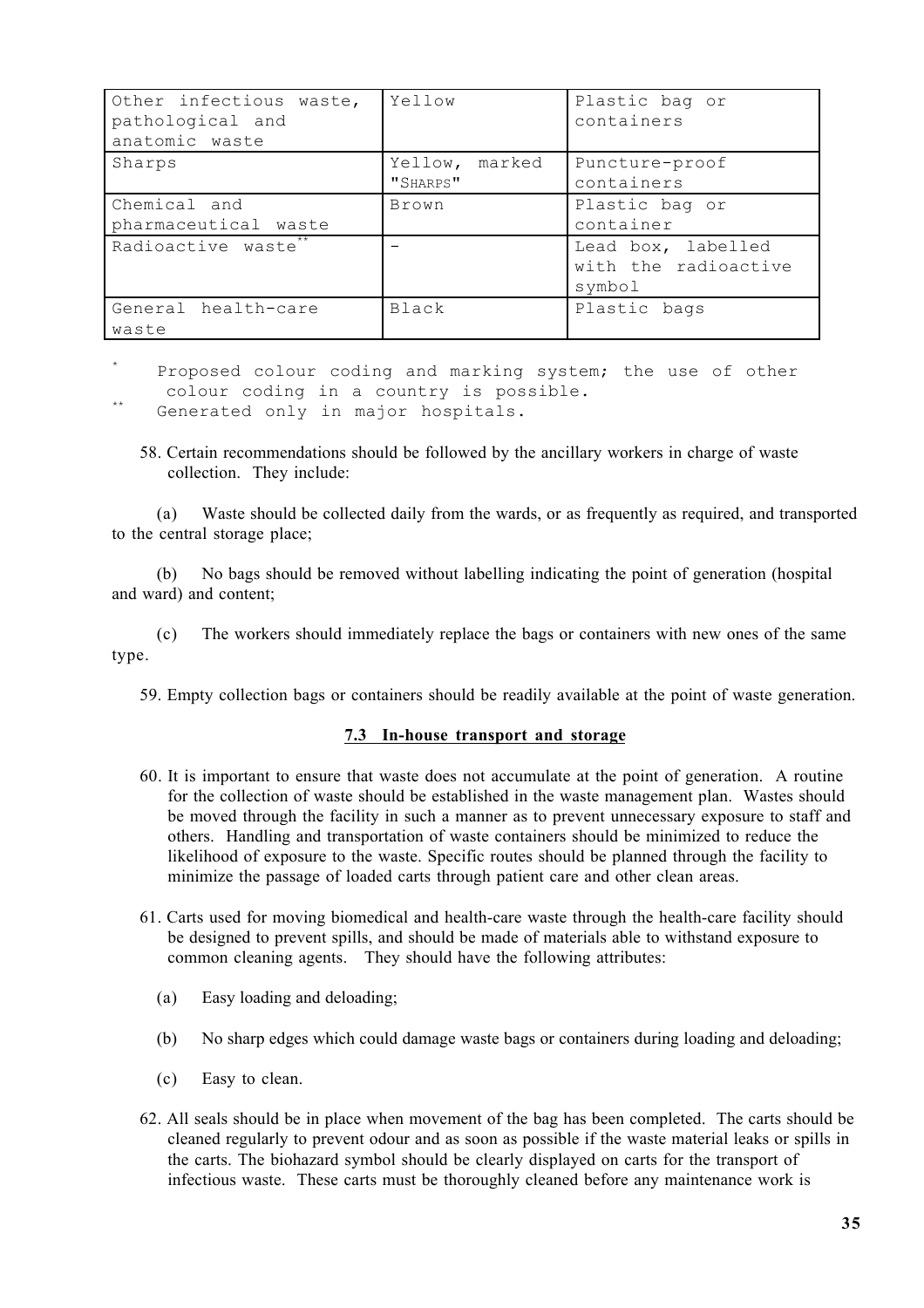performed on them. The facility's infection control committee, biosafety officer or other appointed person should be consulted about the frequency of cleaning and the type of cleaning agent to be used.

- 63. After biomedical and health-care waste has been collected and moved from the point of generation, it must be held in storage areas to await disposal. These storage areas - either a separate area, room or building - should be dimensioned according to the quantities of waste generated and the frequency of collection. These areas must be totally enclosed and separate from supply rooms or food preparation areas. Recommendations for properties and equipment of the storage facilities are listed in box 1.
- 64. Storage areas must be identified as containing infectious waste, with the biohazard symbol clearly displayed. It is unacceptable for materials other than waste to be placed in the same storage area as infectious waste. Floors, walls and ceilings of storage areas must be thoroughly cleaned in accordance with the established procedures of the facility. These procedures should be prepared in consultation with the facility's infection control committee, biosafety officer or other appointed person.

Properties and equipment Impermeable hard-standing base with good drainage, easy to clean and disinfect and equipped with water supply; Readily accessible to staff in charge of handling the waste; Fitted with a lock, to prevent access by unauthorized persons; Easily accessible to collection vehicles (carts); Inaccessible to animals, insects and birds; Good lighting and ventilation; Not situated in the proximity of fresh food stores or food preparation areas; Situated close to the supply of cleaning equipment, protective clothing and waste bags or containers.

65. Unless a cooled storage room is available the proposed storage periods recommended by WHO between the generation and treatment of biomedical and health-care waste are the following:

Temperate climate: maximum 72 hours in winter maximum 48 hours in summer Warm climate: maximum 48 hours during the cool season maximum 24 hours during the hot season

- 66. Anatomical waste should be stored at a temperature of  $3^{\circ}$  C to  $8^{\circ}$  C. All infectious waste must be refrigerated at a temperature of 3° C to 8° C if stored for more than a week. Health-care facilities should determine the maximum storage time of refrigerated or frozen biomedical and health-care waste based in the light of their storage capacity, rate of waste generation and any applicable local regulatory requirements.
- 67. Facilities refrigerating or freezing stored waste should use a lockable, closed storage facility or a lockable domestic-type freezer unit. Either type must be used only for storing anatomical and infectious waste, must display the biohazard symbol visibly and must be identified as containing infectious waste. Note that glass or plastic items containing infectious agents may fracture at lower temperatures.
- 68. The compacting of untreated infectious waste or waste with a high content of blood or other body fluids destined for off-site disposal (for which there is a risk of spilling) is not permitted.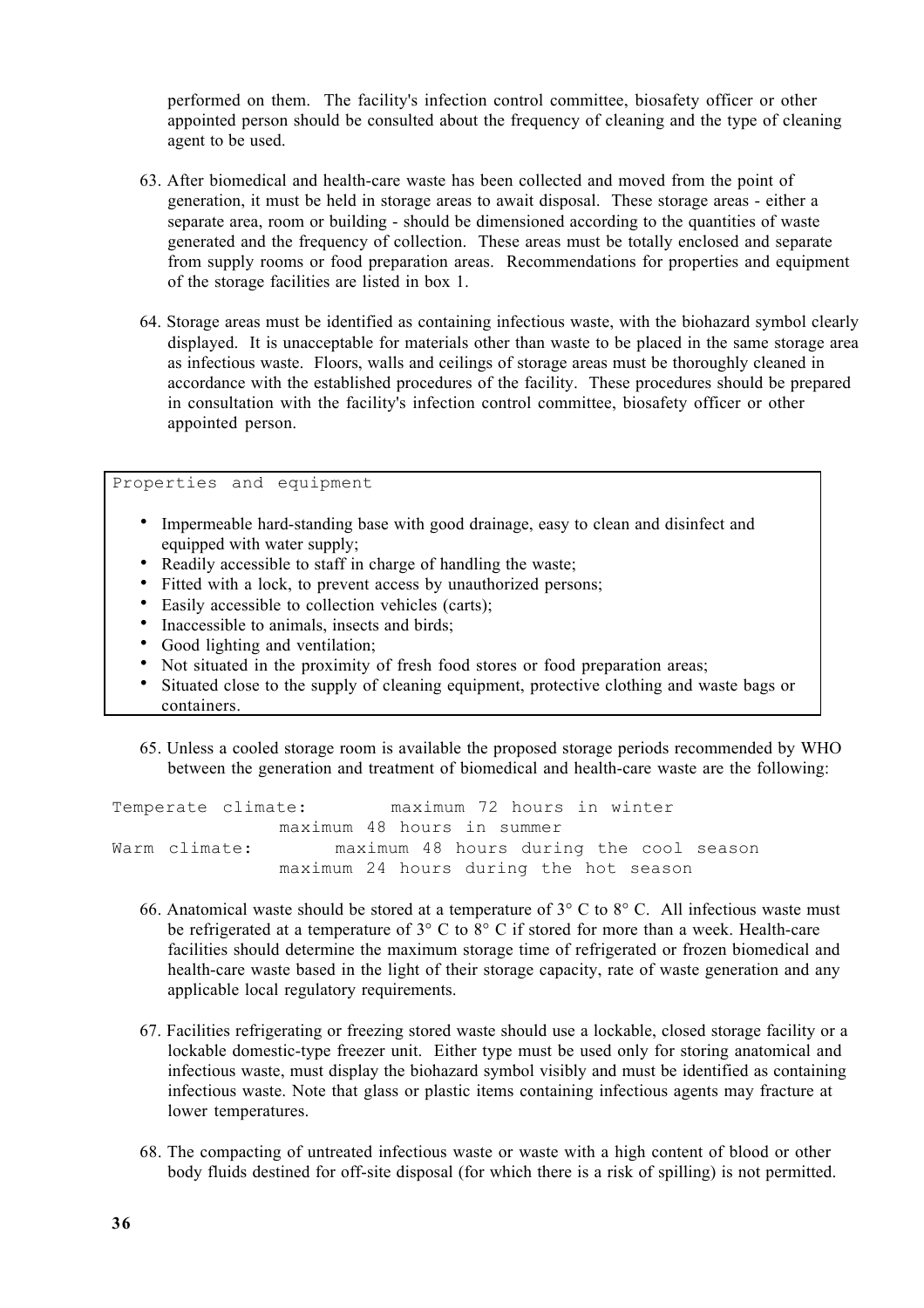Cytotoxic waste should be stored in a specific place, separate from the storage room devoted to other biomedical and health-care waste.

69. Depending on the local legislation, radioactive waste should be stored in containers preventing dispersion, behind lead shielding. Waste designated for storage to allow decay should be labelled with the type of radionuclide, date and required storage details.

# **7.4 Special requirements for packaging and labelling for off-site transport**

- 70. Risks may occur during the storage, handling, transportation and disposal of the infectious waste. For this reason, biomedical and health-care waste generators are responsible for safe packaging, adequate labelling and authorization of the destination of the waste to be transported off-site. Hazardous biomedical and health-care waste should be packaged and labelled to comply with national regulations regarding the transport of hazardous wastes (dangerous goods), and with international agreements if they are shipped abroad for treatment. Where there are no such national regulations, the responsible authorities may refer to the "Recommendations on the Transport of Dangerous Goods" published by the United Nations, and specifically section 2.6.3 on infectious substances.
- 71. The control strategy for hazardous biomedical and health-care waste shall have the following components:

(a) A consignment note should accompany the waste from production to final disposal; after the journey, the transporter should complete the part of the consignment note especially reserved for him and return it to the generator;

(b) The transporting organization should be registered with, or known to, the waste regulation authority;

(c) Handling and disposal facilities should hold a permit issued by a waste regulation authority, allowing the facilities to handle and dispose of hazardous biomedical and health-care waste.

72. The consignment note should be designed taking into account the waste control system in operation in the State concerned and also taking into account the forms issued in pursuance of the Basel Convention.<sup>9</sup> Anyone involved in biomedical and health-care waste generation, handling or disposal should be subject to a general "duty of care", i.e. ensure that documentation and transmission of waste comply with the national regulations.

# **7.4.1 Packaging requirements**

73. In general, the waste should be packaged in resistant and sealed bags or containers to prevent spilling during handling and transportation. The bags or containers should be resistant to their content (puncture-proof for sharps, resistance to aggressive chemicals) and to normal conditions of handling and transportation such as vibration and changes in temperature, humidity or pressure (resulting from altitude, for example). In the United Nations Recommendations on the Transport of Dangerous Goods, "infectious substances" are defined (section 2.6.3.1.1) as those substances known or reasonably expected to contain pathogens. Pathogens are defined as micro-organisms (including bacteria, viruses, rickettsiae, parasites, fungi) or recombinant micro-organisms (hybrid or mutant) that are known or reasonably expected to cause infectious disease in animals or humans.

l.

<sup>9</sup> Instruction manual, Basel Convention Series/SBC No: 98/003.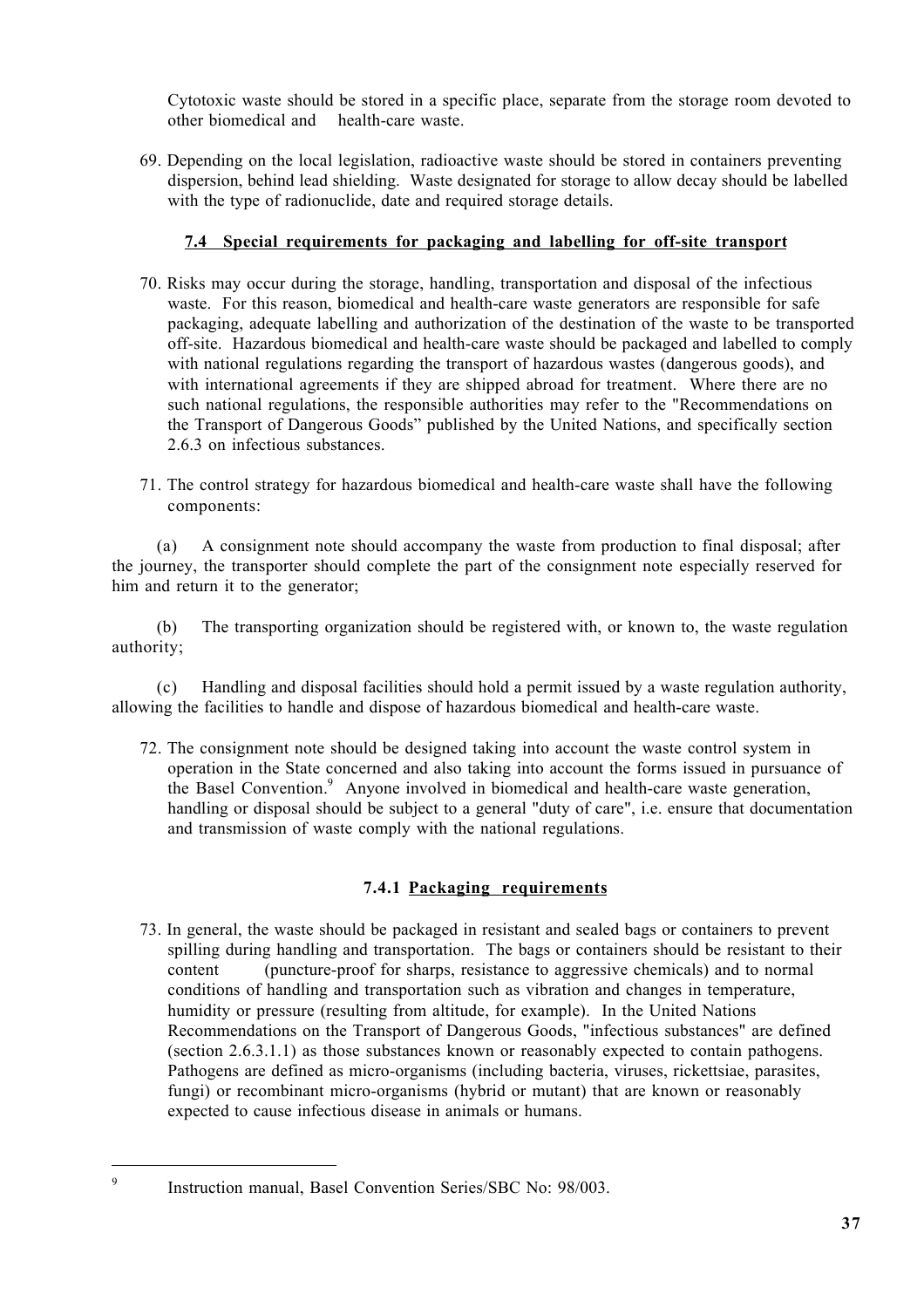- 74. Substances are not subject to the requirements of this section of the United Nations Recommendations if they are unlikely to cause human or animal disease. Most of the infectious wastes from health-care establishments are wastes derived from the medical treatment of animals or humans or from bio-research. These wastes are mostly transported under UN No. 3291 in the Dangerous Goods List attached to the Recommendations. Waste from infectious substances which can be specified (e.g. laboratory waste) shall be assigned to UN Nos. 2814 or 2900. Decontaminated wastes which previously contained infectious substances are considered non-dangerous unless the criteria of another class are met.
- 75. According to the packing instructions for infectious substances set out in the United Nations Recommendations, the packaging should include the following essential elements:
	- (a) An inner packaging comprising:
- (i) Watertight primary receptacle of metal or plastics with leakproof seal (e.g. a heat seal, a skirted stopper or a metal crimp seal);
	- - (ii)A watertight secondary packaging;
		- (iii) Absorbent material in sufficient quantity to absorb the entire contents placed

between the primary receptacle and the secondary packaging; if several primary receptacles are placed in a single secondary packaging, they shall be individually wrapped so as to prevent contact between them;

(b) An outer packaging of adequate strength for its capacity, mass and intended use, and with a minimum external dimension of 100 mm.

# **`7.4.2 Labelling**

76. All waste bags or containers should be identified by labels containing basic information on producer and content. This information may be directly written on the bag or container or by pre-printed labels. According to the United Nations Recommendations, the following indications should appear on the label:

The United Nations substance class, e.g. class 6, division 6.2, UN No. 3291 for infectious waste; The United Nations label for class 6, division 6.2;

The proper shipping name;

The total quantity of waste covered by the description (by mass or volume);

The packaging should be appropriately marked with the month and the last two digits of the year of manufacture;

The country authorizing the allocation of the mark, indicated by the distinguishing sign for motor vehicles in international traffic.

# **7.5 Recycling/recovery**

- 77. Recovery and recycling constitute one step in a systematic priority approach for environmentally sound waste management. Waste segregation at source is the basic requirement for cost-effective normal recycling operations on the non-hazardous component of biomedical and health-care waste. Some examples for the recycling of non-hazardous waste components are given in annex III.
- 78. Opportunities for chemical waste recycling can be described as follows: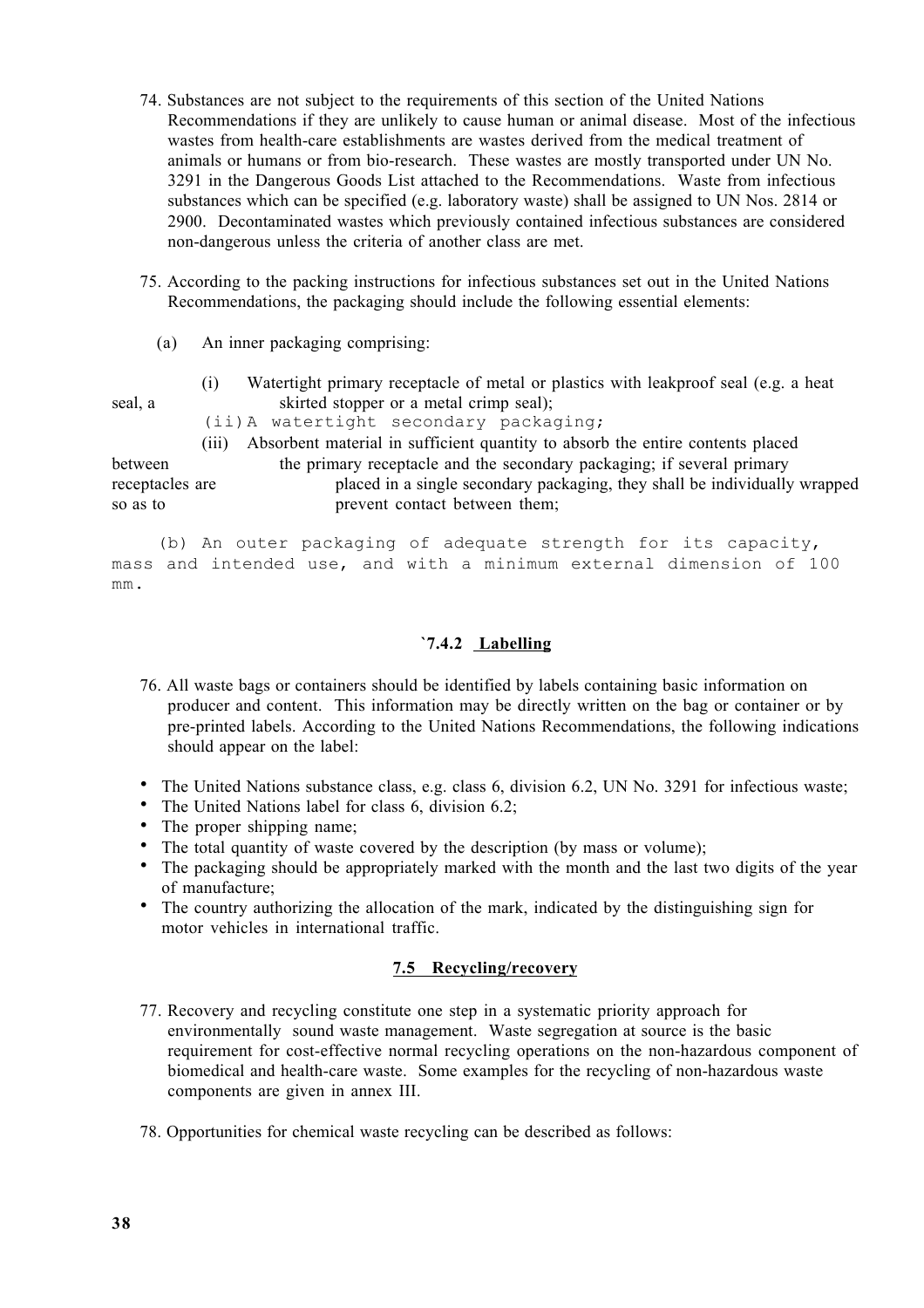(a) Unused or waste chemicals in quantity can often be returned to the supplier for reprocessing;

(b) Larger health-care facilities should establish internal reuse of chemicals;

(c) Certain material such as mercury from broken thermometers, unused batteries containing mercury, cadmium, nickel and lead-acid and halogenated or non-halogenated solvents should be given to specialized recyclers.

# **7.6 Disposal operation/technologies, accreditation and environmental impacts**

- 79. Biomedical and health-care waste should, if required, be inactivated or rendered safe before final disposal or discharge. The decision to treat biomedical and health-care waste and the choice of treatment method should be determined in accordance with the following considerations:
	- (a) The type and nature of the waste material;
	- (b) The hazard and viability of the organisms in the waste;
	- (c) The efficiency of the treatment method;
	- (d) The operating conditions of the treatment method.

# Table 3

| Type of waste<br>Treatment | Gas         | Liquid      | Solid          |
|----------------------------|-------------|-------------|----------------|
| Thermal                    | Possible    | Recommended | Recommended    |
| Chemical                   | Appropriate | Appropriate | $\mathsf{a}$   |
| Irradiation                | <u>B,</u>   | <u>b</u>    |                |
| Incineration               | Appropriate | $\subseteq$ | Recommended    |
| Filtration                 | Recommended | Possible    | Not applicable |

## Examples of waste treatment methods related to the type of waste

a/ Not possible for mixed wastes.

b/ Only for small amounts of waste.

```
c/ Recommended if the calorific value is high enough to reach a
sufficiently high temperature.
```
- 80. The treatment method should be amenable to validation and independent of any packaging, and should be monitored. Monitoring can involve sampling and analysis or testing of the effluent for hazardous organisms or the use of suitable physical engineering or other process controls to demonstrate effective operation within the prescribed operating criteria.
- 81. Treatment of the waste should be validated with regard to the inactivation of the organisms and of any residual contamination of the packaging or containers. The process should not significantly increase the risk of exposure of laboratory staff or other waste handlers to the hazard itself or to other risks from the concomitant hazardous agents, equipment and substances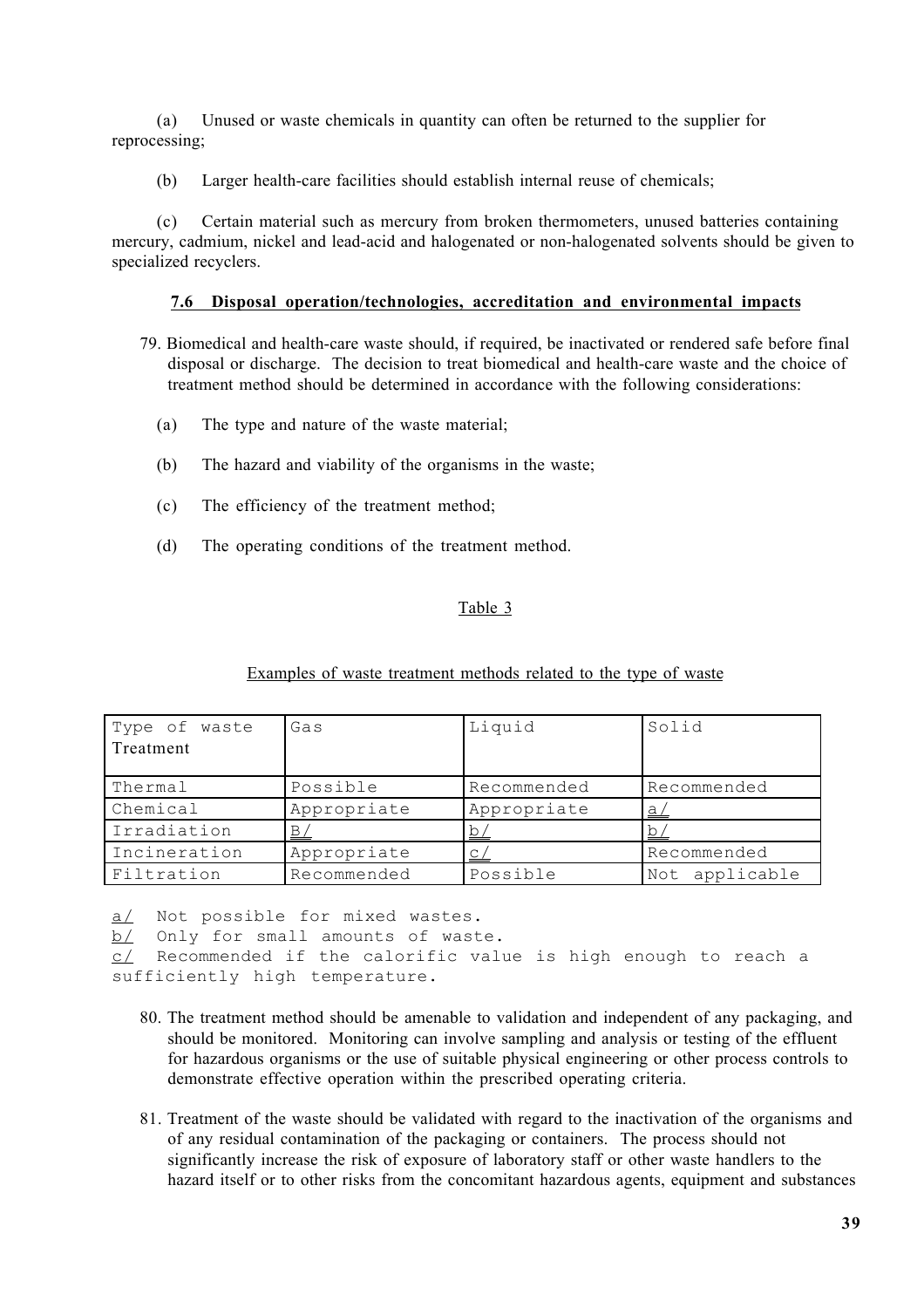which are employed in the treatment. Outlines of the main advantages and drawbacks of the treatment and disposal options addressed in these guidelines are shown in table 4.

# **7.6.1 Methods of treatment or disposal**

- 82. The validated chemical and physical methods for the treatment or inactivation of waste include: steam sterilization, chemical disinfection/sterilization, dry heat sterilization and other methods.
- 83. The relative effectiveness of these and other treatment methods depends on a number of factors including the volume, concentration, type and hazard caused by the organisms and the physiological state, the diffusion resistance of the material to be disinfected and the operating parameters and conditions of the treatment method. In general, steam sterilization should preferably be used in the treatment of infectious waste. Thermal methods are generally easier to validate and monitor than chemical treatment and are less damaging to the environment. An example for validation of waste-disinfecting processes is given in annex IV.
- 84. Methods other than steam sterilization should be selected only if this is impracticable or inappropriate. For example, effluent from veterinary research, contaminated laboratory equipment, fixtures and furniture which cannot readily be removed may be effectively treated using a gaseous fumigant such as formaldehyde. These methods of treatment can be used alone or in combination, depending on the risk assessment requirements and/or discharge consent standards, to enable the waste to be inactivated and safely discharged.

| Treatment/disp            | Advantages                            | Drawbacks                                                                                 |
|---------------------------|---------------------------------------|-------------------------------------------------------------------------------------------|
| osal methods<br>Pyrolytic | Very high disinfection efficiency;    |                                                                                           |
| incineration/t            | adequate for all infectious waste and | Incineration temperature above 800°C,<br>destruction of cytotoxics; relatively high costs |
| wo-stage                  | most pharmaceutical and chemical      | of investment and operation. Care has to be                                               |
| incineration              | waste.                                | taken on the management of the incineration                                               |
| with efficient            |                                       | residues (e.g. bottom ashes, fly ashes) because                                           |
| gas cleaning              |                                       | they can exhibit hazard characteristics.                                                  |
| Single chamber            | Good disinfection                     | Generation of significant                                                                 |
| incineration              | efficiency; Drastic                   | emissions of atmospheric                                                                  |
| with dust                 | reduction of the weight               | pollutants and periodic slag                                                              |
| reduction                 | and volume of waste; the              | and soot removal; with                                                                    |
|                           | residues may be disposed              | temperature below 800°C,                                                                  |
|                           | of in a landfill; no need             | inefficient in destruction of                                                             |
|                           | for highly qualified                  | thermally resistant chemicals                                                             |
|                           | operators; relatively low             | and drugs such as cytotoxics.                                                             |
|                           | investment and operation              |                                                                                           |
|                           | costs.                                |                                                                                           |
| Drum or brick             | Reduction of the weight               | Only 99 per cent destruction of                                                           |
| incinerator               | and volume of the waste:              | micro-organisms; no complete                                                              |
|                           | the residues may be                   | destruction of many chemicals                                                             |
|                           | disposed of in a landfill;            | and pharmaceuticals; massive                                                              |
|                           | no need for highly                    | emission of black smoke, fly                                                              |
|                           | qualified operators; very             | ash and toxic flue gas.                                                                   |
|                           | low investment and                    | Exception only for disposal of                                                            |
|                           | operating costs.                      | infectious waste under certain                                                            |
|                           |                                       | circumstances outside urban                                                               |
|                           |                                       | areas (e.g., no other treatment                                                           |
|                           |                                       | method available during an                                                                |
|                           |                                       | emergency situation like acute                                                            |
|                           |                                       | outbreak of communicable                                                                  |
|                           |                                       | diseases).                                                                                |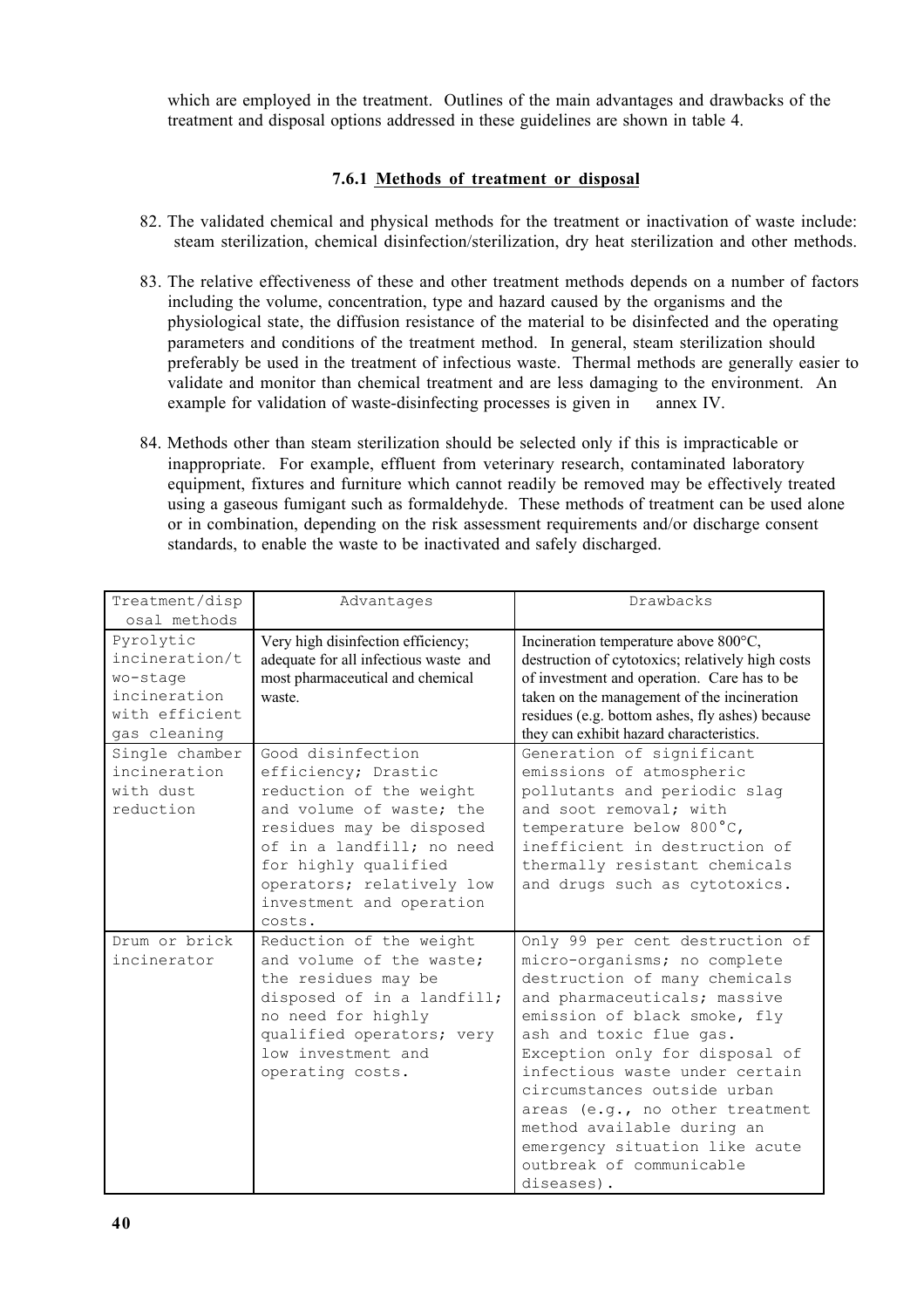| Chemical<br>disinfection                           | Efficient disinfection<br>under good operating<br>conditions with special<br>waste; costly if the<br>chemical disinfectants are<br>expensive. | Requirement of highly qualified<br>technicians for operation of<br>the process; use of hazardous<br>substances which require<br>comprehensive safety measures;<br>inadequate for pharmaceutical,<br>chemical and most types of<br>infectious waste (mixed solid<br>waste).                                                        |
|----------------------------------------------------|-----------------------------------------------------------------------------------------------------------------------------------------------|-----------------------------------------------------------------------------------------------------------------------------------------------------------------------------------------------------------------------------------------------------------------------------------------------------------------------------------|
| Autoclave<br>wet-thermal<br>treatment              | Environmentally sound;<br>relatively low investment<br>and operation costs.<br>Good for infectious and<br>microbiological wastes.             | Shredders are subjected to many<br>breakdowns and bad functioning;<br>operation requires qualified<br>technicians; inadequate for<br>pharmaceutical and chemical<br>waste or waste which is not<br>easily penetrable by steam;<br>without shredding or other<br>methods of destruction although<br>inadequate for anatomic waste. |
| Microwave<br>irradiation                           | Good disinfection efficiency under<br>appropriate operational conditions;<br>environmentally sound.                                           | High investment and operation<br>costs; potential operation and<br>maintenance problems; only for<br>wet infectious waste or for<br>infectious waste with a high<br>water content.                                                                                                                                                |
| Encapsulation<br>(e.g. with concrete or<br>gypsum) | Simple and safe; low<br>costs.                                                                                                                | Only for sharps.                                                                                                                                                                                                                                                                                                                  |
| Special<br>engineered<br>landfill                  | Safe if access is<br>restricted and where<br>natural infiltration is<br>limited                                                               | Safe if access to site is<br>limited and there is no risk of<br>water contamination                                                                                                                                                                                                                                               |

- 85. Steam sterilizing or autoclaving is the exposure of waste to saturated steam under pressure in a pressure vessel or autoclave. Autoclaves should meet the requirements of internationally agreed standards. Autoclavable waste containers should be of a design and material which allows steam to penetrate the load. They should have sufficient stability and resistance to the maximum operating temperature and pressure.
- 86. In addition to any devices such as gauges or indicators which measure and record the basic operating criteria (e. g. temperature, vacuum, pressure), a biological or chemical indicator should be placed in the waste load for validation to indicate that the necessary sterilization conditions have been achieved. The operational parameters, e. g. time, pressure and temperature, should be maintained and checked during the sterilization cycle.
- 87. While the temperature and time depend upon the total volume of the material to be treated, the number and type of organisms and their resistance against steam, it is necessary first to remove all the air from the autoclave, the waste and the waste containers to ensure that the required sterilization temperature will be maintained. In the case of closed containers included in waste material, the validation (with biological indicators) should take place within the material being sterilized. Sterilization should commence only when the air has been removed from the autoclave and the operating temperature has been reached.
- 88. The potential of complete air removal is affected by factors such as the type of waste, the amount of waste, the packaging, the water content of the waste and the form and material of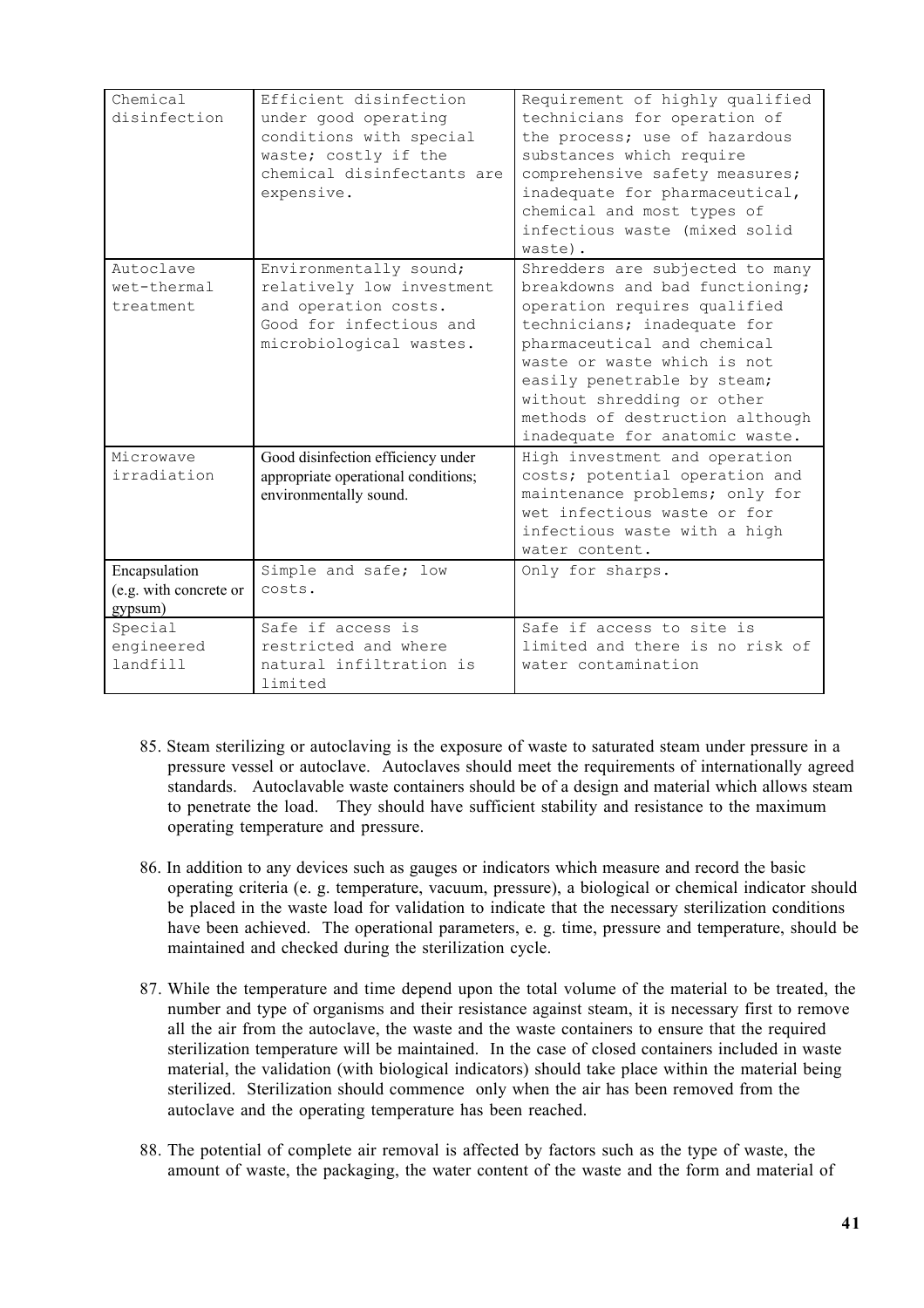the container. The whole treatment process, including loading, the load, the suitability of the packaging or the container, air removal and filtration of the removing gas and liquid effluent discharge should be validated.

- 89. A record should be retained of all monitoring, maintenance and performance tests carried out on the autoclave together with a logbook or similar record of all routine disposals including the temperature charts and details of the load. When appropriate, air removed from the autoclave should be discharged into the environment after passing through a microbiologically validated filter.
- 90. Details of sterilization procedures, including the operational parameters and conditions, should be written down as a standard operating procedure document or operating manual which is to be used by all waste handlers. The document should be kept under review. A suitable biological indicator for steam sterilization is the spores of Bacillus stearothermophilus. Autoclaving may not change the visible appearance of the waste and it may be necessary to distinguish treated from untreated waste by careful removal or obliteration of biohazard warning labels from treated containers or by labelling such containers as "autoclaved" or "sterilized".
- 91. Alternatively, chemical indicators may be added to the load to indicate that the load has been autoclaved. Aesthetic concerns may require that the autoclaved waste is further treated to render it acceptable for final disposal, e.g. if the waste contains human or animal material or tissue. Autoclaving may not remove or reduce the non-biological hazards arising from the presence of chemical or physical agents or other materials in the waste.
- 92. Dry heat sterilization is the exposure of the waste to heat at a temperature and for a time sufficient to ensure sterilization of the entire waste load. The sterilization process should be monitored by the addition of a suitable indicator or measuring device to the waste load, and where appropriate by monitoring the organism(s) present in the waste. The sterilizing unit or equipment should incorporate a suitable thermal cut-out device which is independent of the device used for indicating or monitoring.
- 93. This method involves the exposure of waste to chemical agents which possess antimicrobial activity. General disinfectants may not inactivate organisms such as spores, some fungi and viruses and should not be used as the principal treatment methods unless thermal procedures are inappropriate because of the nature of waste or contaminated material. Thermal sterilization should be given preference over chemical disinfection for reasons of efficiency and environmental considerations.
- 94. The choice of an appropriate chemical agent and conditions of use should be determined by the risk assessment, taking into account the identity of the organism(s) to be treated, the nature of the waste and the presence of organic, protein or particulate matter, and the nature of the surfaces, items or equipment which will be exposed to the chemical disinfectant.
- 95. Chemical agents should be used at the manufacturers' recommended concentrations and exposure times according to the requirements and conditions of use. The chemical agent selected should be compatible with other substances or material that may be present in the waste load so that its efficiency is not reduced, and also to ensure that toxic or hazardous products are not thereby formed or released. The efficiency of any chemical agent against a particular organism or type of organism may be confirmed by reference and adherence to manufacturers' data and instructions. Ethylene oxide, formaldehyde (alone or with low-temperature steam) and certain other agents may be used as gaseous fumigants, particularly for equipment and items that should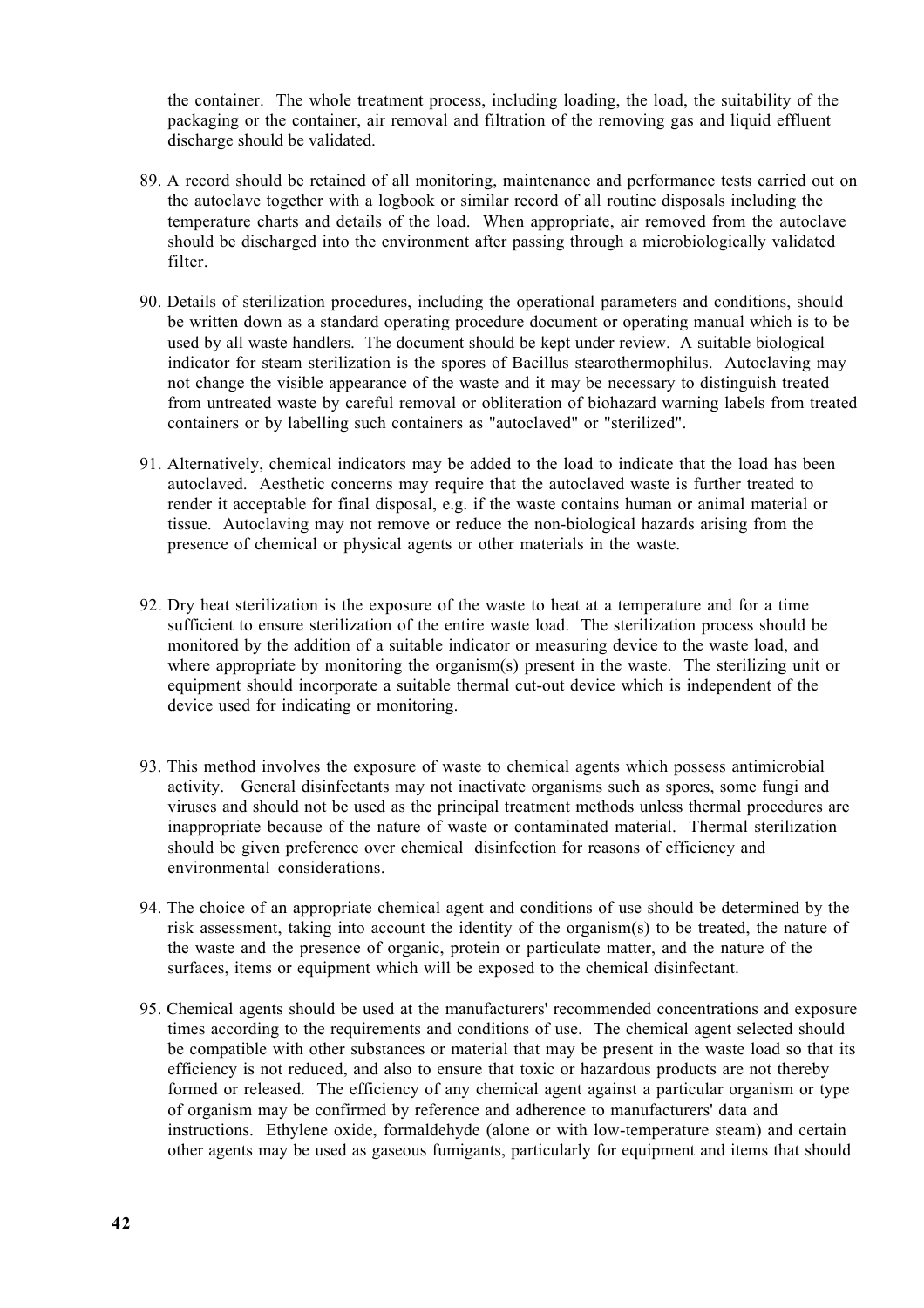be treated in situ. This method can also be used for the disinfection of body fluids and excreta before being released to the sewer system if no thermal treatment is available.

- 96. The options available for the treatment/disposal of waste and waste effluent which cannot be recycled or reused are incineration and landfill.
- 97. Other waste treatment methods are available but are not yet validated for general use and have only limited application. These include irradiation (e. g. with microwave, gamma and ultraviolet radiation) and other treatment methods (e. g. encapsulation and filtration). If such methods are used, validation and monitoring procedures should be performed.
- 98. The selection of an appropriate option should be based on a number of considerations, including:
	- (a) The nature of the waste and its intrinsic hazard;
	- (b) Whether the waste has been inactivated by a reliable and validated method;
	- (c) The aesthetic acceptability of the discharged waste;
	- (d) The potential deleterious effect of the discharged waste on the environment;
	- (e) The ease and reliability of the disposal method;
	- (f) The disposal and other costs;
	- (g) The general occupational hazards and risks to waste producers, handlers and operators;

(h) The overall impact of the disposal or discharge plant or equipment on the local and general environment.

- 99. Incineration can be used as one important method for the treatment and decontamination of biomedical and health-care waste. Oxidation at high temperature converts the organic compounds into their gaseous oxides, mainly carbon dioxide and water. Inorganic components are mineralized and converted into ash, unless they pass into the flue gas.
- 100. Depending on the type of incinerator, the following objectives can be achieved:
	- (a) Destruction of pathogens;
	- (b) Reduction of the hazard and pollution potentials as far as possible;
	- (c) Reduction of volume and quantity;
	- (d) Conversion of remaining residues into a form which is utilizable or suitable for landfill;
	- (e) Use of the released heat.

101. For reasons of emission control and operational safety and reliability, it is desirable to incinerate the biomedical and health-care waste from as many hospitals as possible in one central unit. In specific cases, even smaller separate incinerators may be justified. With a view to minimizing the environmental impact of incineration plants, emissions in the air, water and soil shall be reduced by the use of effective and advanced incineration and emission control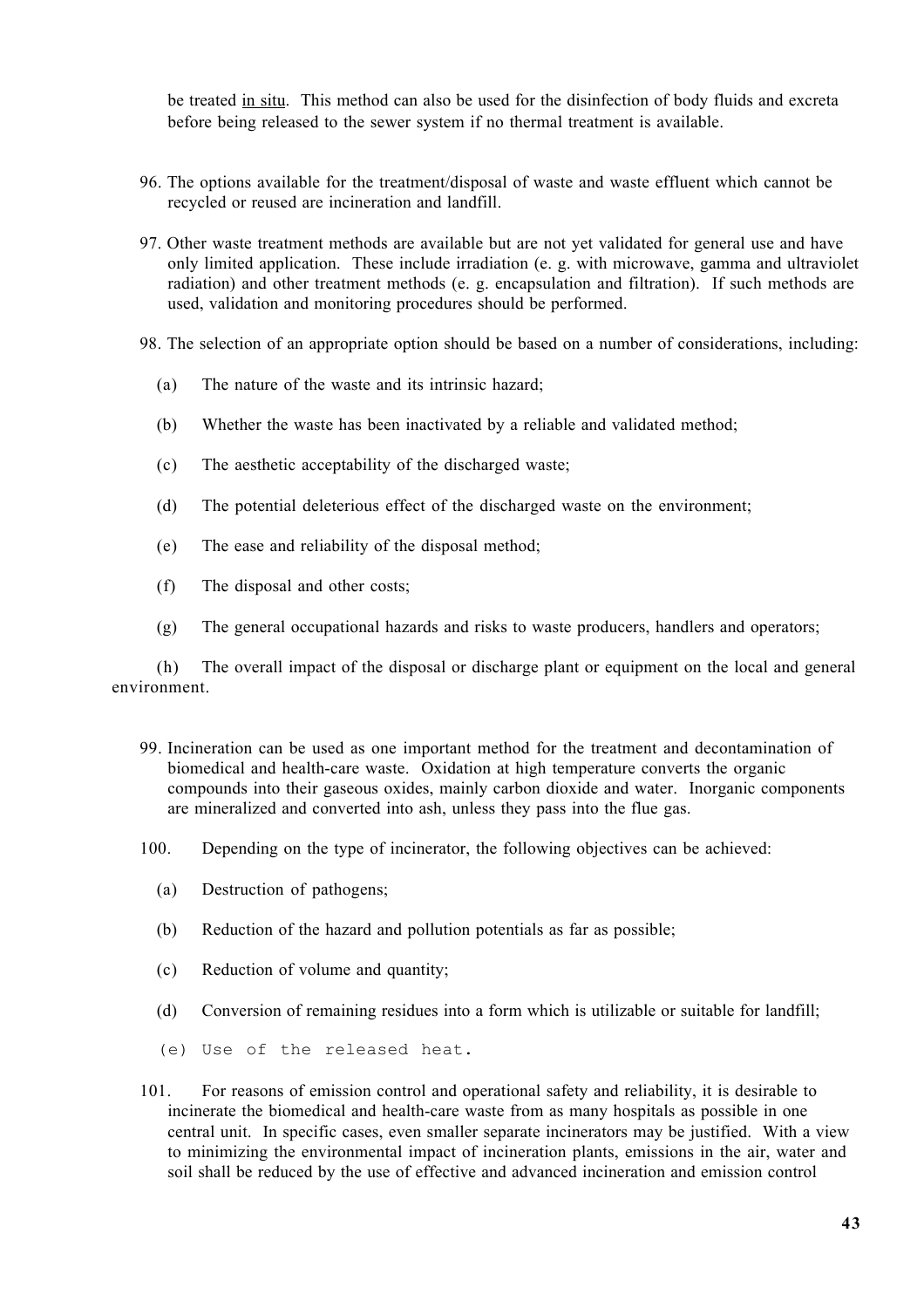techniques under technically and economically viable conditions, taking into account the location of the plant.

- 102. Much experience in the application of techniques for the reduction of polluting emissions from incineration plants has been acquired over a period of more than 10 years. As an example of high standards, the emission limit values for waste incineration in the European Union published at the end of 2000 are shown in table 7 in annex V. Apart from these polluting emissions, all incinerators will produce varying amounts of residues, e.g. bottom ashes or fly ash and particulates captured by pollution control devices. Where they exhibit hazard characteristics, they will probably need to be handled as additional hazardous wastes with appropriate environmentally sound disposal methods.
- 103. Incineration leads to a significant reduction of the volume and quantity of the treated waste. Waste which has not been previously treated to inactivate it or to render it safe should be incinerated in a plant suitably designed and operated for the destruction of biomedical and health-care waste or other hazardous waste. If biomedical and health-care waste can be incinerated only in inadequate conditions (low temperature, inadequate emission control system), waste fractions like cytotoxic drugs, chemicals, halogenated materials or waste with a high content of heavy metals (batteries, broken mercury thermometers, etc.) should not be consigned to such an incinerator.
- 104. Biomedical and hazardous (infectious) health-care waste which has not been inactivated or treated should be conveyed or transported to the incinerator in suitable containers in accordance with the United Nations Recommendations on the Transport of Dangerous Goods where appropriate.

# Testing and validation of waste treatment methods

- 105. The selected treatment option is required to inactivate or render safe the hazardous component of the waste as identified in the risk assessment. It should be possible to validate the treatment method to verify that the number of viable organisms in any waste or effluent is within acceptable discharge levels or that the organism has been destroyed.
- 106. Any treatment process for infectious waste has to be controlled for its efficiency. Where the waste treatment method is one that conforms to an appropriate international or national standard, its validation will be dependent on strict adherence to specified procedures, including any operational sampling, monitoring and performance tests undertaken to confirm that the treatment process proceeds as intended. These should be carried out in the prescribed manner and at the required time intervals, and a record of the relevant measurements and test parameters should be kept. Validation of any waste treatment process may also involve periodic checking by verification tests for the presence of viable organism(s) in the waste. Appropriate statistical methods can be used to make inferences from these tests to overcome difficulties in verifying that the treated waste or effluent contains no viable organisms.
- 107. Where a range of wastes originating from different sources and displaying other characteristics is encountered, the treatment method should be validated for operational effectiveness under "worst case" load conditions. The operational conditions and parameters necessary to inactivate the "worst case" load should be used as the basis to define the normal operational procedures for mixed wastes. Tests carried out to check the concentration of viable organisms in the treated waste may be either growth-related or non-growth-related.
- 108. The method chosen will depend on the composition of the waste. For example, direct methods (see annex IV) may be appropriate for testing waste streams with a low concentration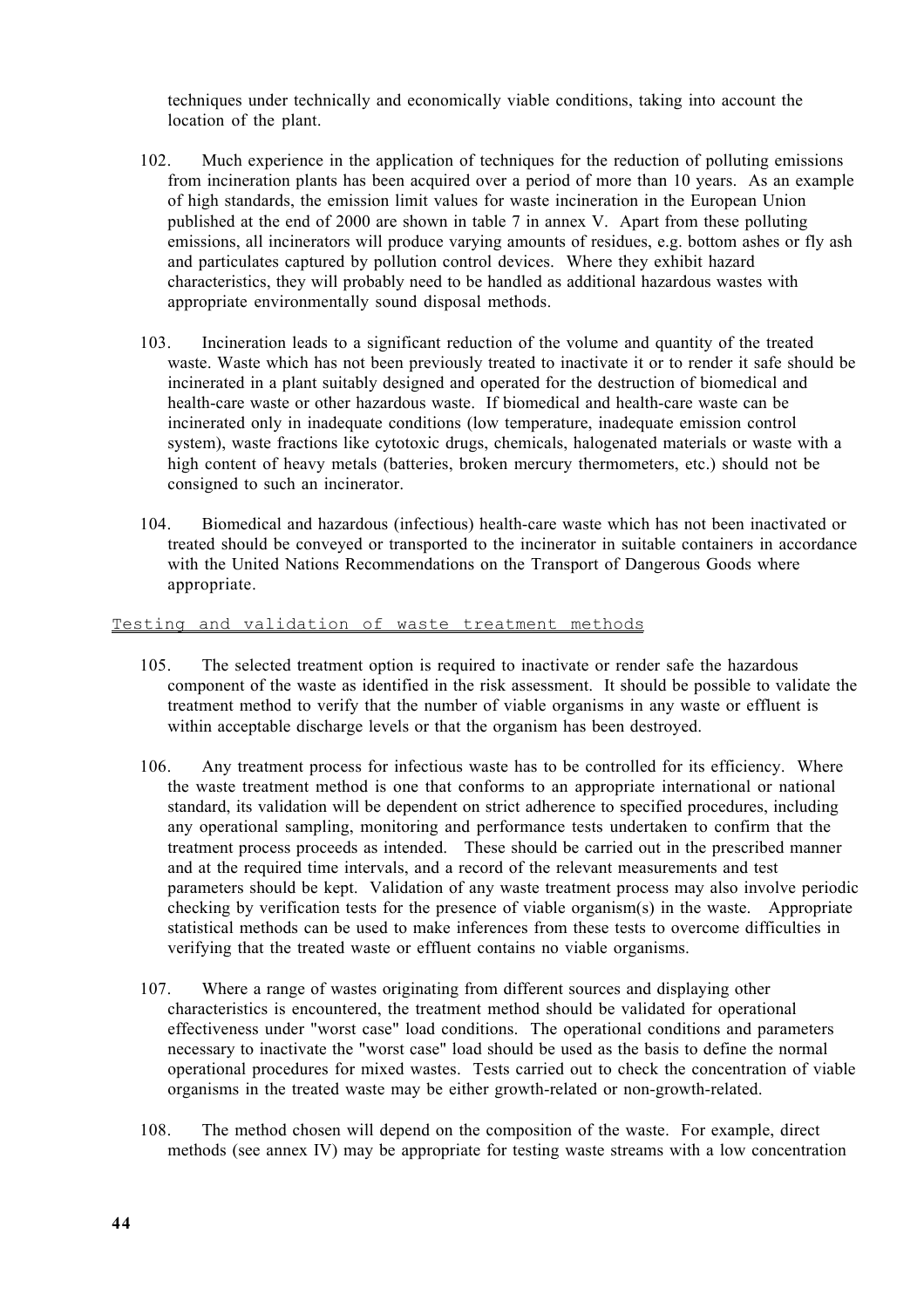of viable micro-organisms, and indirect methods (see annex IV) where the concentration is high.

## Testing of treated waste and waste effluent

- 109. The efficiency of the treatment method can be checked by assaying the waste before and after treatment for the presence of viable organisms. Samples of the treated waste to be assayed should be taken from different parts of the load for examination under aseptic conditions.
- 110. Effluent from waste treatment processes which is discharged directly to air or the sewer system should be periodically tested as required by the relevant national or local consent authorities or to ensure that the numbers of organisms are within permitted levels and there is no significant environmental risk.
- 111. The test methods and procedures used to assay treated wastes for the presence of viable organisms should be undertaken in accordance with international or national standards. Details of viability testing methods are available in standard reference texts (see annex IV). Testing of waste discharge and effluent from treatment plants or equipment may be carried out continuously or at periodic or irregular intervals, e.g., as random quality control checks. Tests should be carried out at frequent intervals if there is a likelihood of plant malfunction which would release untreated waste to the environment, or if the plant is operating at or very near to capacity. In cases where biological indicators are less resistant than the organism that is being handled, the organism itself should be used as the test model.

### Calibration of measuring and monitoring devices and equipment

- 112. All devices and equipment used to measure or monitor the performance of the treatment process or any discharges or emissions from any process should be calibrated. This can be done using an appropriate international or national standard test or by a method which employs an independent or reference test device or probe which is calibrated against a national standard.
- 113. Micro-organisms are classified with respect to human health and harm to the environment in accordance with national or international classification schemes. A documented risk assessment should be made for hazardous waste handling activities and treatment processes taking account of the classification of the micro-organisms that are involved. The assessment should be reviewed and revised, if necessary, at the different stages of process design and implementation, if significant changes in the process are proposed, and at periodic intervals.
- 114. In the case of activities involving exposure to several categories of micro-organisms which may be present in the waste, the health and environmental hazards presented by each microorganism should be taken into consideration while preparing the assessment.
- 115. To date, there is no adequate risk assessment of the use of landfills for untreated biomedical and health-care waste which may contain infectious organisms and hazardous chemicals. Best practice would require that any landfill used for biomedical and health-care wastes be engineered and secured (specially engineered landfill).
- 116. There are ongoing health and safety issues (and hence legal implications) associated with disposal of untreated biomedical and health-care wastes. With the availability of suitable landfill sites being reduced, the physical problem of disposing of large volumes of waste must be considered.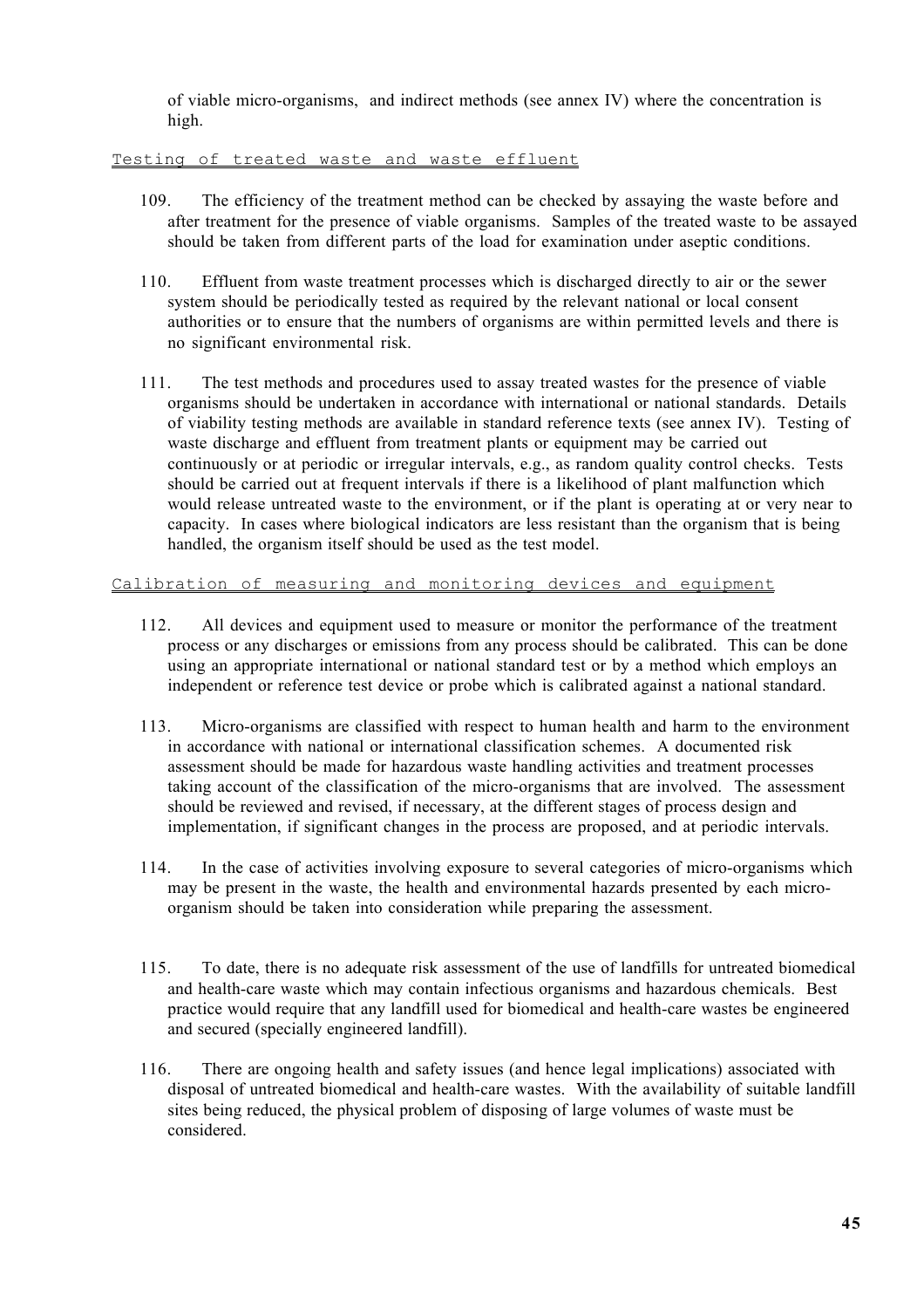- 117. Disposing of infectious wastes into a landfill greatly increases the risks to human health and the environment of exposure to infection from this source. If the waste is disturbed by any means, or not properly covered, further risks will arise. It is therefore not good practice to dispose of infectious waste directly into a landfill. To guard against these risks, where landfill is the only available option, infectious wastes should be treated in order to destroy/remove their infectivity, preferably at the site of generation of the waste. This can be done by using known effective techniques such as autoclaving, microwave treatment, dry heat sterilization or chemical disinfection.
- 118. The following is a description of the features of a "specially engineered landfill"<sup>10</sup> which are necessary for the safe and environmentally acceptable disposal of biomedical and health-care wastes:

(a) Impermeable clay and/or synthetic liner to minimize groundwater pollution;

(b) Collection, treatment and environmentally acceptable disposal of leachate;

(c) Monitoring systems for groundwater surrounding the site to check integrity of leachate contamination protection;

(d) Daily and final covers to restrict the potential for disease vectors, reduce odours and reduce water infiltration;

(e) Monitoring for gas migration in the unsaturated zone surrounding the site, together with control measures if necessary.

119. It is generally accepted that untreated biomedical and infectious health-care waste disposal into landfills is not "best practice". Where health-care wastes are disposed of at a specially engineered landfill site, the following should apply:

(a) Biomedical and infectious health-care wastes should be deposited at the lowest edge of the working face of the landfill or in an excavation;

(b) An operator or representative should supervise immediate cover with solid waste or cover soil to a depth of at least 1 metre;

(c) Any compacting should be only on the cover material;

(d) Biomedical and health-care disposal areas should be at least 3 metres from the proposed edge of the landfill;

(e) No access of unauthorized persons to the site of the landfill;

(f) Any biomedical and health-care waste should be at least 2 metres below the final surface of the landfill i.e. not in the final lift.

120. In accordance with national regulations and policies, landfilling may be prohibited in some countries.

121. The following biomedical and hazardous health-care wastes are generally considered unsuitable for disposal at a landfill site:

L.

<sup>&</sup>lt;sup>10</sup> For further information see "Technical Guidelines on Specifically Engineered Landfill (D5), Basel Convention Series/SBC No: 97/004 Geneva, January 1997.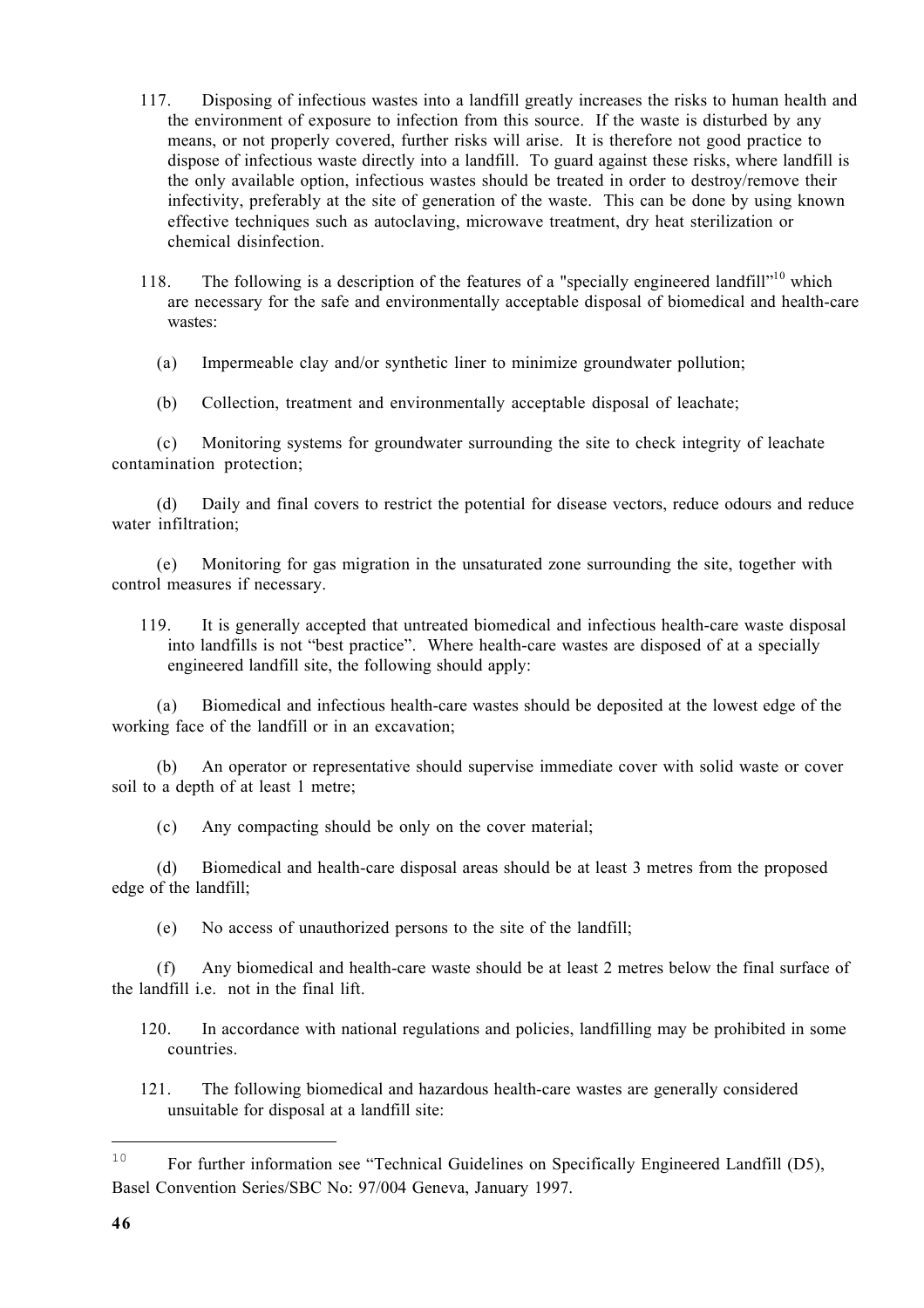- (a) Identifiable body tissue;
- (b) Cytotoxic wastes;
- (c) Pharmaceutical, laboratory or domestic chemicals;
- (d) Radioactive wastes;
- (i) Infectious wastes.
- 122. Landfill is recognized as the terminal site for all wastes including ash from incineration and residues from other processes. Some residues of the treatment process residues may contain chemicals that could interact with other materials in a landfill. Consideration needs to be given to the stability and nature of such process residues and any potential impacts prior to disposal into a landfill. Some of the treatment processes may also contribute excess water to the landfill. Resultant leachate considerations require that engineered landfills should be used to ensure maximum environmental protection.
- 123. The application of treatment and disposal methods to biomedical and hazardous health-care waste categories is shown in table 5. It provides a broad overview of suitable treatment and disposal methods for the different health-care waste categories.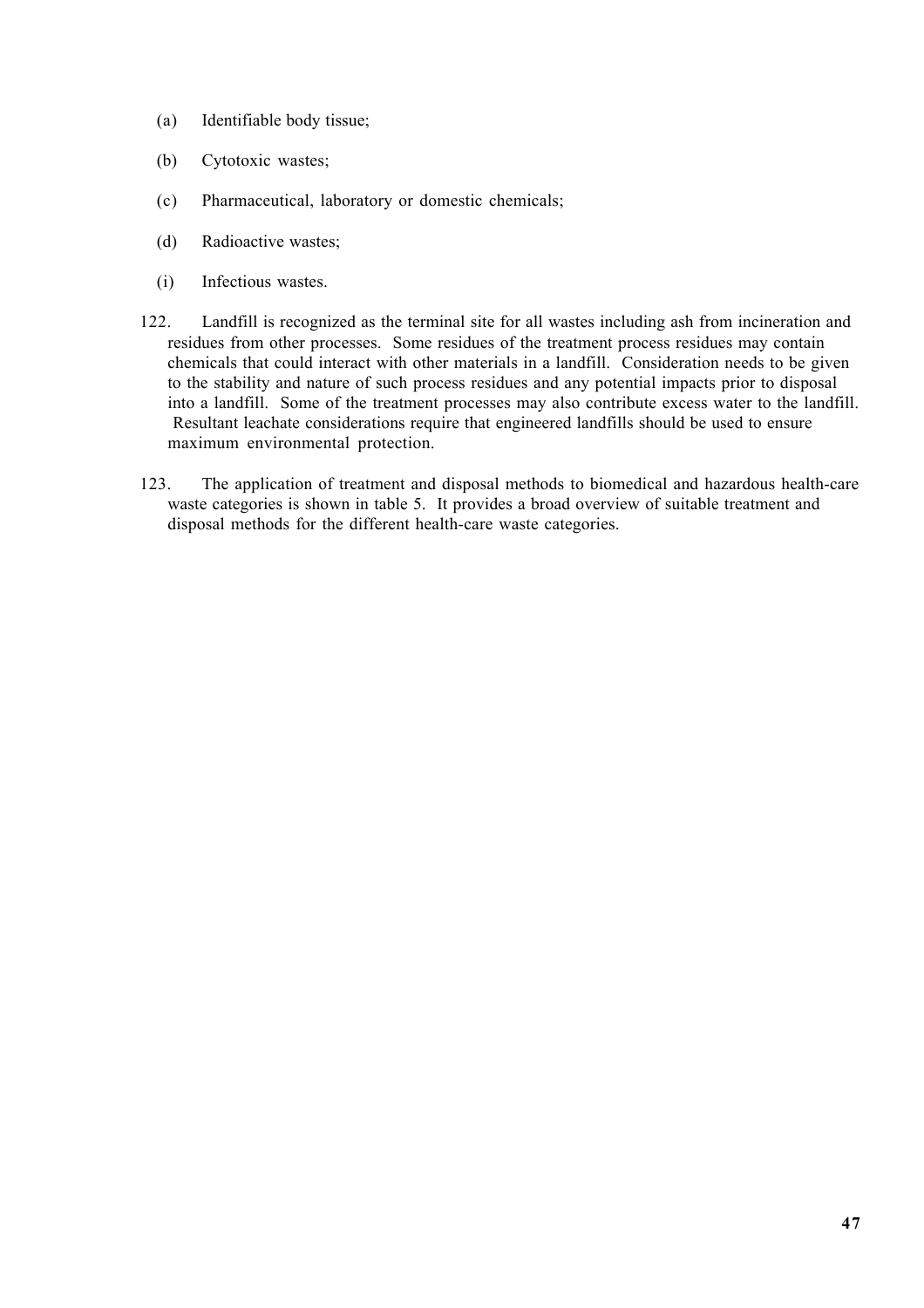| Method<br>Waste types   | Pyrolytic<br>incineration/two-<br>stage incineration<br>(with after burning<br>zone, e.g. rotary<br>kiln) | Single-chamber<br>incineration or<br>municipal waste<br>incineration | Chemical<br>disinfection | Autoclave<br>wet-thermal<br>treatment | Microwave<br>irradiation | Encapsulation<br>(e.g. with<br>concrete.<br>gypsum, etc. -<br>only minimal<br>programmes) | Specially<br>engineered<br>landfill a/                                         | Discharge to<br>sewer systems                                                    | Other method                                 |
|-------------------------|-----------------------------------------------------------------------------------------------------------|----------------------------------------------------------------------|--------------------------|---------------------------------------|--------------------------|-------------------------------------------------------------------------------------------|--------------------------------------------------------------------------------|----------------------------------------------------------------------------------|----------------------------------------------|
| Infectious waste        | Yes                                                                                                       | Yes (special re-<br>quirements, like<br>direct feeding               | Small<br>quantities      | Yes                                   | Yes (wet<br>waste)       | No                                                                                        | Yes $b/$                                                                       | $c/$ - only urine<br>and faeces                                                  |                                              |
| Anatomic                | Yes                                                                                                       | Yes $\underline{b}$ /                                                | N <sub>0</sub>           | $\underline{c}$                       | $\underline{\mathbf{C}}$ | N <sub>0</sub>                                                                            | Yes $\underline{b}$ /                                                          | N <sub>o</sub>                                                                   |                                              |
| <b>Sharps</b>           | Yes                                                                                                       | Yes $\underline{b}$ /                                                | Yes                      | Yes                                   | N <sub>o</sub>           | Yes                                                                                       | Yes $b/$                                                                       | No                                                                               |                                              |
| Pharmaceutical<br>waste | Small quantities<br>or at high<br>temperature<br>$>850$ °C                                                | Yes $\underline{b}$ /                                                | N <sub>o</sub>           | N <sub>o</sub>                        | No                       | Yes                                                                                       | Small<br>quantities                                                            | N <sub>o</sub>                                                                   | Return<br>expired drugs<br>to supplier       |
| Cytotoxic<br>waste      | At high<br>temperature<br>$>850$ °C                                                                       | No                                                                   | N <sub>o</sub>           | N <sub>o</sub>                        | N <sub>o</sub>           | N <sub>o</sub>                                                                            | In exceptional<br>cases if special<br>requirements<br>like fixation<br>are met | No                                                                               | Return<br>expired drugs<br>to supplier       |
| Chemical waste          | Small quantities                                                                                          | C/                                                                   | No                       | N <sub>o</sub>                        | N <sub>o</sub>           | N <sub>o</sub>                                                                            | In exceptional<br>cases if special<br>requirements<br>like fixation<br>are met | Yes $\underline{b}/$ - only<br>small<br>quantities of<br>liquid<br>disinfections | Return<br>unused<br>chemicals to<br>supplier |
| Radioactive<br>waste d/ | Low-level<br>infectious waste                                                                             | Low-level<br>infectious waste                                        | N <sub>o</sub>           | N <sub>o</sub>                        | N <sub>o</sub>           | N <sub>o</sub>                                                                            | N <sub>0</sub>                                                                 | Low-level<br>liquid waste                                                        | Decay by<br>storage                          |

a/ In accordance with national regulations and policies, landfilling may be prohibited in some countries.

 $b/$  Not the preferred method.

c/ Uncertainty still prevails as to the unsuitability of the disposal operation. There could be cases where the disposal option could be used, provided a number of safeguards are in place.

 $\frac{d}{ }$  Only if the clearance levels set by IAEA are met.

Note: Entries in bold indicate preferred methods.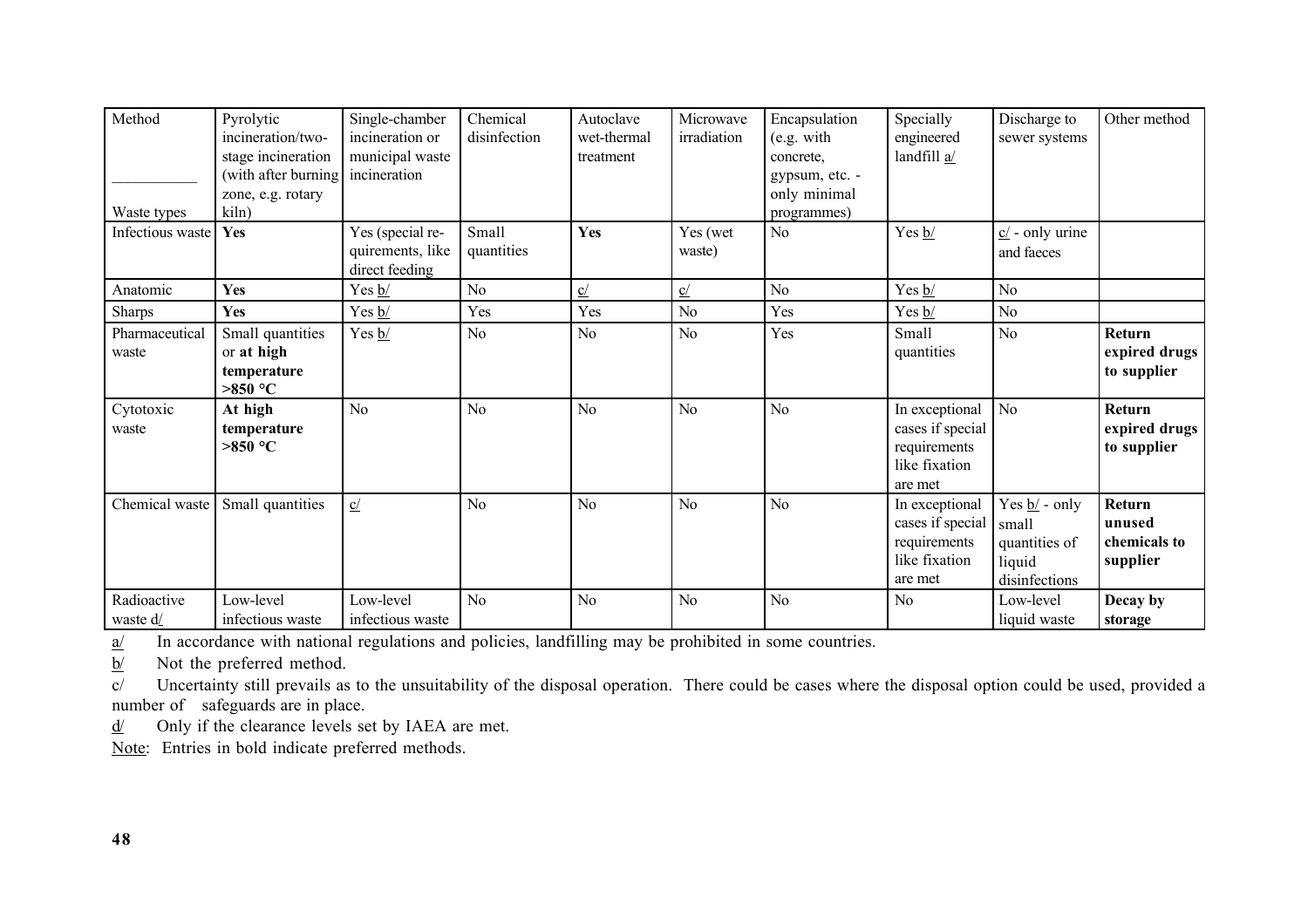# **7.7 Responsibility (including emergency response and contingency plan)**

## **7.7.1 Assignment of responsibilities**

- 124. The proper management of biomedical and health-care waste is largely dependent on good administration and organization. These should be supported by adequate legislation and financing as well as active participation of trained and informed staff.
- 125. The head of the hospital should establish a waste management team to develop a waste management plan. The head of the establishment should formally appoint the members of the waste management team in writing, informing each of them of their duties and responsibilities as outlined below.
- 126. In institutions where no direct patient care service is available, such as medical research institutions, the head of the establishment should use his discretion to appoint members of the waste management team. Depending on the availability of relevant staff, the post of waste management officer may be assigned to the hospital engineer, the hospital manager, or any other appropriate staff member, at the discretion of the head of the hospital.

127. The head of the health-care establishment is responsible for the following tasks:

(a) Formation of a waste management team to formulate a written waste management plan for the hospital; within this plan, the duties and responsibilities of all members of staff, both clinical and non-clinical, shall be clearly defined in respect of the handing of health-care waste. A clear line of

accountability shall be indicated in both the clinical and non-clinical management structures;

(b) Designation of the waste management officer (WMO) to supervise and coordinate the waste management plan; such an appointment shall not relieve him of his overall responsibilities in ensuring that biomedical and health-care and other waste are disposed of in accordance with the national guidelines;

(c) Keeping the management plan up to date;

(d) Allocation of sufficient financial and manpower resources to ensure efficient operation of the plan – for example, he has to ensure that adequate manpower is assigned to the WMO to ensure efficient operation of the waste management plan;

Ensuring that monitoring procedures are incorporated to assess the efficiency and effectiveness of the disposal system and to effect the continuous improvement and updating of the system where appropriate;

(f) Appointing a successor immediately in the event of personnel leaving key positions in the waste management team, or assigning temporary responsibility until a successor is appointed;

(g) Ensuring adequate training for key staff members; he shall designate staff responsible for coordinating and implementing training courses;

(h) Ensuring adequate emergency response planning.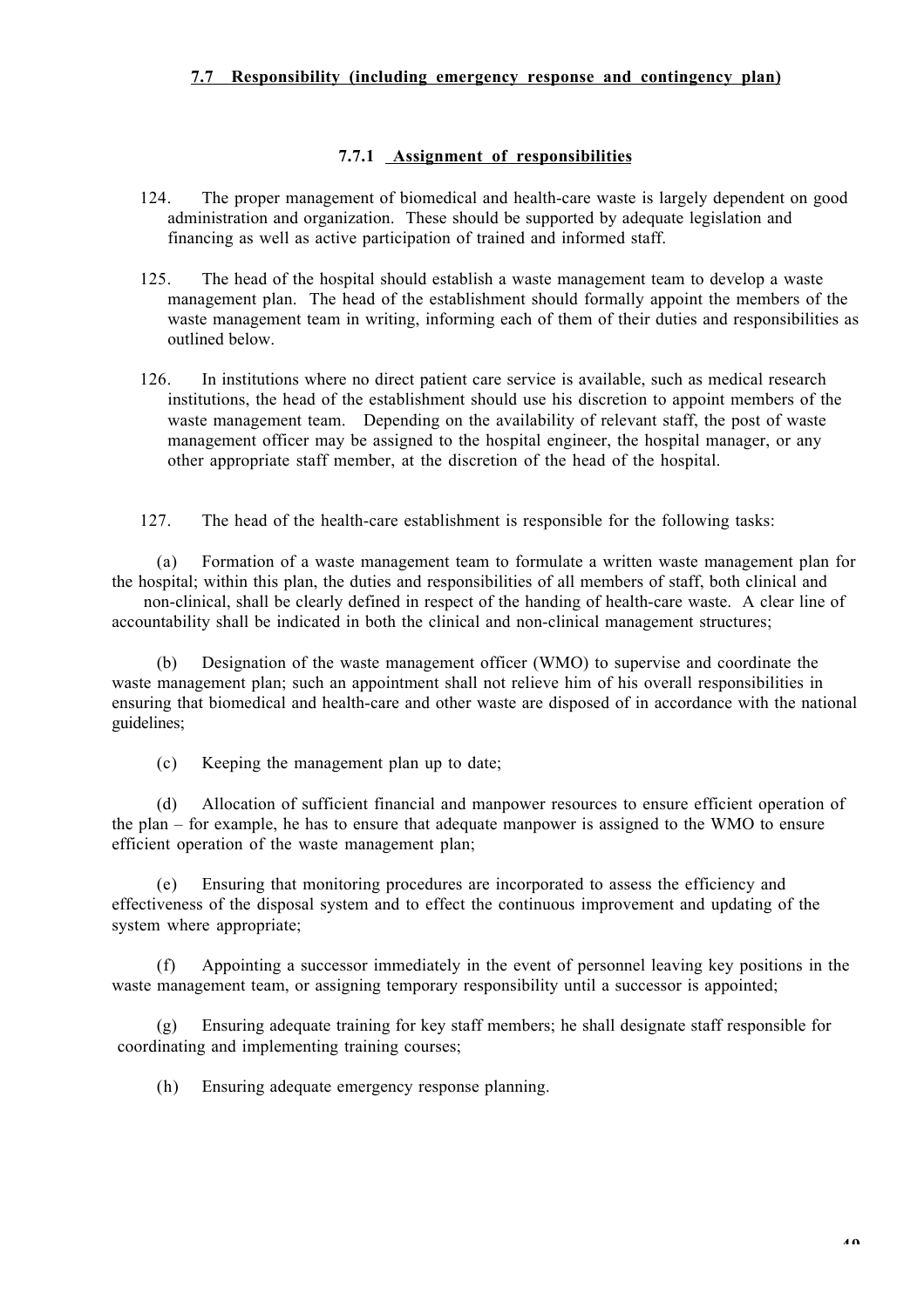128. The WMO is responsible for the day-to-day operation and monitoring of the waste management system. He shall have direct access to all members of hospital staff to facilitate his control function. The WMO will be directly responsible to the head of the hospital. He shall liaise with the infection control officer, the pharmaceutical officer and the radiation protection officer to familiarize himself with the correct procedures for handling and disposing of pathological, pharmaceutical, chemical and radiological wastes.

129. Concerning waste collection, the WMO should undertake the following tasks:

(a) Controlling internal collection of waste containers and their transport to the central waste storage facility of the hospital, on a day-to-day basis;

(b) Ensuring the supply of items required for waste collection and handling; he should liaise with the supplies department to ensure that an appropriate and acceptable range of health-care waste bags and containers, protective clothing and collection trolleys are available at all times;

(c) Ensuring that hospital attendants and ancillary staff immediately replace used bags and containers with the correct new bag or container as appropriate;

(d) Directly supervising hospital attendants and ancillary workers assigned to collect and transport health-care waste.

130. Concerning waste storage, the WMO should:

(a) Ensure the correct use of the central storage facility for health-care waste at the healthcare establishment, which shall be fenced with a lock on the entrance; hospital attendants and ancillary staff should always have immediate access to the storage area;

(b) Prevent unsupervised dumping of waste containers on the hospital grounds, even for short periods of time.

131. To supervise evacuation or disposal of the waste, the WMO should:

(a) Coordinate and monitor all waste disposal operations;

(b) Monitor methods of transportation of wastes on-site and off-site and ensure that wastes collected from the hospital are transported by an appropriate vehicle to the designated incinerator;

(c) Ensure that waste is not stored on the hospital grounds for periods longer than specified in the guidelines and that the required frequency of collection is maintained; he should therefore liaise with the transport organization, which may be the local authority or a private contractor.

132. For staff training and information, the WMO should:

(a) Liaise with the matron and the hospital supervisor to ensure that the nursing staff and medical assistants are familiar with their responsibilities for segregation and storage of waste and of the limited responsibilities of hospital attendants and ancillary staff in the handling and transport of sealed waste bags and containers;

(b) Liaise with departmental heads to ensure that all doctors and other qualified clinical staff are aware of their responsibilities regarding segregation and storage of waste and of the limited responsibilities of hospital attendants and ancillary staff in the handling and transport of sealed bags and containers;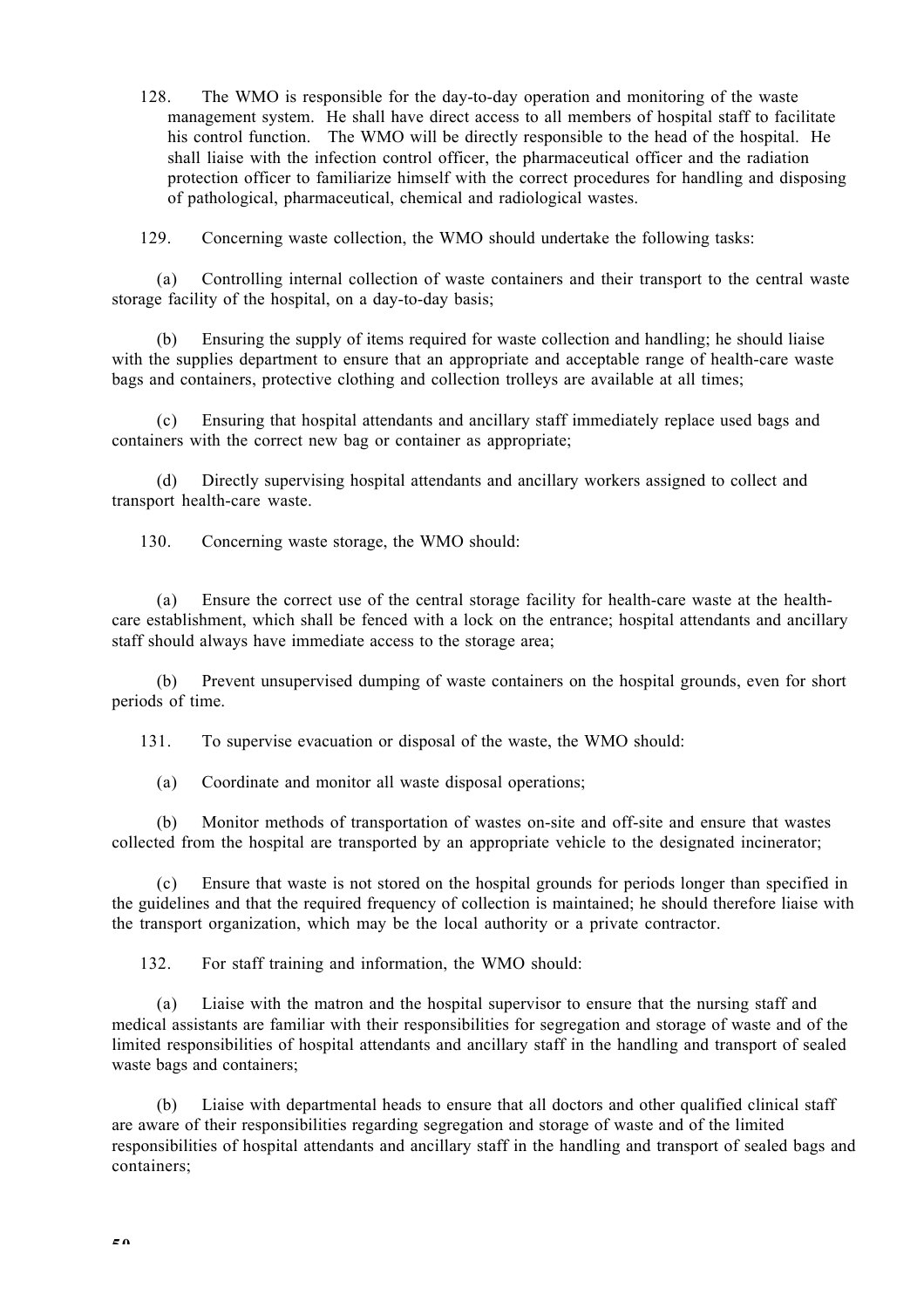(c) Ensure that hospital attendants and ancillary staff are not involved in waste segregation and that they handle only waste bags and containers sealed in the correct manner.

133. For incident management and control, the WMO should:

(a) Ensure that emergency procedures are available and in place at all times and that personnel are aware of the appropriate action to be taken;

(b) Investigate or review incidents reported during the handling of health-care waste.

# **7.7.2 Emergency response**

- 134. For health-care establishments, spills of infectious or other hazardous material or waste are probably the most common emergencies related to hazardous material. Basically, the same response procedures are applied, regardless of whether the spills are from material or waste. The response to emergencies should ensure the following:
	- (a) The waste management plan should be respected;
	- (b) Contaminated areas should be cleared and, if necessary, disinfected;
	- (c) The exposure of workers should be limited as much as possible during the operation;
	- (d) The impact on the environment should be limited to the extent possible.
- 135. The staff should be well prepared for emergency response, and the required equipment should be easily available at all points in time and within reasonable distance to ensure that an adequate response can be made safely and routinely. The procedures for the different types of emergencies should be written down. For dangerous spills, clean-up should be carried out by designated, specifically trained personnel.
- 136. A response programme should be established for immediate reaction to injuries or exposure to a hazardous substance. All staff handling biomedical and health-care waste should be trained in dealing with injuries. Such a programme should include the following elements:
	- (a) Immediate first aid measures, such as cleansing of wounds and skin and splashing of eyes;
	- (b) Immediate reporting to a responsible designated person;

(c) Retention, if possible, of the item and details of its source for identification of possible infection;

(d) Additional medical care from an accident, emergency or occupational health department as soon as possible;

- (e) Medical surveillance;
- (f) Blood or other tests if indicated;
- (g) Recording of the incident;
- (h) Investigation, determination and implementation of remedial action.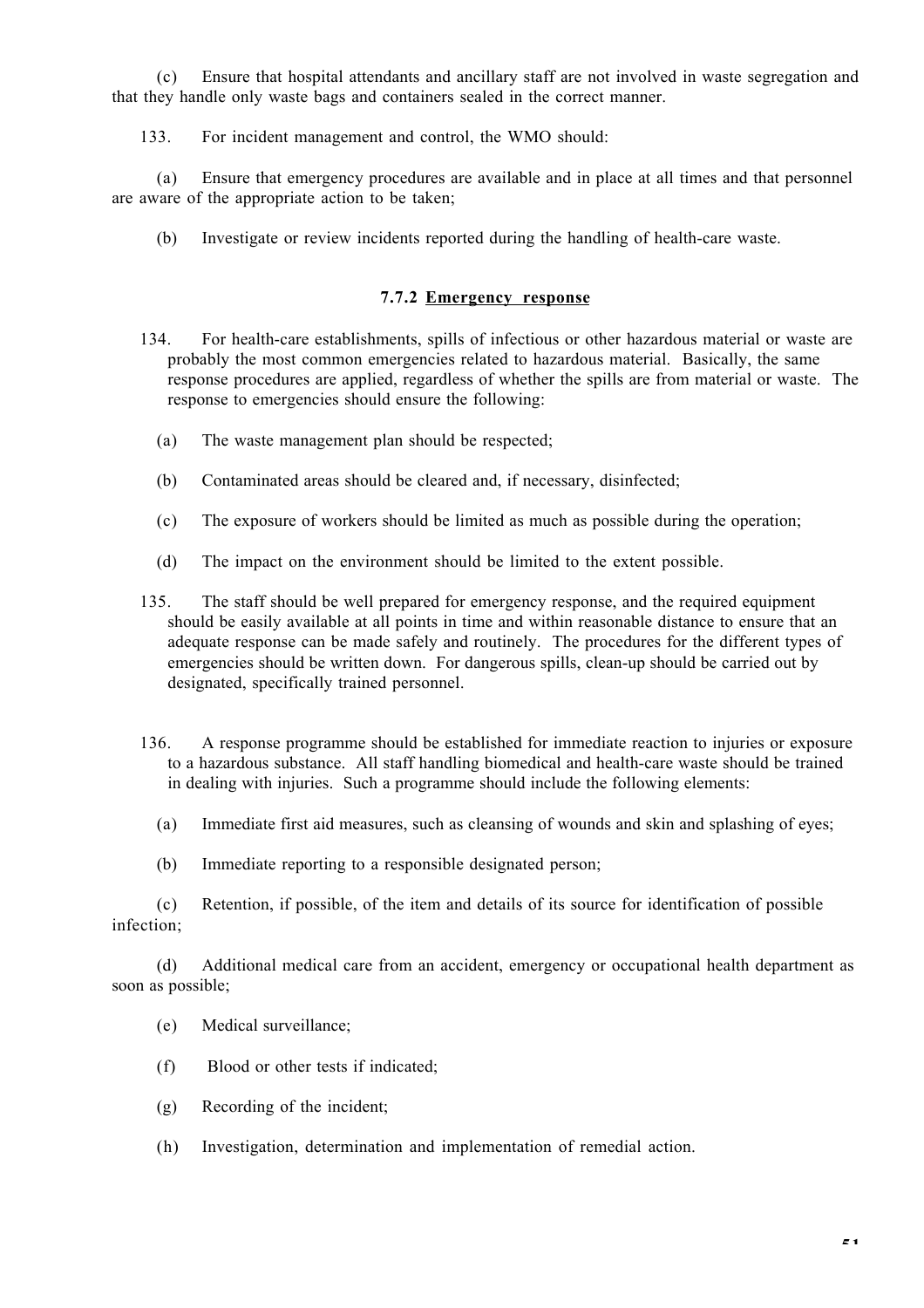- 137. Spills usually require only clean-up of the contaminated area. In spills of infectious agents, it is important to determine the type of infectious agent, as some may require immediate evacuation of the area, whereas others require fewer precautions. The more hazardous spills usually occur in laboratories rather than in health-care departments.
- 138. Spill-cleaning procedures should specify safe handling operations and appropriate protective clothing. An example of such a procedure is provided in box 2. Appropriate equipment for collecting the waste and placing it in new containers, and for disinfection, should be provided. Table 6 provides an example of the required items.

## **Box 2**

## **Example of general procedure for spill-cleaning**

| (a) Evacuate the contaminated area;                                              |
|----------------------------------------------------------------------------------|
| (b) Eye and skin decontamination (disinfection) of exposed                       |
| personnel should take place immediately;                                         |
| (c) Inform the designated person (usually the waste management                   |
| officer);                                                                        |
| (d) Determine the nature of the spill;                                           |
| (e) Evacuate all the people not involved in cleaning up if agent is particularly |
| hazardous;                                                                       |
| (f) Provide first aid and medical care to injured persons (see                   |
| response to injuries);                                                           |
| (g) Secure the area to prevent additional exposure of persons;                   |
| (h) Provide adequate clothing to personnel involved in cleaning                  |
| up;                                                                              |
| (i) Limit the spread of the spill;                                               |
| (j) Neutralize or disinfect the spill or contaminated material                   |
| if indicated;                                                                    |
| (k) Collect the spill and the contaminated material;                             |
| Sharps should never be picked up by hand, but with tools,                        |
| e.g. pans or brushes. Spilled material and contaminated                          |
| items used for cleaning should be placed into the                                |
| appropriate bags or containers;                                                  |
| (1) Decontaminate or disinfect the area, and absorb;                             |
| (m) Rinse the area, and absorb;                                                  |
| (n) Decontaminate or disinfect the used tools;                                   |
| (o) Take off protective clothing and decontaminate or disinfect                  |
| it if necessary;                                                                 |
| (p) Seek medical care if exposure to hazardous material has                      |
| occurred during the operation.                                                   |
|                                                                                  |

Source: WHO.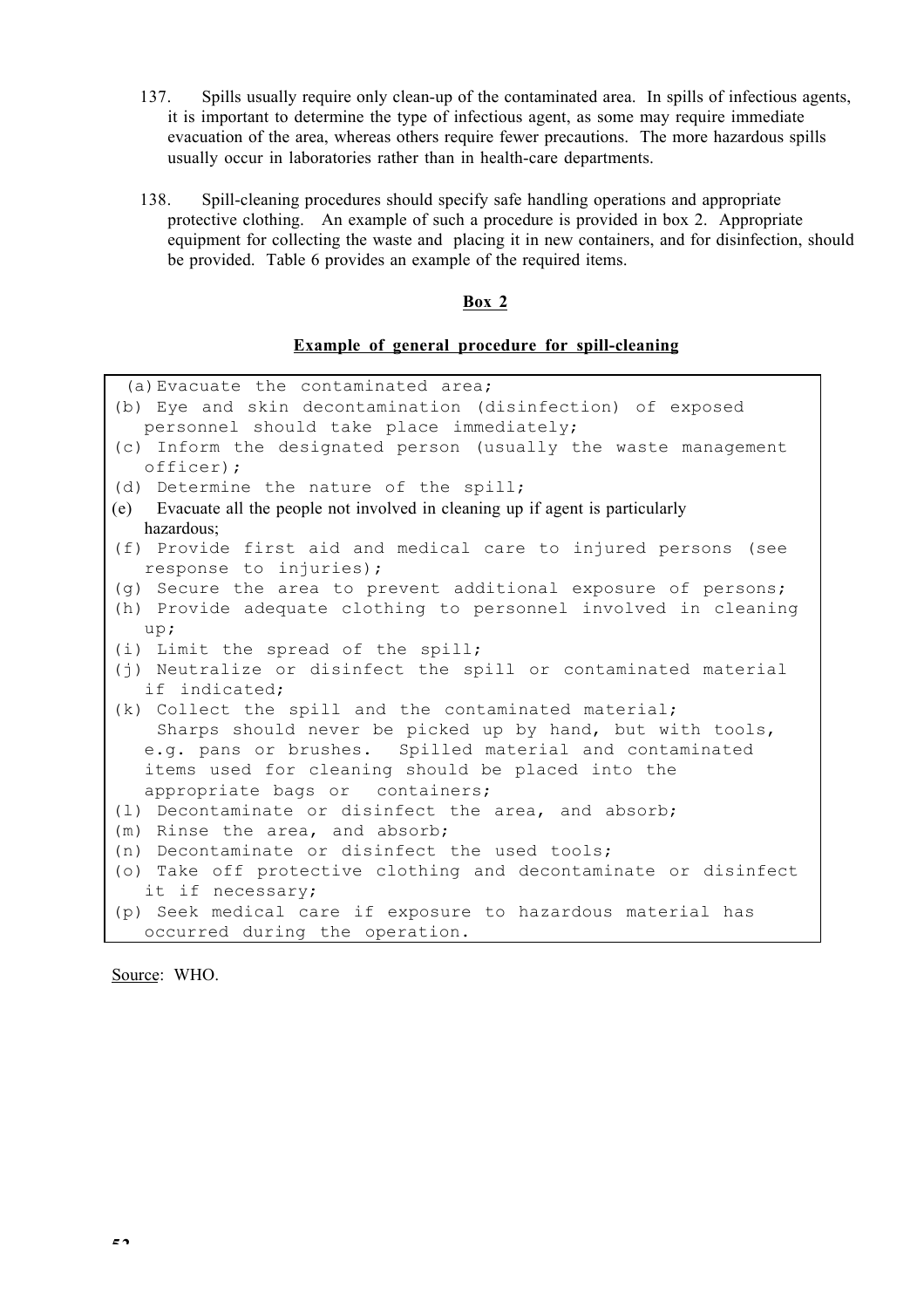# **Table 6**

| Action                          | Tools or items                                                                                       |
|---------------------------------|------------------------------------------------------------------------------------------------------|
| Approaching the<br>spillage     | Protective equipment                                                                                 |
| Containing the<br>spillage      | Absorbent material (e.g. absorbent paper,<br>towels, gauze pads)                                     |
| Neutralizing or<br>disinfecting | For infectious material: disinfectant a/                                                             |
| the spillage (if<br>necessary)  | For acids: sodium or calcium carbonate or<br>other base                                              |
|                                 | For cytotoxic material: special chemical<br>degradation substances                                   |
|                                 | For bases: citric acid powder or other<br>acid                                                       |
| Collecting the<br>spillage      | For liquids: absorbent paper, gauze pads,<br>wood shavings, calcium bentonite,<br>diatomaceous earth |
|                                 | For solids: forceps, broom, dust pan or<br>shovel                                                    |
| Containment for<br>disposal     | Mercury: mercury sponge or vacuum pump                                                               |
|                                 | Plastic bag (red, yellow or brown, as<br>appropriate), sharps container                              |
| Decontamination or              | For infectious material: disinfectants a/                                                            |
| disinfection of the<br>area     | For hazardous chemicals: suitable solvent<br>or water                                                |

# **Example of a list of items for spillage-cleaning**

Source: WHO.

- a/ Such as bleaching powder, which is a mixture of calcium hydroxide, calcium chloride and sodium hypochlorite, used in the powder form or in solution of varying dilutions (1:1 to 1:100), depending on the nature of the spilled material.
	- 139. All waste management staff should be trained in emergency response and made aware of the correct procedure for prompt reporting of accidents and incidents. Accidents or incidents, including near-misses, spillages, damaged containers, inappropriate segregation or any incidents involving sharps should be reported by the WMO if waste is involved, or otherwise to another designated person. The report should include:
		- (a) The nature of the accident or incident;
		- (b) Where and when it occurred;
		- (c) Which staff were directly involved;
		- (d) Other relevant circumstances.
	- 140. The incident should be investigated by the responsible officer (WMO in cases of waste) to establish its causes and if possible action taken to prevent recurrence. Records should be kept.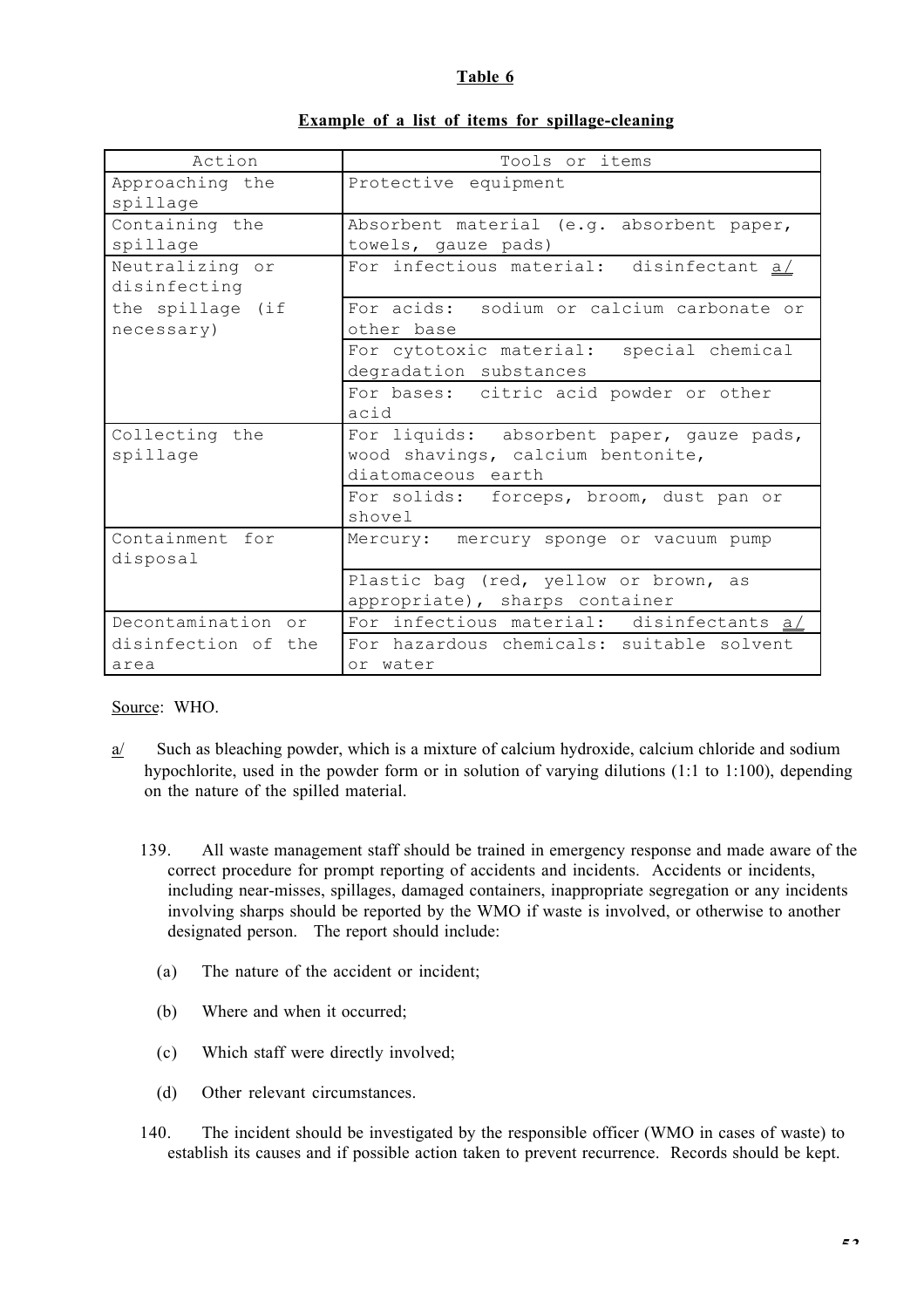- 141. The purpose of a waste audit is to help a hospital to determine which initiatives will be most beneficial. It does this by developing a detailed picture of the current status of waste generation and disposal for the hospital. It then identifies potential areas for improvement and develops action plans for each area. The ultimate impact of environmental action is judged in terms of a positive impact on the environment and cost savings for the institution.
- 142. There are three major steps involved in the waste audit. They include information gathering, waste stream analysis and the development of action plans. First, a waste audit must collect information on the following:
	- (a) The total volume of each type of waste generated by the entire hospital;
	- (b) The volume of each type of waste generated by each specific area in the hospital;
	- (c) The current costs associated with the disposal of each type of waste;

(d) The waste management initiatives currently in place. Typically, these include reuse, reduction, recycling and recovery programmes.

- 143. Much of the information can be found in purchase records and requisitions, estimates made by the facility, and a search of the literature, and from interviews with staff concerning their experience in handling waste in the facility.
- 144. The next step in the waste audit is to proceed with the sorting and weighing of the components of the waste stream or to conduct a waste stream analysis. This second task will be referred to as the comprehensive study of general waste. This task is usually accomplished by personnel from the housekeeping staff over a period of two weeks. For safety reasons, no types of waste that could threaten the staff in any way are sorted - that is, biomedical waste, sharps, chemicals and so on are weighed only.
- 145. The third stage of a waste audit is to develop action plans for reuse, reduction, recycling and recovery initiatives. This involves analysing the data collected and, in the first part of the audit, identifying potential areas of opportunity. Each of these areas is then investigated to identify potential benefits associated with realistic initiatives.
- 146. For each area where benefits can be achieved, an action plan is developed to implement the initiative. The plan identifies where existing systems and work habits can be modified and where new systems could be introduced to achieve the desired results. While the action plan covers the entire hospital, the recommendations for action may focus on specific areas within the hospital where the most benefit can be gained.
- 147. Hospital managers or personnel making decisions need specific information about which types of waste are being generated, the volumes of these wastes and the locations of their generation. This information allows initiatives to be targeted to the specific hospital locations and/or types of waste for which the most significant benefits can be obtained. For example, waste recycling is most effective when the segregation of recyclables from non-recyclables occurs at the point where the waste is generated. By the time waste has reached the disposal hopper or compactor, it is too late to consider waste reduction, reuse or recycling options. Knowing the specific locations where most of the recyclable waste is generated permits assessment of the recycling opportunity and the development of appropriate plans.
- 148. The objectives of a comprehensive capacity-building strategy could include the following:
	- (a) To provide a basic legal, technical and logistical framework;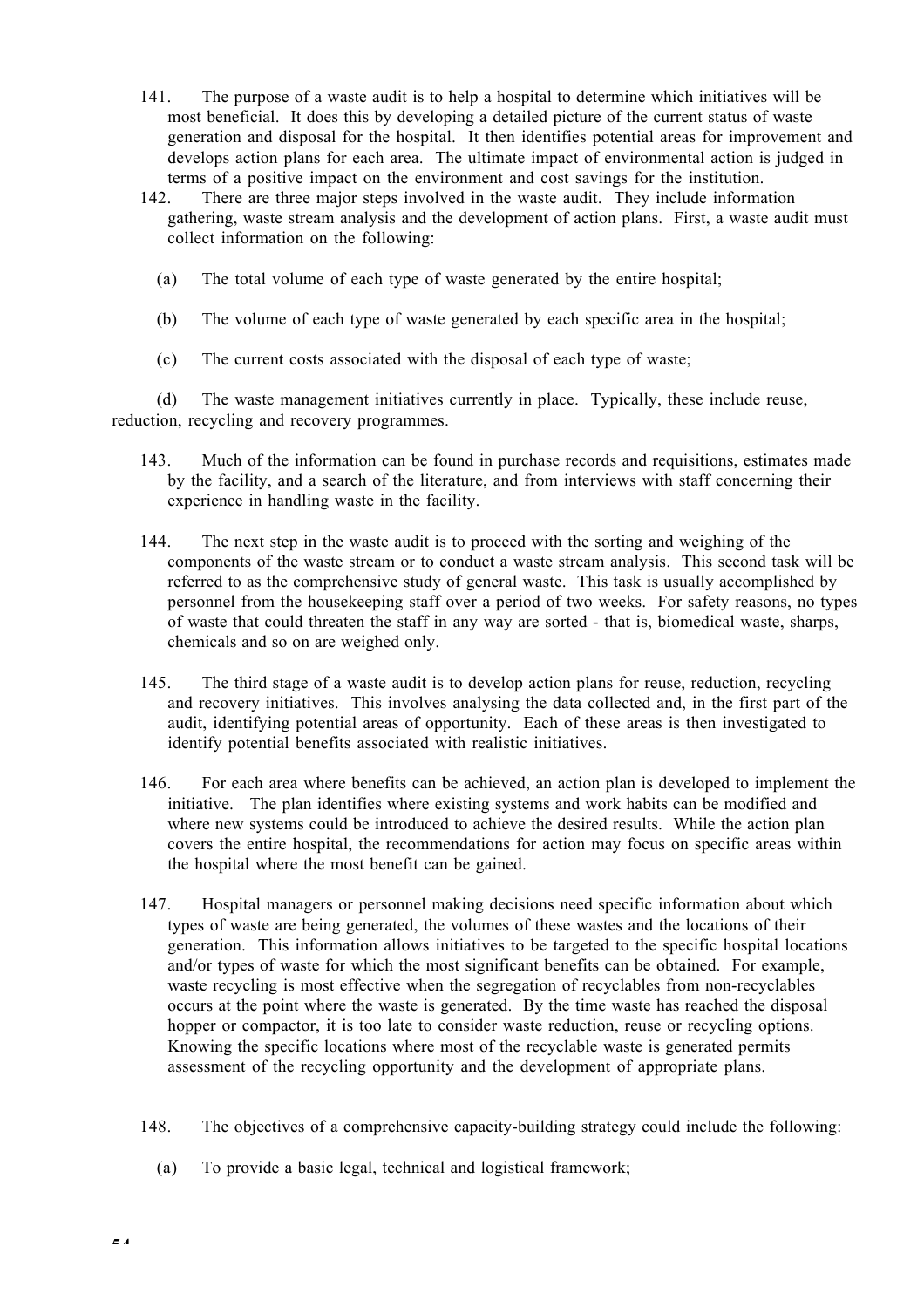(b) To introduce options for the sound management of biomedical and health-care wastes;

(c) To develop a logical framework for the completion of national biomedical and health-care waste profiles and the preparation of national health-care waste plans.

149. The elements of a comprehensive capacity-building programme are:

(a) Establishment of a national committee for the environmentally sound management of biomedical and health-care wastes;

(b) Completion of national (local) health-care waste profiles;

(c) Development of a national (local) health-care waste management programme, including a technical and financial plan;

(d) Preparation of national regulations on the environmentally sound management of biomedical and health-care wastes;

(d) Undertaking of training programmes for health-care personnel, waste disposers, enforcement institutions, etc., including development of decision-supportive tools for policy makers and waste handlers.

# **9.1 Education and training of personnel of health-care establishments**

- 150. A biomedical and health-care waste management policy is not effective unless it is applied daily by all involved staff in a consistent and accurate way. Training employees in implementing the policy is a critical step for a successful biomedical and health-care waste management programme. The overall aim of the training is to develop in the participants awareness of health, safety and environmental protection issues relating to biomedical and health-care waste and how these can affect them in their daily work. It should highlight the responsibilities and role of the employees in the overall management programme. Health and safety at the workplace and environmental awareness are the responsibility of everyone.
- 151. All hospital personnel, including senior medical doctors, should be educated with a view to convincing them of the importance of the comprehensive health-care waste management policy of the hospital and of its value for the health and safety of everyone. This is the best way to obtain their collaboration in the implementation of this policy.
- 152. Training activities should be designed for and targeted at four main categories of personnel: managers and regulatory staff, e.g. safety advisers; medical doctors; nurses and assistant nurses; and hospital cleaners, waste handlers and drivers.
- 153. Medical doctors may be educated through high-level workshops chaired by the head of the hospital, while general hospital staff may be educated through formal seminars. The training of waste managers and/or regulators does not usually take place in the hospitals but in public health schools or university departments of hospital engineering.
- 154. Education programmes should include: information on each aspect of the health-care waste policy and its justification; informing each hospital staff member of his or her responsibilities and role in implementing this policy; and technical instructions on the application of the practices relevant to the target group.
- 155. As the best way of learning is probably through practice, hands-on training in small groups should be considered where relevant. Testing the participants at the end of the course, by simple true/false or multiple-choice questions, often provides an incentive for learning and gives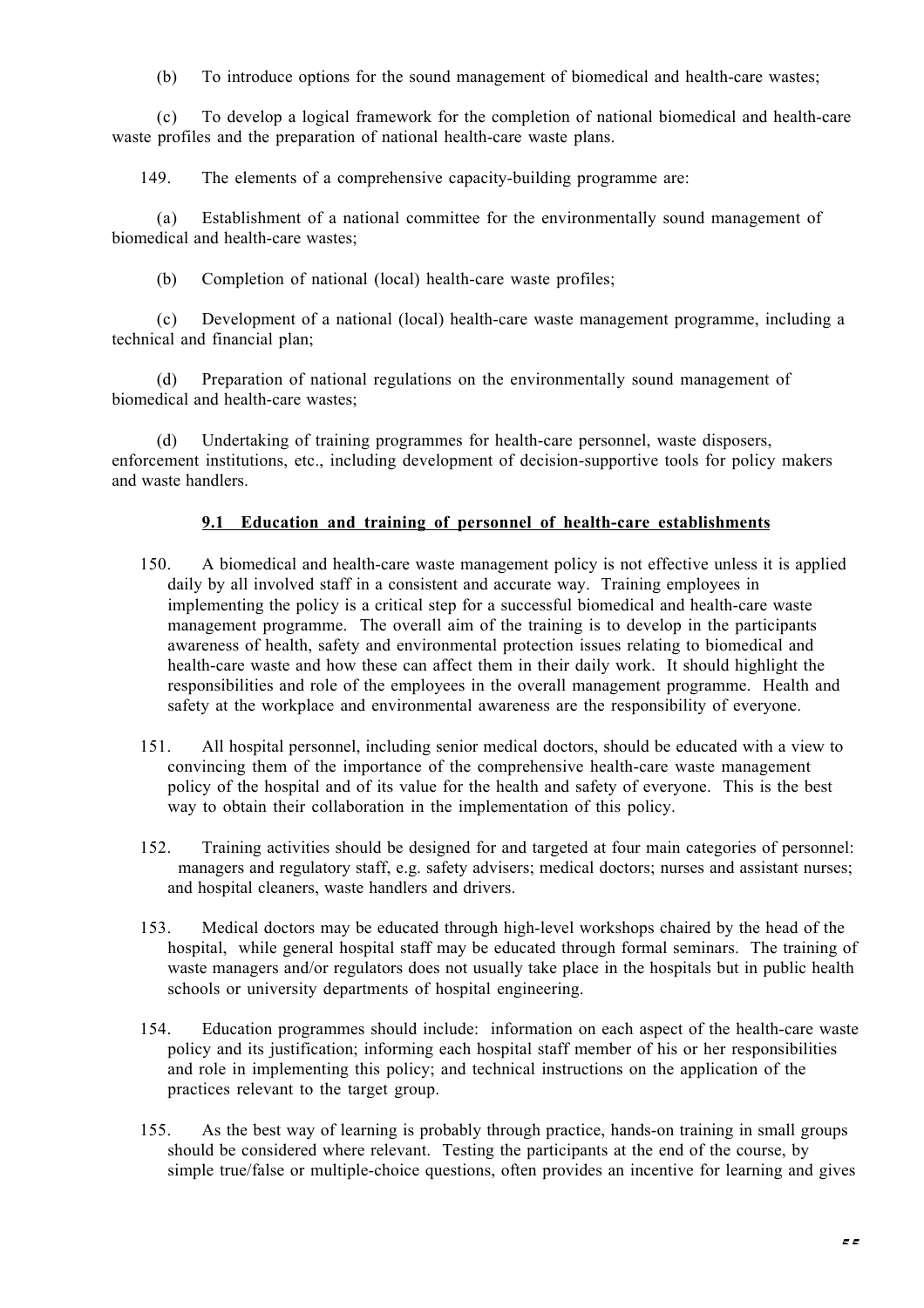the course organizers an idea of the actual knowledge acquired by the participants. The more detailed course contents are presented below.

- 156. The instructors should have experience in teaching and training, be familiar with the hazards and practices of biomedical and health-care waste management and, ideally, have experience in waste handling.
- 157. Periodic repetition of courses will refresh the acquired knowledge, provide orientation for new employees and for existing employees with new responsibilities, and provide continuous updating on policy changes. Follow-up training will provide data about the retention of information and the need for refresher courses.

# **9.1.1 Responsibility for training**

158. The head of the health-care establishment should appoint a responsible person such as the infection control officer, the doctor for hygiene or the WMO for all training related to segregation, collection, storage and disposal of health-care waste. He should ensure that staff at all levels are aware of the hospital waste management plan and policy and of their responsibilities and obligations within the framework of this plan and policy. A record of all training sessions should be kept. The content of the training programmes should be periodically reviewed and updated where necessary. For smaller sources of biomedical and health-care waste, a central training function could be established at the regional health authority.

## **9.1.2 The training package**

- 159. A training package could be developed by the national government agency responsible for the disposal of biomedical and health-care wastes. Training packages are also being developed by WHO, international agencies and development agencies.
- 160. The training package on biomedical and health-care waste should be suitable for various types of health-care establishment, including government hospitals, teaching hospitals, dental hospitals, polyclinics, health centres, health-care research institutions, clinical laboratories and other establishments where health-care wastes are generated. Such a training package would also be useful for educational establishments and the sectors providing services for biomedical and health-care waste disposal. The package should contain numerous illustrations, such as drawings, figures, photographs, slides or overhead transparencies.

## **9.1.3 Selection of participants**

- 161. The ideal number of participants for a training course is 20 to 30 because larger groups may render discussions and exercises difficult. Training courses should be organized and targeted for all personnel categories. The discussions may, however, be easier if the group is composed of personnel from various disciplines (e.g. supervisors, medical and nursing staff, laboratory staff, engineers, ancillary staff) or if the group is laced with one or two medical assistants and nurses.
- 162. It may be beneficial to include senior administration staff and heads of department in certain training groups to demonstrate their commitment to the policy to other staff members and to show that the policy is the responsibility of all personnel of health-care establishments. Line managers may find it worthwhile to run the training sessions themselves, with their own personnel attending.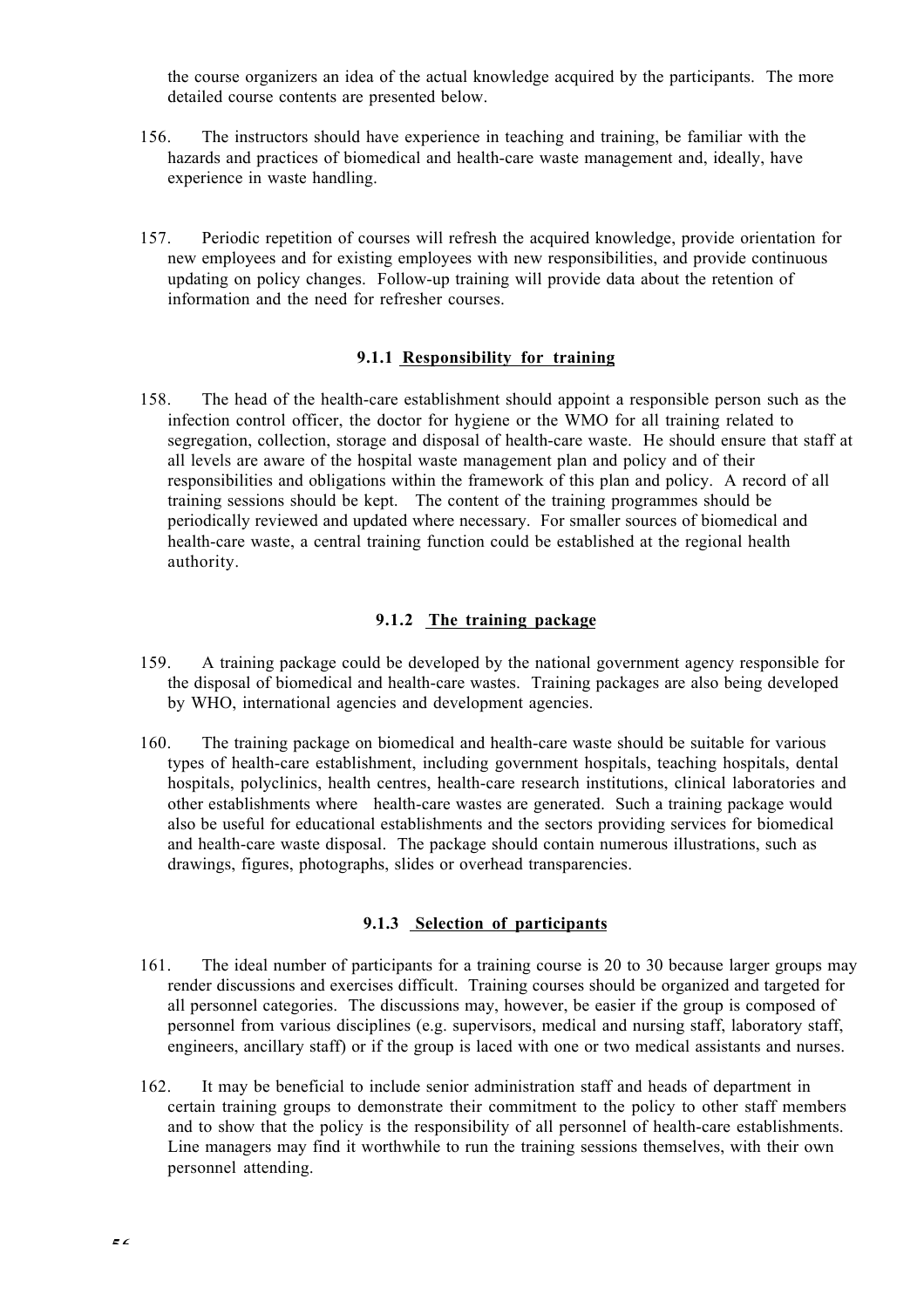# **9.1.4 Training recommendations**

163. As mentioned above, the content of the training course should provide an overview of the waste management policy and its inherent rationale and provide information on relevant practices for the targeted group. For example, personnel providing health-care will mainly be informed that with respect to waste segregation practices:

(a) Care should be taken while removing needles from syringes during operations which require this;

(b) In no event should the staff correct segregation mistakes by removing items from a bag or container once disposed of, or by placing a bag into a bag of another colour;

(c) Hazardous and general waste should not be mixed. However, where this has occurred, the mixture should be treated as health-care risk waste;

(d) Nursing and clinical staff should ensure that adequate numbers of bag holders and healthcare waste containers are provided for the collection and on-site storage of medical waste in the wards, clinics, operating theatres and other sources of waste generation. These on-site receptacles should be located close to the source of waste generation.

- 164. Upon completion of the training course, the members of staff should be aware of their responsibilities.
- 165. Relevant training chapters may constitute a basis for the training course. Topics covered may include the waste management policy, health hazards, on-site transportation, storage, safety practices and emergency response. The attention of members of staff who routinely handle biomedical and health-care waste may decrease with time, which will increase the risk of injury. Periodic training is therefore recommended.
- 166. The minimal training requirements for waste management operators should include the following:
	- (a) Information on the risks associated with the handling of biomedical and health-care waste;
	- (b) Training on the procedures for dealing with spillages and accidents;
	- (c) Instructions on the use of protective clothing.
- 167. The training needs will depend on the type of operations the staff perform. Depending on the duties, training on specific areas (e.g. operation of incinerators, waste transportation) will be required.
- 168. The health-care establishment may either transport the waste itself or contract an authorized waste transporter. Drivers and waste handlers should be specifically trained and be aware of the nature and risks of the waste being transported. In particular, transport staff should be trained in the following issues, and be able to carry out the procedures and respect the instructions without any help from others:
	- (a) Correct procedures for handling, loading and unloading waste bags and containers;

(b) Procedures for dealing with spillages or accidents; for these procedures, written instructions should be available in the vehicle;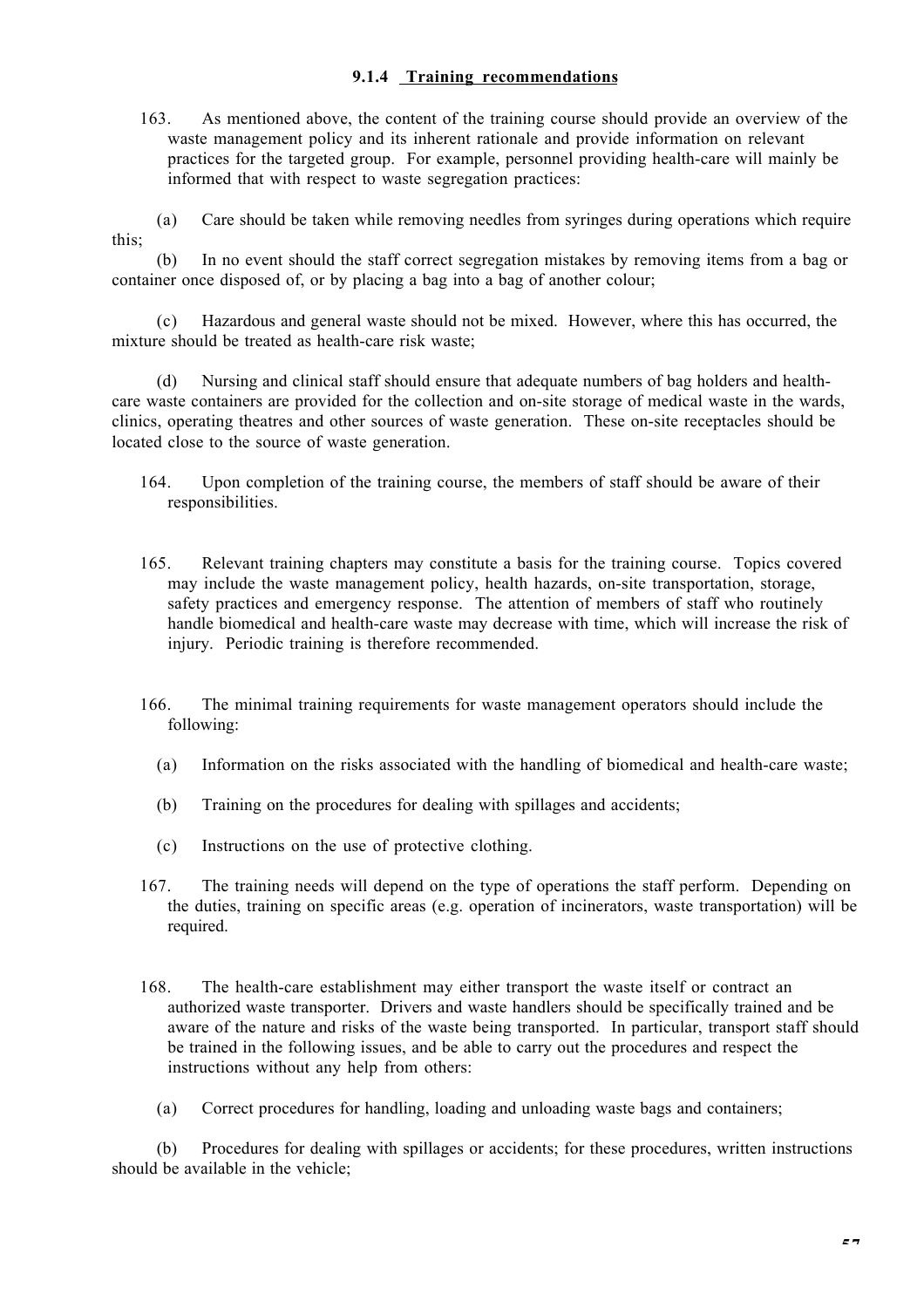- (c) Protective clothing and footwear should be worn at all times.
- 169. The vehicles dedicated to waste collection should at all times carry a supply of plastic bags, protective clothing, cleaning tools and disinfectants to clean and disinfect any spillage which may occur during loading, transport or unloading. Documentation and recording of health-care waste, e.g. by using a consignment note system, are necessary because they make it possible to trace the waste from the point of collection to the final disposal facility. The head of the health-care establishment should liaise with the transport contractor to ensure that the waste collection crew is well trained. Untrained personnel should never be allowed to handle biomedical and hazardous health-care waste.
- 170. Operation of incinerators requires qualified incinerator operators. It should be remembered that the availability of such operators in certain regions should be verified before purchasing high-technology incinerators. If qualified operators are not available, health-care establishments should either resort to alternative health-care waste disinfection technologies or contract the incineration out through a regional facility.
- 171. Incinerator operators should have received at least secondary technical education. They should be specifically trained in the following subjects:

(a) Overall functioning of the incineration facility, including heat recovery and flue-gas cleaning technologies, if they exist;

- (b) Health, safety and environmental implications of their operations;
- (c) Technical procedures for the operation of the plant;
- (d) Emergency response, e.g. in case of equipment failures, alarms;
- (e) Maintenance of the plant;
- (f) Surveillance of ash quality and emissions according to the specifications.
- 172. The training of landfill operators is important for limiting subsequent risks presented by buried biomedical and health-care waste, both in relation to preventing scavenging and to protecting the quality of water. Operators should be trained in the following areas:
	- (a) Health risks related to biomedical and hazardous health-care waste;

(b) Hazards related to sorting of this type of waste, which should in no event be practised by the landfill operators or other people;

(c) Handling of biomedical and health-care waste by drivers or site operators, which should be limited to a minimum;

- (d) Use of protective equipment and personal hygiene;
- (e) Application of safe procedures to dispose the wastes into a landfill;
- (f) Procedures for emergency response.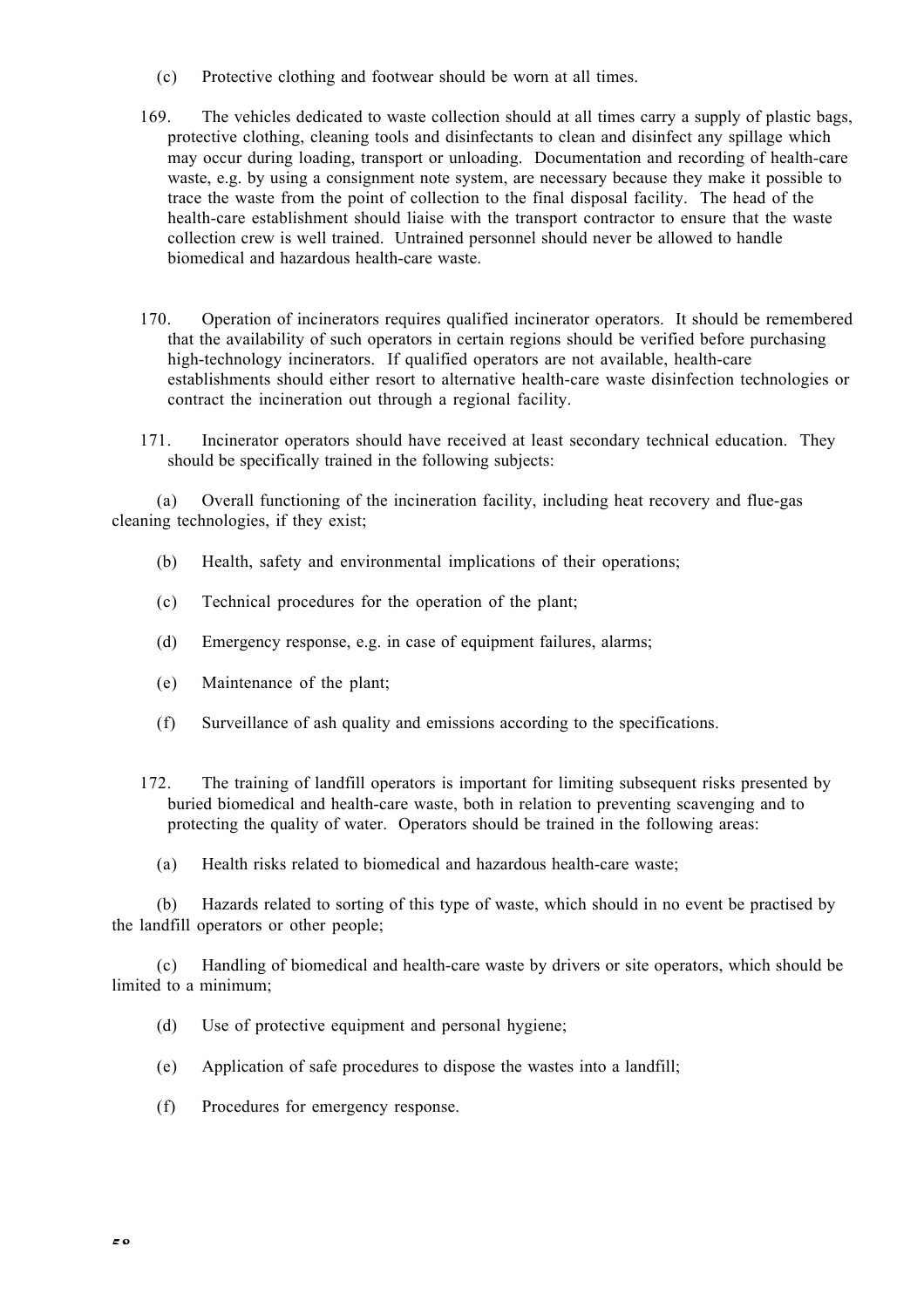#### Annex I

## Bibliography

Prüss, A., Townsend, W. K. Teacher's Guide - Management of Wastes from Health-care Activities, WHO/EOS/98.6, World Health Organization, Geneva, 1998

Safe Management of Wastes from Health-care Activities, edited by A. Prüss, E. Giroult, P. Rushbrook, World Health Organization, Geneva, 1999

 Hospital Waste Audit Manual - First Steps toward Waste Reduction, Reuse, Recovery and Recycling, Office of Waste Management, Environment Canada, ISBN 0-919100-89-9, CHA Press, Ottawa, Ontario, 1993

Guidelines for the Management of Biomedical Waste in Canada; Prepared by the Canadian Standards Association; CCME EPC-WM-42E; February 1992

 Analysis of Priority Waste Streams - Health-care Waste Commission of the European Communities; Directorate - General Environment, Nuclear Safety and Civil Protection, Rue de la Loi 200, B 1049 Bruxelles

Rot, A., Management of Infectious Health Care Waste - Book 1, Guide, ISWA General Secretariat, Bremerholm, DK-1069 Copenhagen K, Denmark

 Instructions concerning the Avoidance and Disposal of Waste Generated by Public and Private Health Service Institutions, published by the Federal States Working Party on Waste [LAGA], (Merkblatt über die Vermeidung und die Entsorgung von Abfällen aus öffentlichen und privaten Einrichtungen des Gesundheitswesens, Hrsg. Länderarbeitsgemeinschaft Abfall [LAGA]), Federal Health Gazette (Bundesgesundheitsblatt) 1992, 35, p 30-38, Germany,

Hospital Wastes, Paravesh Newsletter, Vol. 4 (IV), March 1998, Central Pollution Board India, ISSN: 0971-6025

Recommendations on the Transport of Dangerous Goods by Road, Eleventh revised edition (United Nations publication, Sales No. E. 99. VIII.1).

Guidelines for Hospital Waste Management in Pakistan, Environmental Health Unit, Islamabad, January 1998, Ministry of Health Pakistan

Managing Medical Waste in Developing Countries, edited by Dr. Adrian Coad, WHO/PEP/RVD/94.1

 Directive of the European Parliament and of the Council on the Incineration of Waste (2000/76/EC), Official Journal No L 332/91 of 28. December 2000

ISO 9000-1, Quality management and quality assurance standards - Part 1: Guidelines for selection and use

ISO 9000-2, Quality management and quality assurance standards -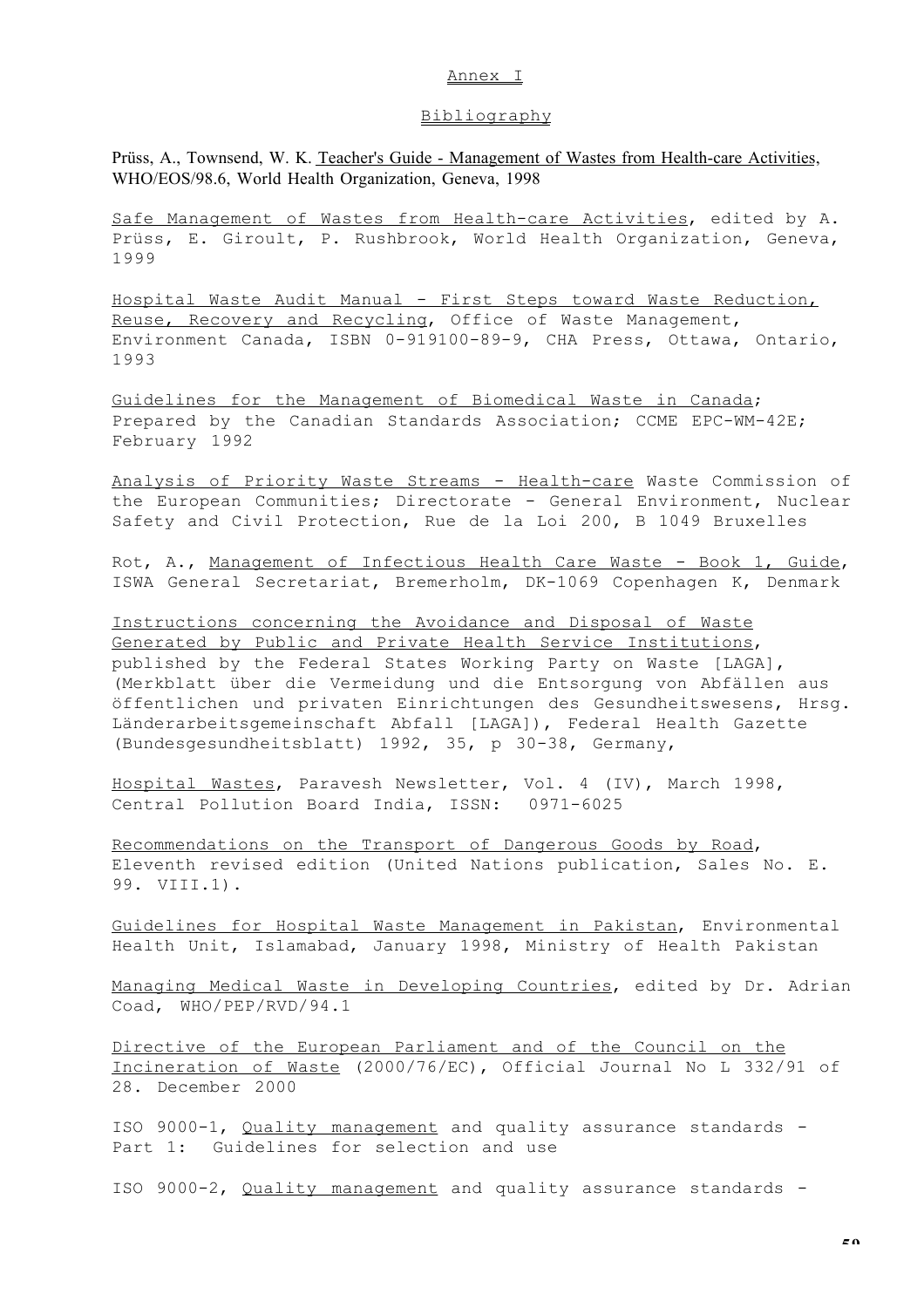Part 2: Generic guidelines for the application of ISO 9001, ISO 9002 and ISO 9003

ISO 9000-4, Quality management and quality assurance standards; part 4: guide to dependability programme management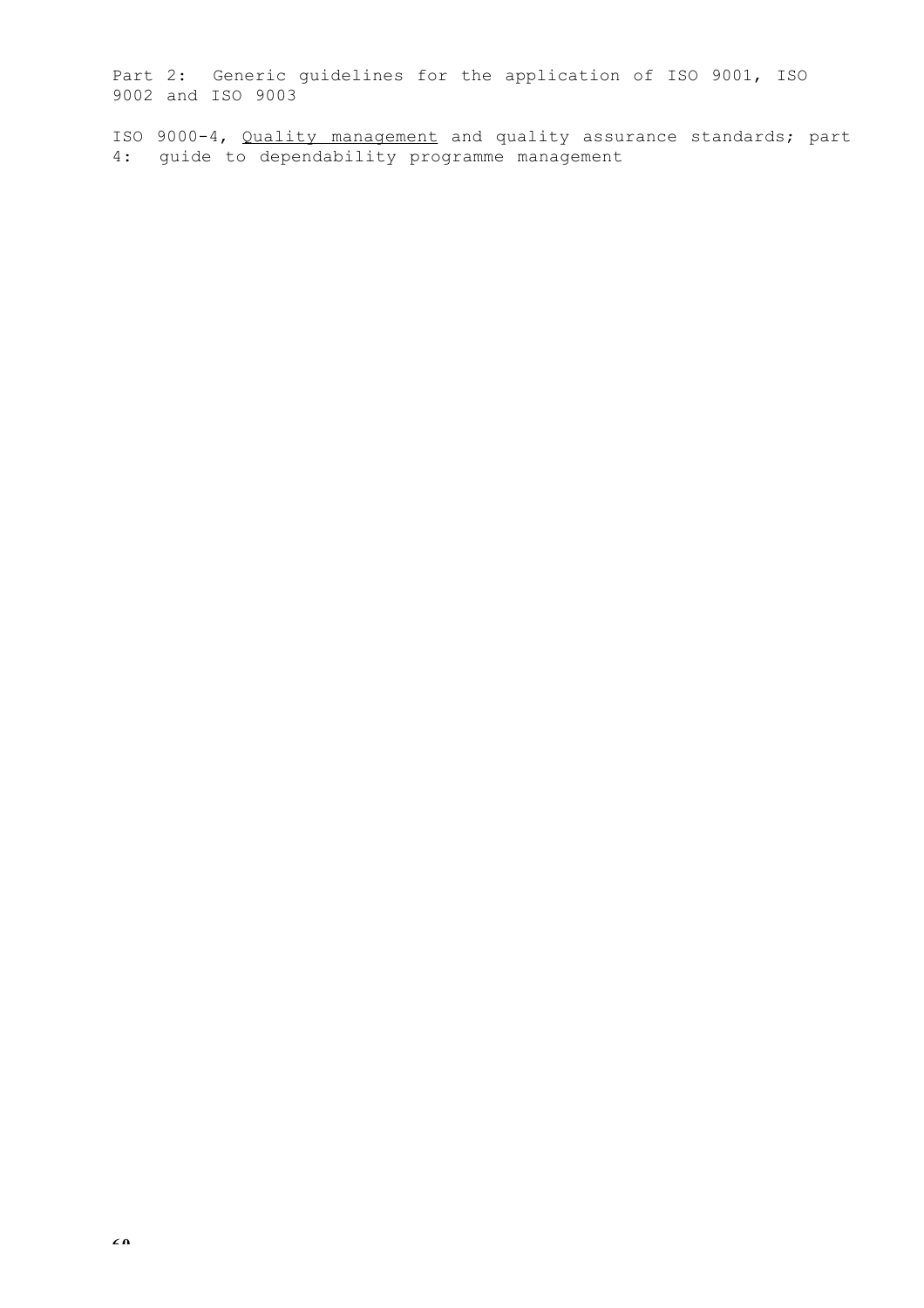ISO 14001, Environmental management systems - Specification with guidance for use McRae, Glenn, Hollie Shaner R.N.: Guidebook for Hospital Waste Reduction Planning and Program Implementation, American Hospital Association, 1996

Leach Bisson, Connie, Glenn McRae, and Hollie Shaner, R.N., An Ounce of Prevention: Waste Reduction Strategies for Health-care Facilities, (American Hospital Association, 1993).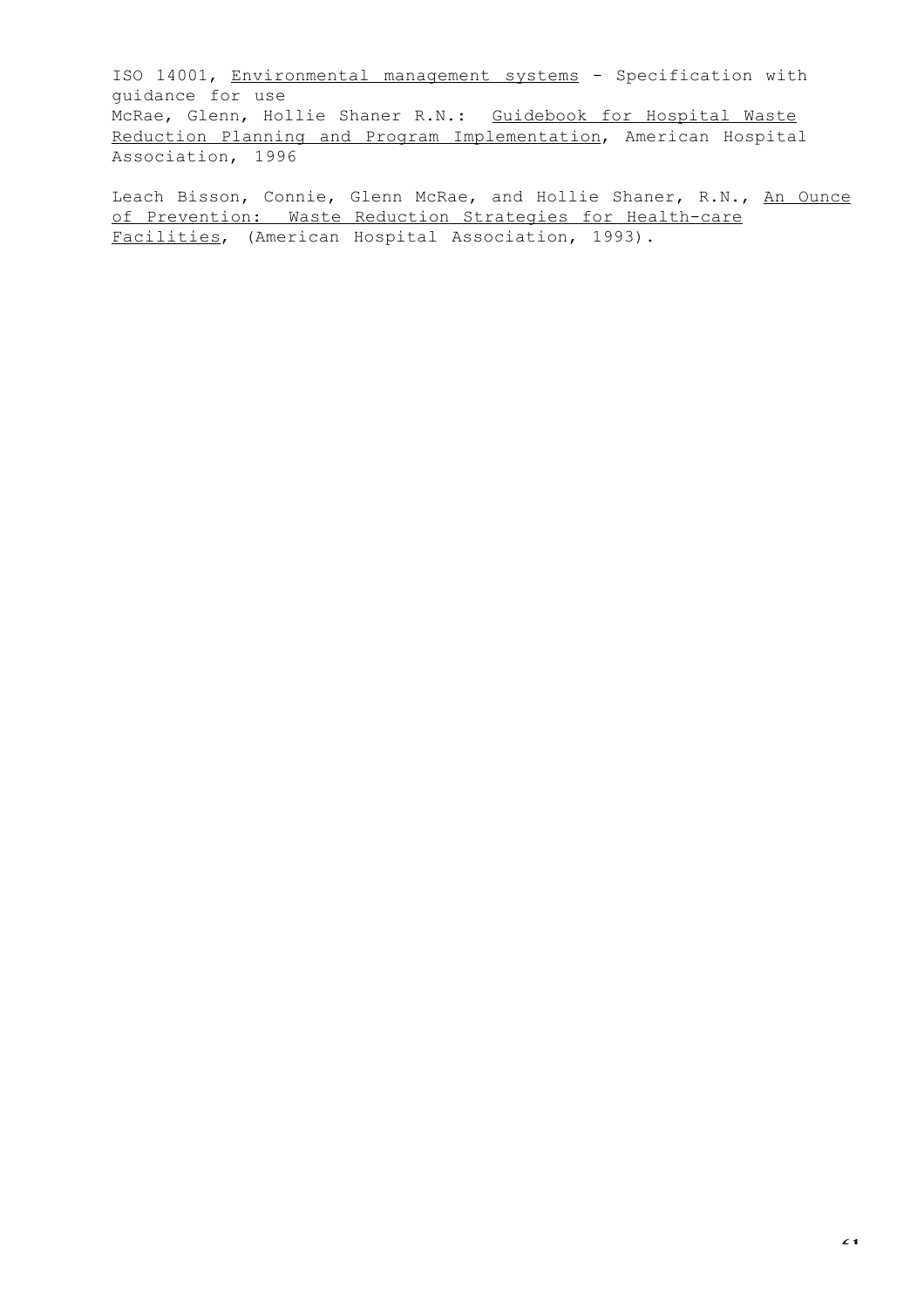## Annex II

# Glossary/terminology

| Activity                 | Disintegration of an amount of a radionuclide<br>in a particular energy state at a given time                                                                                                                                                                                                                                                                                                                                       |
|--------------------------|-------------------------------------------------------------------------------------------------------------------------------------------------------------------------------------------------------------------------------------------------------------------------------------------------------------------------------------------------------------------------------------------------------------------------------------|
| Air pollution            | per time interval at a given moment.<br>The presence of a material or substance in the<br>air which may be harmful to either the natural<br>or human environment, which includes any<br>material present in sufficient concentrations<br>for a sufficient time, and under certain<br>circumstances, to interfere significantly with<br>the comfort, health or welfare of persons or<br>with the full use and enjoyment of property. |
| Air quality<br>standards | The level of pollutants that cannot by law be<br>exceeded during a specified time in a defined                                                                                                                                                                                                                                                                                                                                      |
|                          | area.                                                                                                                                                                                                                                                                                                                                                                                                                               |
| Biomedical and           | Solid or liquid waste arising from health-care<br>health-care waste (medical) activities such as diagnosis,<br>monitoring, treatment, prevention of disease<br>or alleviation of handicap in humans or<br>animals, including related research, performed<br>under the supervision of a medical<br>practitioner or veterinary surgeon or another                                                                                     |
|                          | person authorized by virtue of his                                                                                                                                                                                                                                                                                                                                                                                                  |
| Bottom ash               | professional qualifications.<br>The non-airborne combustion residue from<br>burning fuel and other materials in an<br>incinerator. The material falls to the bottom<br>of the incinerator and is removed<br>mechanically.                                                                                                                                                                                                           |
| Capacity                 | The quantity of solid waste that can be<br>processed in a given time under certain<br>specified conditions, usually expressed in<br>terms of mass per 24 hours.                                                                                                                                                                                                                                                                     |
| Chemical waste           | Wastes generated from the use of chemicals in<br>medical, veterinary and laboratory procedures,<br>during sterilization processes and research.                                                                                                                                                                                                                                                                                     |
| Collection               | The act of removing accumulated containerized<br>solid waste from the generating source.<br>Private collection of solid and liquid waste<br>by individuals or companies from residential,<br>commercial, health facility or industrial<br>premises; the arrangements for the service are<br>made directly between the owner or occupier of<br>the premises and the collector.                                                       |
| Cytotoxic waste          | Material which is visibly contaminated with a<br>cytotoxic drug during the preparation,<br>transport or administration of cytotoxic<br>therapy.                                                                                                                                                                                                                                                                                     |
| Decontamination          | The process of reducing or eliminating the<br>presence of harmful substances such as<br>infectious agents so as to reduce the<br>likelihood of disease transmission from those<br>substances.                                                                                                                                                                                                                                       |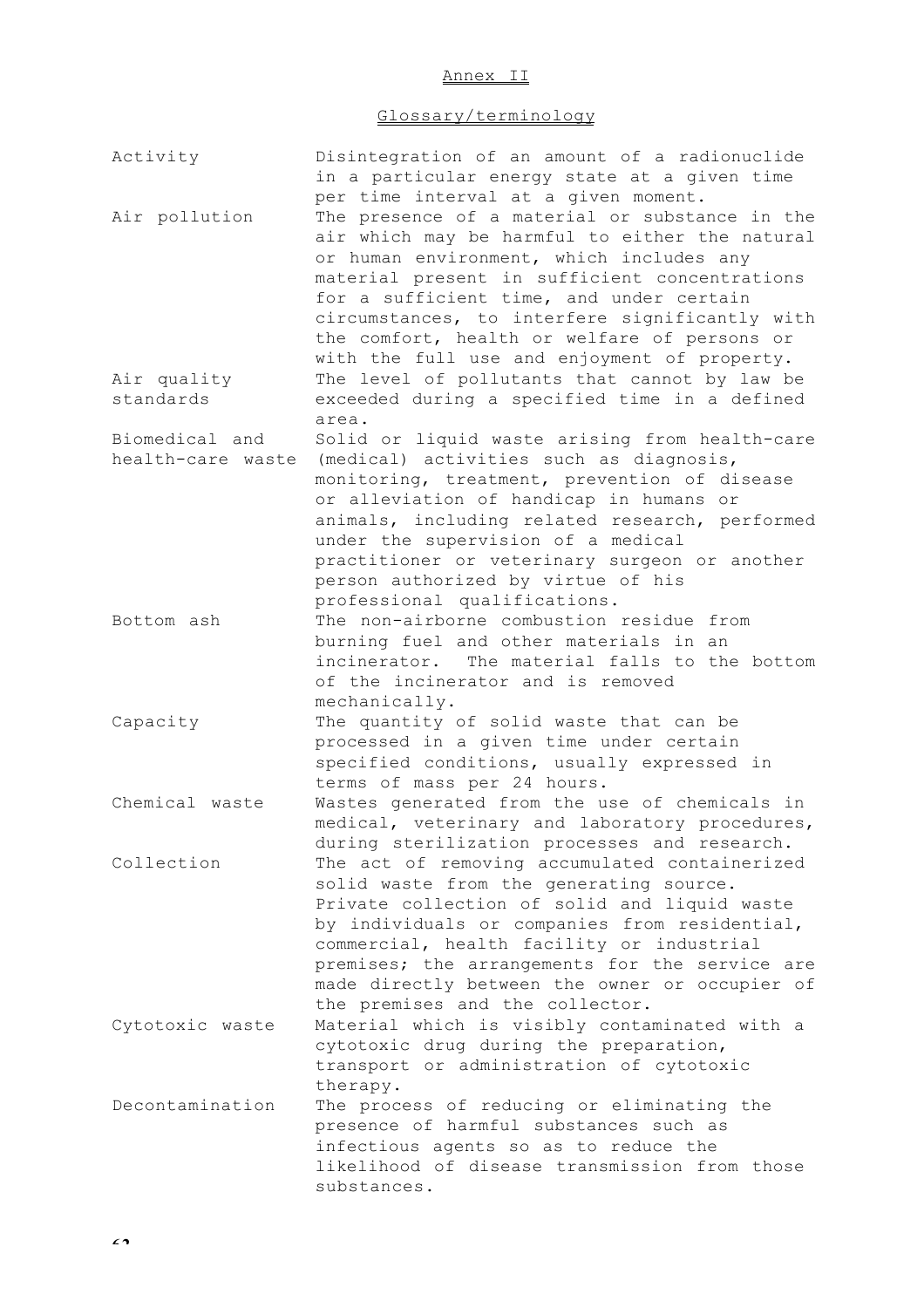Disinfection Process of reducing the viability of microorganisms by various physical and chemical methods. Emergency A situation created by an accidental release or spill of hazardous chemicals or infectious material which poses a threat to the safety of workers, residents, the environment or property. Exposure The amount of radiation or pollutant present in a particular environment (i.e. human, natural) which represents a potential health threat to the living organisms in that environment. Fly ash The finely divided particles of ash entrained in the flue gases arising from combustion. The particles of ash may contain incompletely burned material. The particles are frequently glassy spheres but may also be crystalline or even fibrous in structure. Health-care waste See biomedical and health-care waste. Human tissue The tissue, organs, limbs, blood, and other body fluids that are removed during surgery and autopsy. Incineration The controlled burning of solid, liquid or gaseous combustible wastes to produce gases and residues containing little or no combustible material. Irradiation Exposure to radiation of wavelengths shorter than those of visible light (gamma, x-ray or ultraviolet) for medical purposes, the destruction of bacteria in milk or other foodstuffs or initiation of polymerization of monomers or vulcanization of rubber. Liquid wastes Any waste material that is determined to contain "free liquids" - liquids which readily separate from the solid portion of waste under ambient temperature and pressure. Monitoring Periodic or continuous surveillance or testing to determine the level of compliance with statutory requirements and/or pollutant levels in various media or in humans, animals and other living things. Off-site facility A clinical and related waste treatment, storage or disposal facility that is located away from the generating site. On-site facility A clinical and related waste treatment, storage or disposal facility that is located on the generating site. Pharmaceutical waste Wastes from the production, preparation and use of pharmaceutical products. Pyrolysis The decomposition of organic material by heat in the absence of or with a limited supply of oxygen Radioactive waste Material contaminated with a radioisotope which arises from the medical or research use of radionuclides. It is produced, for example, during nuclear medicine, radio immunoassay and bacteriological procedures, and may be in a solid, liquid or gaseous form.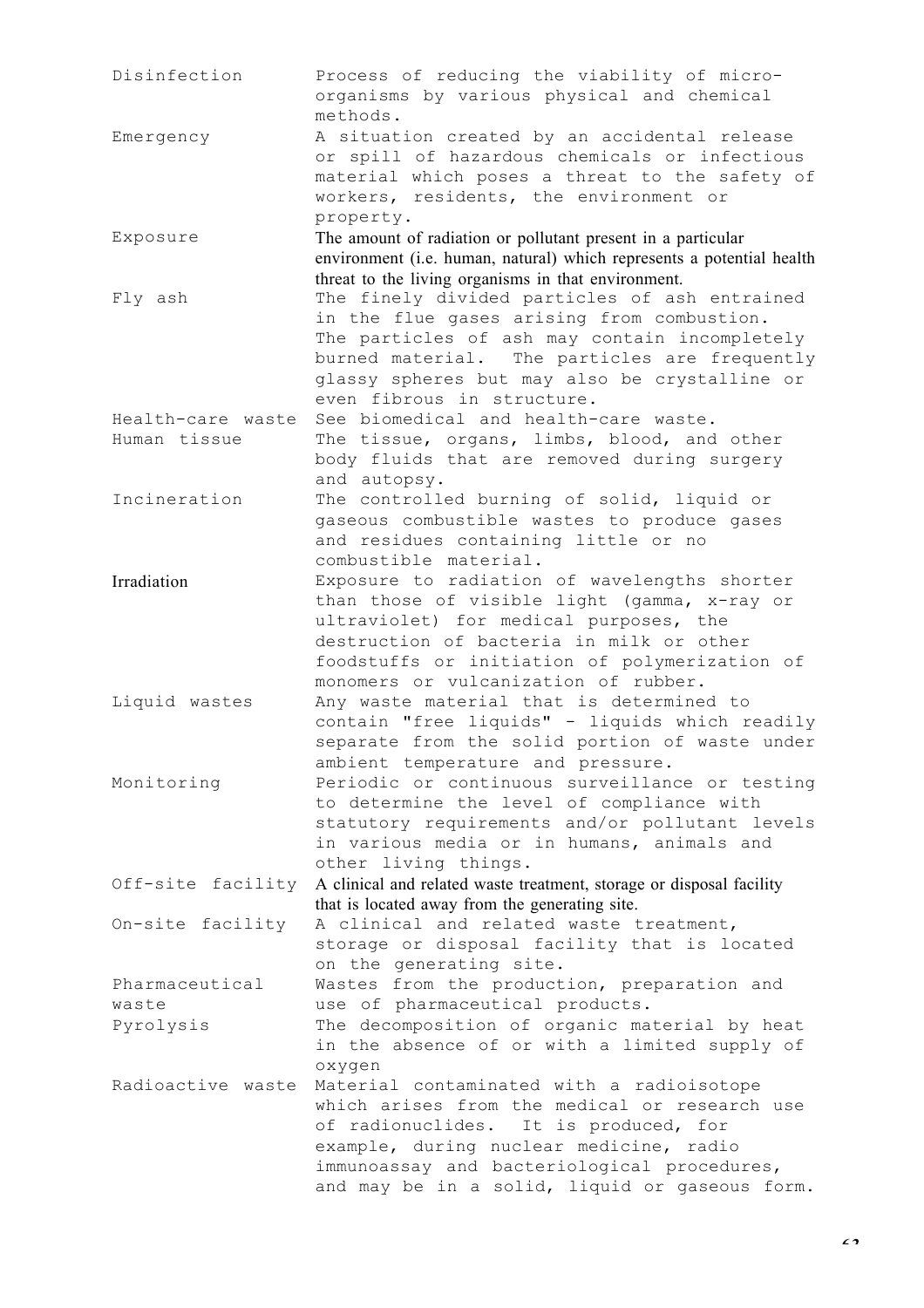| Residual wastes | Those materials (solid or liquid) which still  |
|-----------------|------------------------------------------------|
|                 | require disposal after the completion of a     |
|                 | treatment or resource recovery activity, e.g., |
|                 | slag and liquid effluents following a          |
|                 | pyrolysis operation and the discards from      |
|                 | front-end separation systems.                  |
| Sanitation      | The control of all the factors in the physical |
|                 | environment that exercise or can exercise a    |
|                 | deleterious effect on human physical           |
|                 | development, health, and survival.             |
| Sharps          | All objects and materials which are closely    |
|                 | linked with health-care activities and pose a  |
|                 | potential risk of injury and/or infection.     |

Sterilization A process used to reach a state free of viable micro-organisms. Note that in a sterilization process, the nature of microbiological death or reduction is described by an experimental function. Therefore, the number of microorganisms that survive a sterilization process can be expressed in terms of probability. While the probability may be reduced to a very low number, it can never be reduced to zero. Waste minimization The application of activities such as waste reduction, reuse and recycling to minimize the amount of waste that requires disposal. Waste segregation The process of keeping source-separated wastes apart during handling, accumulation (interim storage), storage and transport to assist resource recovery and to ensure that appropriate designated treatment and/or disposal methods are utilized. Waste segregation should be practised by both generators and waste-handling companies for efficient waste management.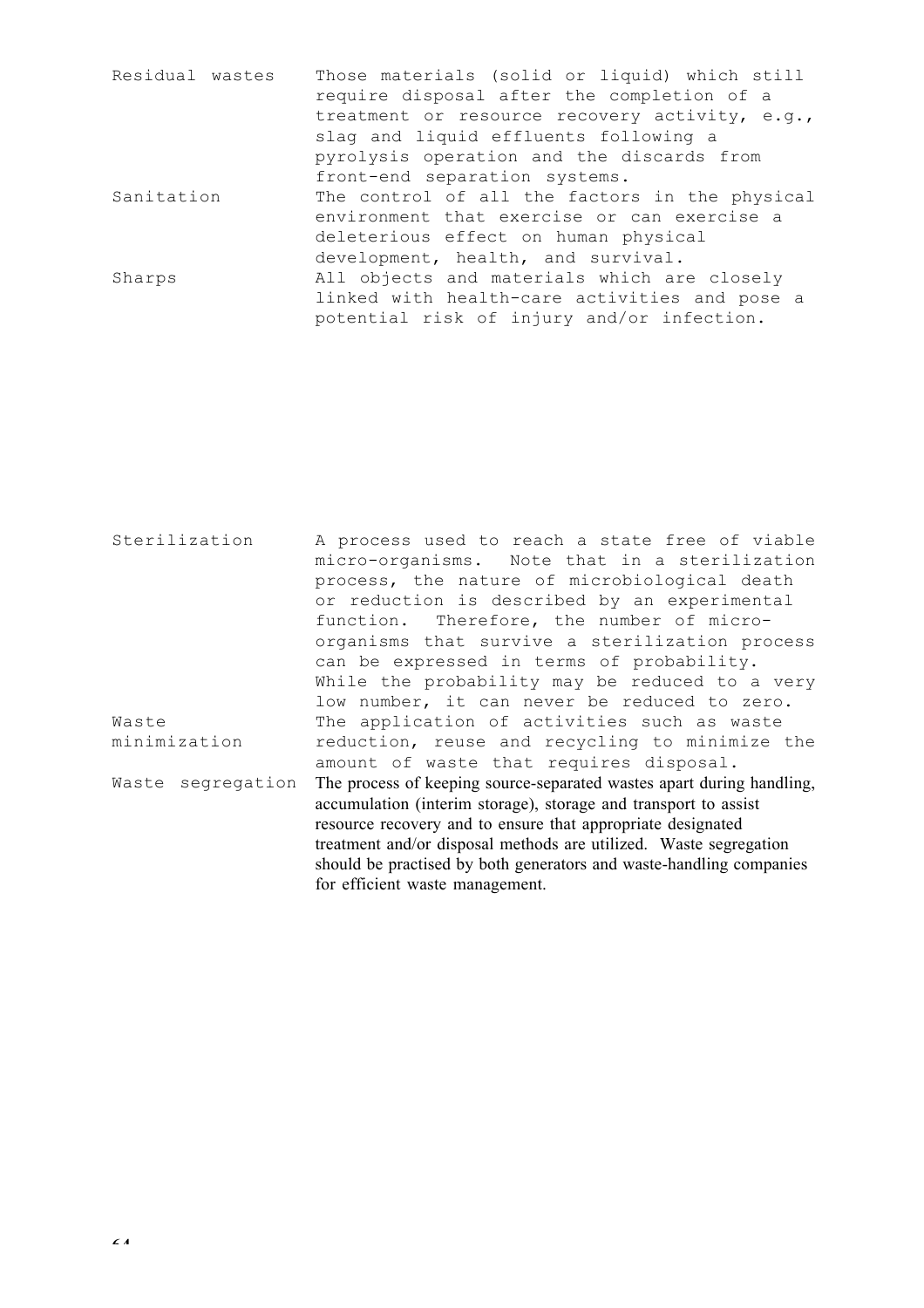#### Annex III

## Examples of specific waste reduction, reuse and recycling activities

#### Purchasing practices

Purchase recycled content material where appropriate (e.g. office paper, envelopes, toilet tissue, paper towels) and look for environmental labels. Work with purchasing committees to determine which products may be suitable

Work with suppliers to have oversized packaging materials returned or recycled Use building construction products with recycled content materials (e.g. drywall, asphalt) Use environmentally responsible vehicles and maintenance products (e.g. propane as fuels, re-refined oils, retreated tyres, recycled antifreeze).

### **Reduction**

Use two-sided photocopying Use electronic mail (i.e. personal computers or phone messages) Buy in bulk (e.g. food and drink containers in the cafeteria and soaps and detergents in housekeeping) Avoid products with excess packaging and work with suppliers to reduce it Reroute publications such as magazines, newspapers and journals Circulate memos or documents Use bulletin boards for posting announcements Single-space texts Use two-way envelopes for billing Make sure staff understand how to use equipment to reduce wastage Use the reduction feature on your copier to fit more than one paper per page Use permanent tape dispensers, not disposable ones Use refillable pens instead of disposable ones Purchase durable equipment, furnishings and supplies Install energy-efficient appliances (e.g. lighting) Use water-saving devices Turn off lights and office equipment when not in use Use incinerators that meet the new discharge guidelines and have an energy recovery system Use computer fax software to send facsimiles without making hard copies Use non-solvent liquid scintillation cocktails in laboratories Use less hazardous radioactive materials where appropriate Develop microtesting procedures to reduce chemical usage Make sure biomedical waste is properly segregated from general waste to reduce disposal costs and increase materials for recycling Explore opportunities to reduce formalin usage in sample analysis by replacing with cold, physiological saline solutions where appropriate Replace formalin solutions with commercially available, less toxic cleaning solutions in dialysis machines.

## Recycling

Newspapers and telephone books can be given to farmers or charitable organizations as bedding Give used towels and rags to rag recyclers

Use plain-paper fax machines; the paper is recyclable and the messages will not fade

Recycle the following items in "blue box" programmes, where available: glass bottles from juice bottles or baby formula; juice and food material containers; newspapers; and plastic containers (e.g. polyethylene containers or other types where appropriate)

Recycle cardboard with a commercial recycler or through your supplier Recycle pallets with a commercial recycler or through your supplier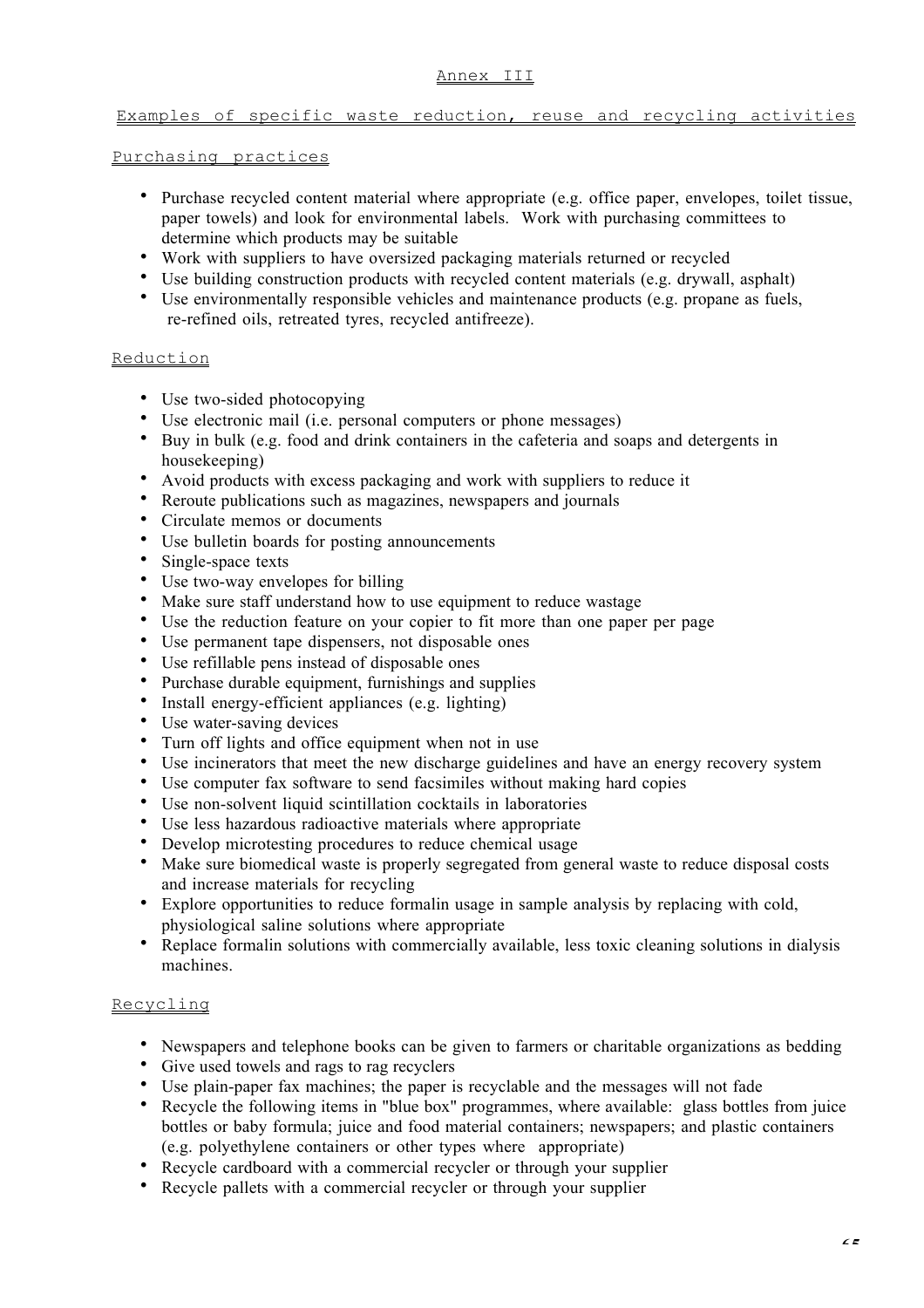Include pick-up of containers as part of the supplier's role in your contracts

Work with suppliers to help them design workable packages that are recyclable

Send unwanted old equipment, furniture or medical supplies overseas

Pool local businesses that recycle material and contract for the services of the same recycler to reduce pick-up costs

When purchasing products, ensure that all packages can be returned to the supplier or recycled at your facility

Use a distribution network to recycle materials back to a central location for better marketing of material

Explore waste-recycling options for food waste either as human food, as animal feed - either directly or through a commercial processor – or as composting or for vermiculture, and use compost at your facility in landscaping

Contract a shredding company that recycles your shredded paper

Involve ambulatory patients in waste minimization programmes (e.g. psychiatric and geriatric patients in composting projects)

For large waste generators, explore processing equipment such as balers or compactors for recyclable materials

Locate markets for recyclable materials which are generated in sufficient quantities, such as office paper, cardboard, plastics, solvents (xylenes, toluenes, CFCs), oils (vegetable and hydraulic) and construction and demolition materials such as drywalls, asphalt, concrete, wood Install silver recovery units for photo processing waste waters

Evaluate opportunities for anaesthetic gas recycling.

## Reuse

Donate used publications to doctors' surgeries, nursing homes or the local library.

Reuse worn cloth nappies and towels as rags.

Reuse scrap paper for notepads and draft copies.

Reuse old envelopes by applying labels (with non-solvent glues) on top of old addresses.

Use reusable nappies, incontinence pads and underpads where appropriate.

Use reusable urine trays.

Use reusable drapes and gowns where appropriate.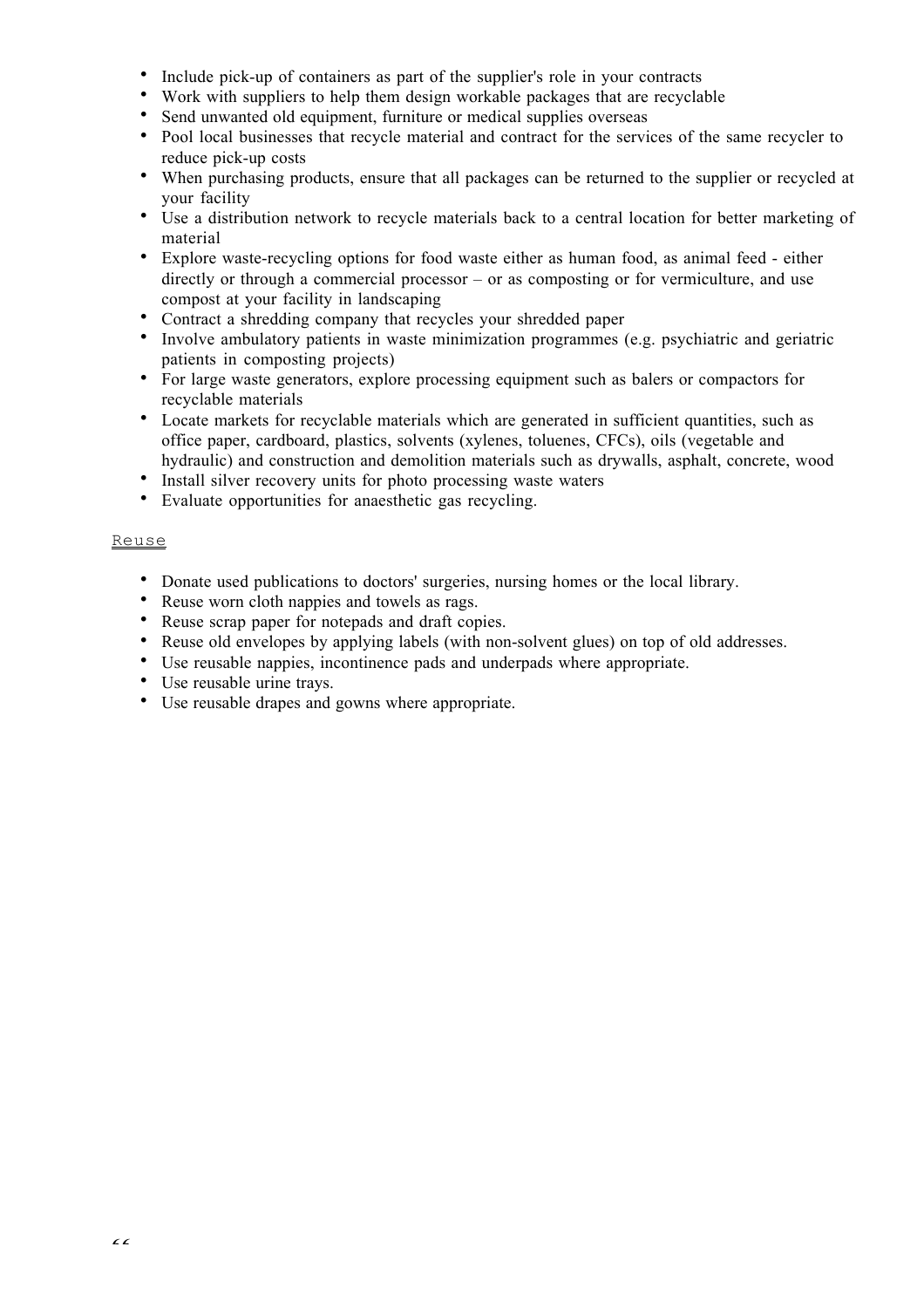#### Annex IV

#### Validation of waste disinfecting processes (April 1993)

## Directive issued by the Bundesgesundheitsamt (German Federal Health Office) and the Deutsche Gesellschaft für Krankenhaushygiene (German Society for Hospital Hygiene)<sup>a/</sup>

#### 1. Application

This Directive relates to the validation of processes to disinfect waste belonging to the so-called C category, for which, according to Section 10a of the German Epidemics Control Act, disinfection is mandatory.

The "Instructions concerning the Avoidance and Disposal of Waste Generated by Public and Private Health Service Institutions" published by the Federal States Working Group on Waste (LAGA) in a special issue of the Bundesgesundheitsblatt (Federal Health Gazette 1992; 35: 30 - 38) contain the following comment:

"Waste belonging to this category may conceivably originate in isolation wards, pathology departments, blood banks, surgeries, and veterinary practices or clinics as well as elsewhere. This category comprises waste material produced in consequence of the treatment of patients suffering from certain infectious diseases, which is contaminated by pathogen-bearing secretions or excretions; packaging material does not normally belong to this category. It does include, however, microbiological cultures prepared by university departments of hygiene, microbiology or virology, medical laboratories, and surgeries working in the fields described above."

What action is to be undertaken in each instance should be decided in consultation with the hospital epidemiologist in charge, making due allowance for local conditions.

For special types of waste not covered by Sections 4.3 to 4.4 as well as for specialized processes and containers, dedicated test conditions will have to be developed which reflect the peculiarities of the process and/or the type of waste concerned.

#### 2. General requirements

Only thermal processes are suitable for the disinfection of waste conforming to the definition in Section 10a of the Federal Epidemics Control Act (so-called category C waste). Processes in which the medium is saturated steam  $\frac{b}{2}$  and in which air is evacuated mechanically should be given preference. Chemical waste disinfection processes are unsafe and cause unnecessary environmental pollution.

÷,

 $b$ <sup> $b$ </sup> Currently, the scientific data available about waste disinfection processes not involving saturated steam are not adequate to permit the formulation of test standards.

 $\frac{\alpha}{2}$  Reprint with the kind permission of Carl Heymanns Verlag KG, Köln, Bundesgesundheitsblatt 1993: 36 (4): 158 - 160. mhp-Verlag GmbH assumes full responsibility for the English translation.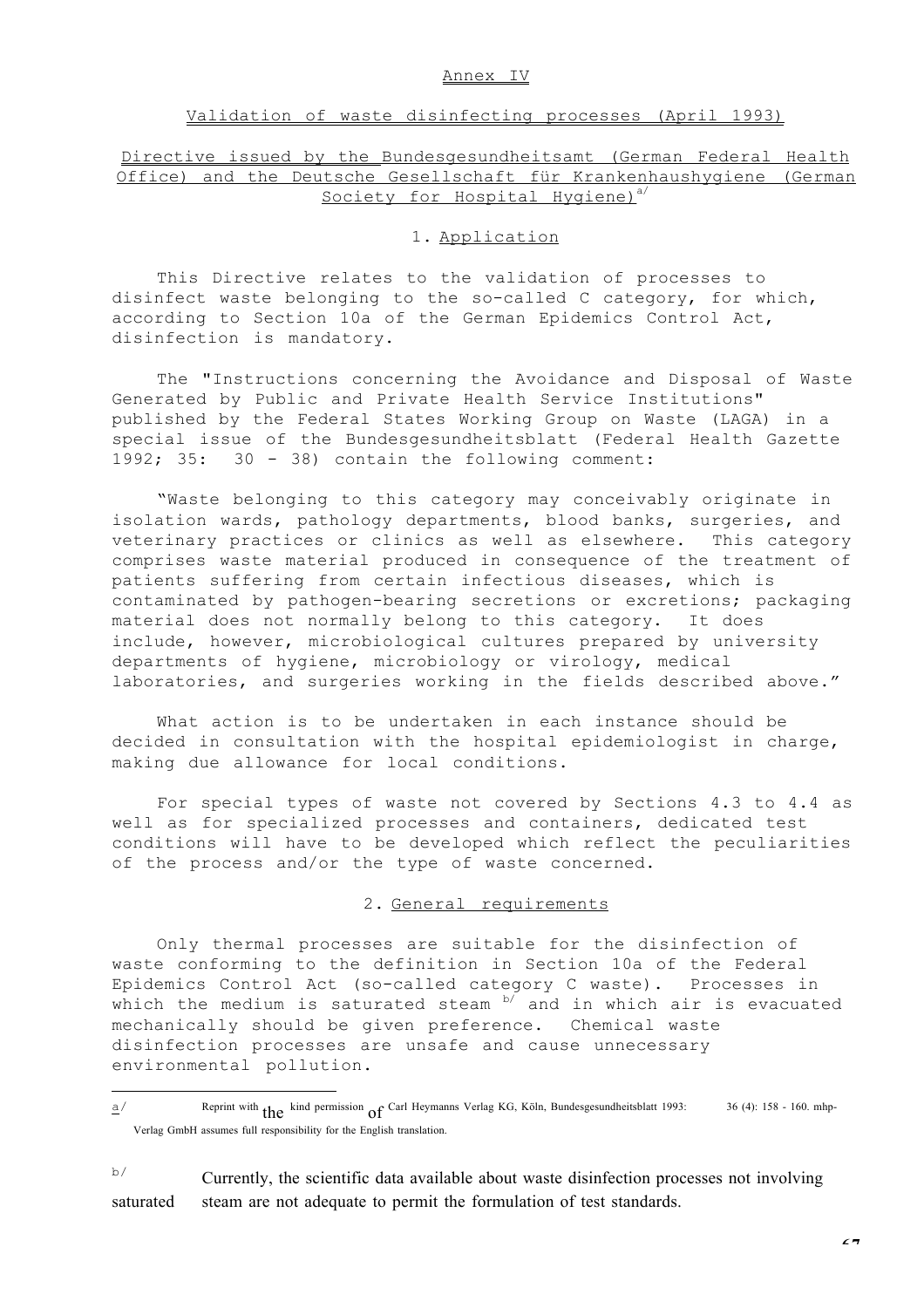In judging disinfection processes, it should be remembered that one of the fundamental principles of epidemics control is that the spread of pathogens must be prevented and/or contamination restricted to the original contaminated objects. Consequently, the following requirements shall apply:

Process parameters shall be maintained on all interior and exterior surfaces of the waste material, and, if necessary, everywhere inside the waste material (in the case of so-called wet waste, for instance). Process parameters shall be designed to cover grades A, B, and C (cf. the list of disinfectants and disinfection processes reviewed and approved by the Bundesgesundheitsamt and/or Section 5 of this Directive) Before the process of disinfection begins, the waste material to be disinfected shall not be repacked, sorted, or pre-treated in any other way. Shredding  $e^{i}$  as well as the opening of containers before disinfection is admissible, provided that this is done within a closed system and that the said system is disinfected immediately after the process of shredding and/or opening in accordance with the provisions of this Directive, and that any spread of pathogens is precluded Hermetically sealed containers may only be intermingled with the product if they contain either water or some aqueous solution Equalization and cooling times shall be adjusted in relation to

the nature of the waste material being treated, paying particular ÷,  $\frac{\sigma}{\sigma}$  In the context of processes involving shredding, the requirements of this Directive shall be

applied mutatis mutandis; in particular, disinfection shall take place under saturated-steam conditions; i.e. with both temperature and pressure conforming to the saturated-steam curve.

The following points should be observed:

With regard to section 4.1 and 6.1

Pressure as well as temperatures at critical locations within the product shall be monitored. Temperature fluctuations within the product and the pressure curve over time shall be measured and recorded. Sanitizers shall be equipped with outlet nozzles for the purpose.

With regard to section 4.3

Depending on the intensity of the shredding process, the hose pipe in the test carrier may be shortened. A test carrier shall be added to the product after shredding.

With regard to section 7.1

The intensity of shredding shall be determined during homologation.

Shredders shall be designed to ensure that access for repair and other purposes is possible only after the completion of the disinfection cycle. For this reason, the homologation test shall include an investigation of a shredder malfunction in the form of a disinfection test of the input section inclusive of shredder. In this test, lumens conforming to DIN 58948, Part 13, shall be used together with biological indicators conforming to DIN 58949, Part 4, Item 6. The test carrier shall be packaged without extra padding on a vapour-permeable wrapper such as, for instance, a transparent sterilization package conforming to DIN 58953, Part 4 and deposited in front of the homologation test which may be used at the end of each operating cycle to disinfect all parts of the apparatus that might have been contaminated. As a rule, it will be perfectly adequate to document such disinfection by conducting measurements of the physical process parameters in certain critical locations within the system. In cases of doubt, biological indicators conforming to DIN 58948, Part 4, Item 6 may be placed, for instance, in receptacles, i.e. tubeless test carriers, conforming to DIN 58948, Part 13.

With regards to Section 7.3

Routine tests shall comprise a review of other disinfection process used to disinfect the system at the end of each operating cycle with the aid of physical parameter measurements.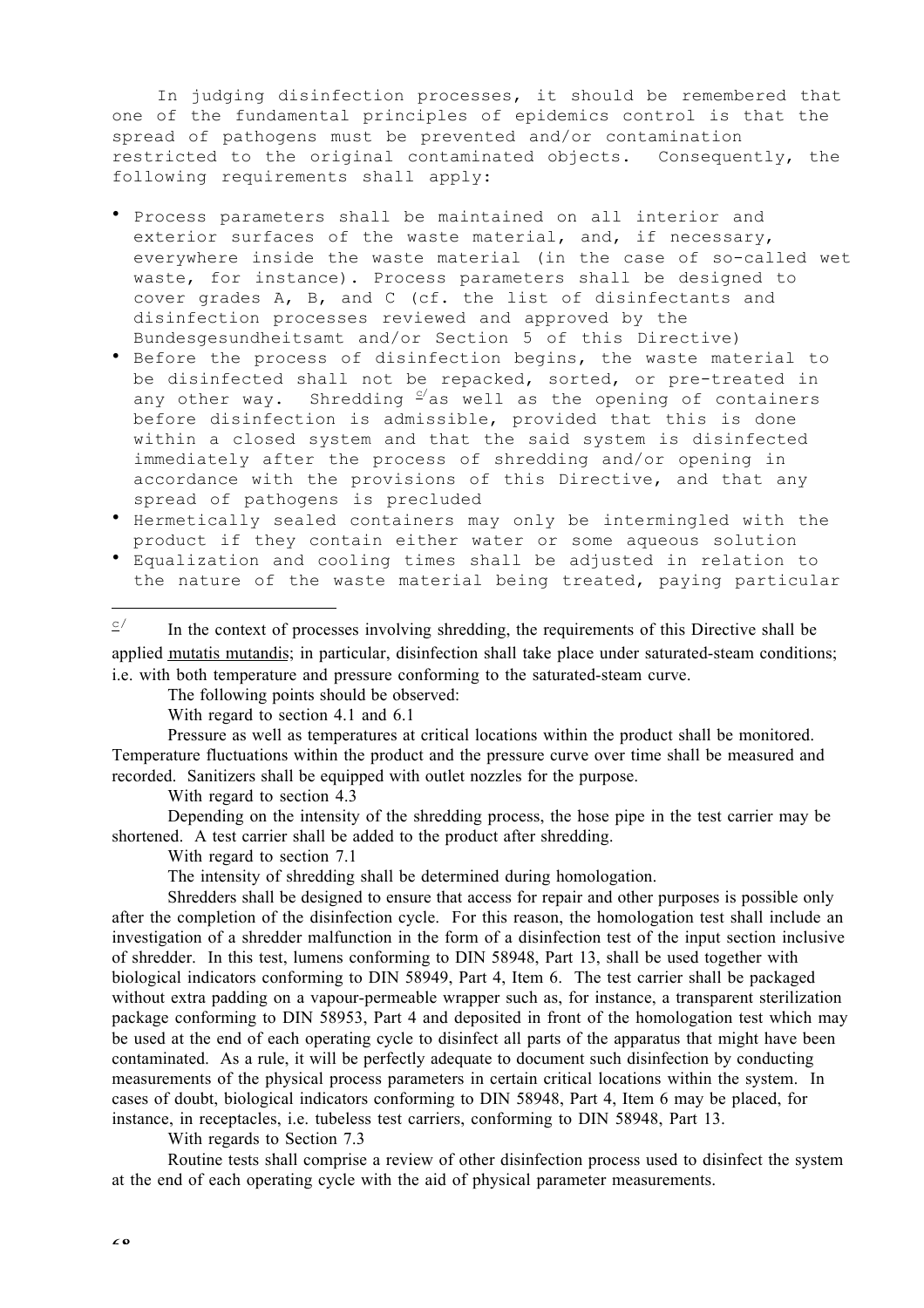attention to the proportion of compact components and liquids. As a general rule, exposure periods shall be calculated so as to allow for isolated quantities of liquid amounting to 500 ml. The maximum quantity of liquid in each container shall be determined experimentally in the course of homologation testing The packaging of the waste material shall be designed to accommodate the disinfection process. Waste material containers shall be designed to permit the passage of air and steam during the process of disinfection or, alternatively, to open or destruct automatically during the phase of air evacuation to ensure proper disinfection afterwards

There shall be no hazard of pathogens or infections being spread by the disinfection system either in operation or during maintenance and repair. Depending on the process involved, it may be necessary to install suitable systems for treating the exhaust air and waste water

At the end of the disinfection and/or operating cycle  $\frac{d}{dx}$  not only shall the product itself be disinfected but also each and every part of the apparatus that has been on contact with the contaminated product. The same shall be assured in the event of malfunction.

### 3. Test versions

#### 3.1 Homologation tests

The purpose of homologation is to determine what operating data are to be used in the operation of a specific type of disinfection apparatus. At the same time, it serves to determine exactly what products may be disinfected by the process in question, what loading and/or packaging regulations should be followed, and where critical levels for measurements to be carried out in the future lie. Another purpose of homologation testing is to check conformance with general requirements (see section 2 of this Directive) particularly with regard to malfunctions and the innocuousness of waste water and exhaust air. Homologation tests shall be performed exclusively on application by the manufacturers. Only after the completion of such a test can an application be made for inclusion in the Bundesgesundheitsamt list in accordance with Section 10c of the Federal Epidemics Control Act.

#### 3.2 Commissioning tests

The inspection and testing of sanitizers on site serves the purpose of demonstrating that a particular unit is capable of conforming to the relevant general requirements, provided there is no deviation from the operating instructions. The operating data determined in the course of homologation testing shall be applied to the operation of the unit on site, which necessitates proper loading and a proper supply of expendables. This test may be commissioned by either the manufacturers or the suppliers of the unit.

l.

d/ In non-stationary systems, the end of an operating cycle may be equivalent to the changeover to another source of waste. To cover this contingency as well as any malfunctions, an automatic disinfection cycle shall be provided.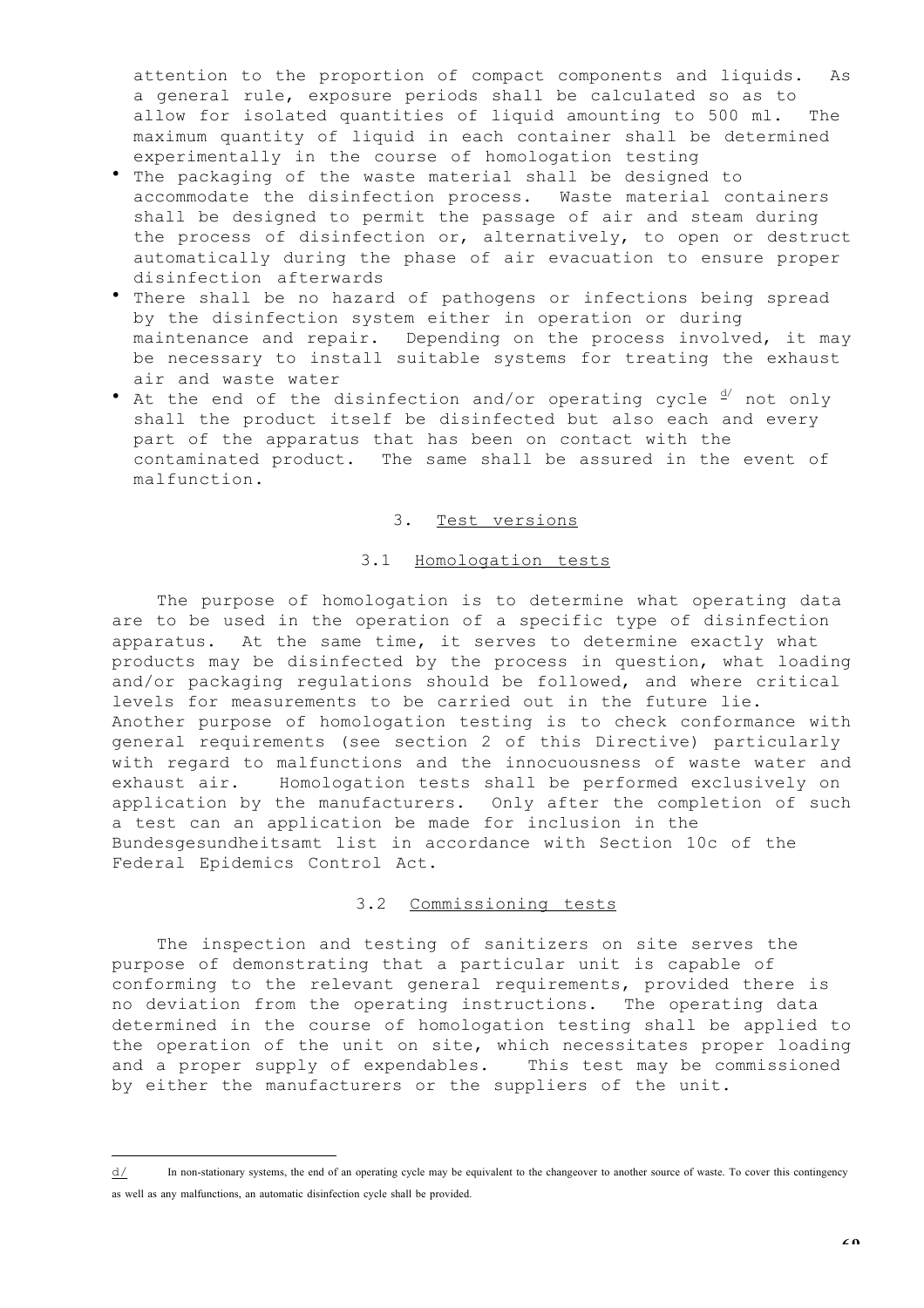Periodic performance tests shall be conducted on site at intervals of no more than six months. Their purpose is to demonstrate that the disinfection performance of the sanitizer is good and that it causes no infection hazard, provided there is no deviation from the operating instructions and a proper supply of expendables is at hand.

### 3.4 Unscheduled tests

Unscheduled tests shall be conducted whenever there has been a change in the type, quantity, or packaging of the waste material being treated, whenever there is cause to suspect that the efficiency of the sanitizer has been impaired, or whenever repairs have been effected by which the said efficiency might have been impaired.

#### 4 Test loading

#### 4.1 General

Test loads shall comprise a variety of material, the composition of which should reflect that of the waste material actually being treated. The test should provide for treating one full load of both porous and liquid products (see section 4.1 and 4.4 of this Directive). In the test, only those containers which will later on hold the contaminated product shall be used.

Measuring implements, i.e. thermoelements and biological indicators, shall be distributed at critical points throughout the product in a representative manner. To facilitate the retrieval of the biological indicators after the test, their locations shall be marked. In processes in which containers are automatically destructed at the start of the air evacuation cycle, the critical points are at the centre of the test batch. In containers fitted with apertures such as, for instance, vents or filters in the cover, the critical zone as a rule is somewhere near the bottom of the container.

The vents or filters of waste material containers shall be function-tested under conditions simulating use by, for instance, filling them with shallow dishes containing nutrient substances.

### 4.2 Porous products

Containers shall be filled with horizontal layers of cellulose arranged as uniformly as possible, the objective being to avoid cavities. The biological indicators shall conform to DIN 58949, Part 4, Item 6.

### 4.3 Lumens

To simulate hollow objects that are open at one or two ends, test carriers that conform to DIN 58948, Part 13, shall be used together with biological indicators conforming to DIN 58949, Part 4, Item 6. Test carriers shall be packed in the requisite containers and placed in the disinfection chamber without any additional

÷

Each sanitizer shall be equipped wit<sub>h</sub> a comprehensive set of control and monitoring instruments and equipment to ensure the safety of the process. Routing test intervals shall be laid down in the homologation test report. In this context, it is of importance to note that the information leaflet published by LAGA calls for inspecting waste disinfection systems at three-month intervals.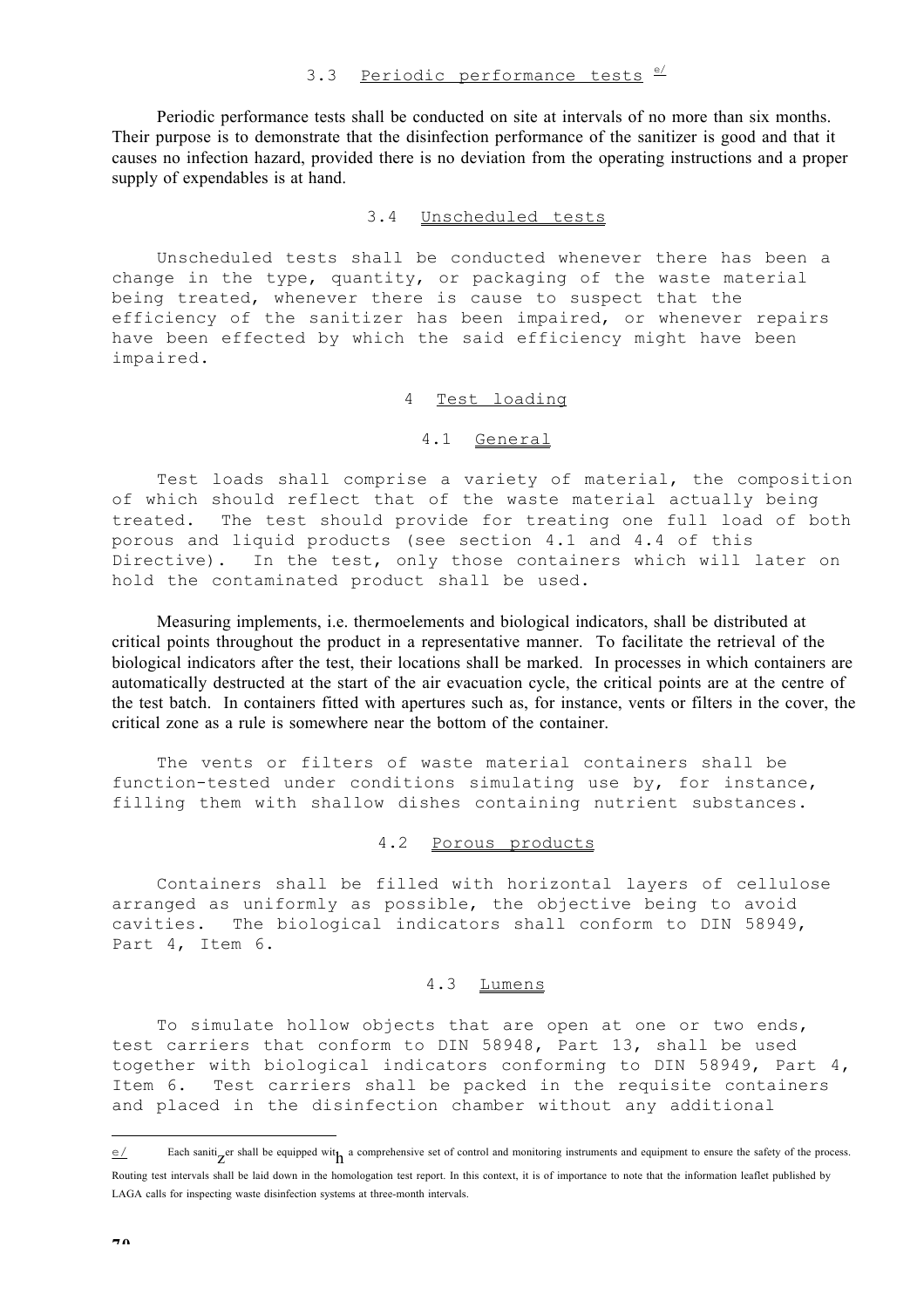#### 4.4 Liquid products

Liquids shall be simulated by plastic bottles filled with 0.5 l of water. Thermoelements shall be inserted in the liquid to monitor its temperature. As an additional measure, biological indicators may be used. They should be designed and placed to ensure that meaningful data about conformance with the process parameters can be obtained. Regulations covering them are currently under preparation.

## 5. Biological indicators

The biological indicators used shall conform to DIN 58949, Part 4, Item 6. This standard also covers the packaging, storage and resistance testing of these bioindicators. As an additional measure, the homologation test shall involve at least a quantitative test for germs surviving on the biological indicators. This, in turn, necessitates a quantitative resistance test of these bioindicators by the standard process (saturated steam, 100 °C, 15 min). Germ count reductions shall be recorded.

This quantitative evaluation affords more insight into the safety margin of a process.

## 6. Physical process parameter measurements  $\frac{f}{f}$

#### 6.1 Temperature

The thermoelements used shall be fitted with wires equipped with sturdy, heat-resistant insulation sheathing. Thermoelements shall be placed at all critical points within a test batch, one extra thermoelement being placed at the most unfavourable location within the disinfection chamber but outside the product proper. There shall be facilities for automatic test data recording. Temperature data shall be precise to within  $\pm$  1 K (calibration in accordance with DIN 58946, Part 3, Item 6.2.2).

It is recommended to use thermoelements equipped with sensors made of either copper/copper-nickel or nickel-chromium-nickel having a maximum diameter of 1 mm inclusive of insulation. The recorder used should be a temperature-compensated dotted-line recorder with a minimum of six input ports and a range of between 20 and 150°C (equivalent to 0 to 100 %), a usable width of 100 mm, a dot interval length of 1 s whenever possible (maximum 2.5 s), and a paper feed rate of 240 ,mm/h minimum.

## 6.2 Pressure

Pressure shall be measured by means of an absolute-pressure gauge with an indication or, if possible, recording imprecision of no more than  $\pm$  6 mbar. This pressure gauge shall be adequately protected by overtemperature and overpressure protection devices.

#### 7. Scope of test

 $\mathtt{f}$  / Whenever necessary, due allowance should be made for the results of CEN TC 102 (requirements as per EN 285).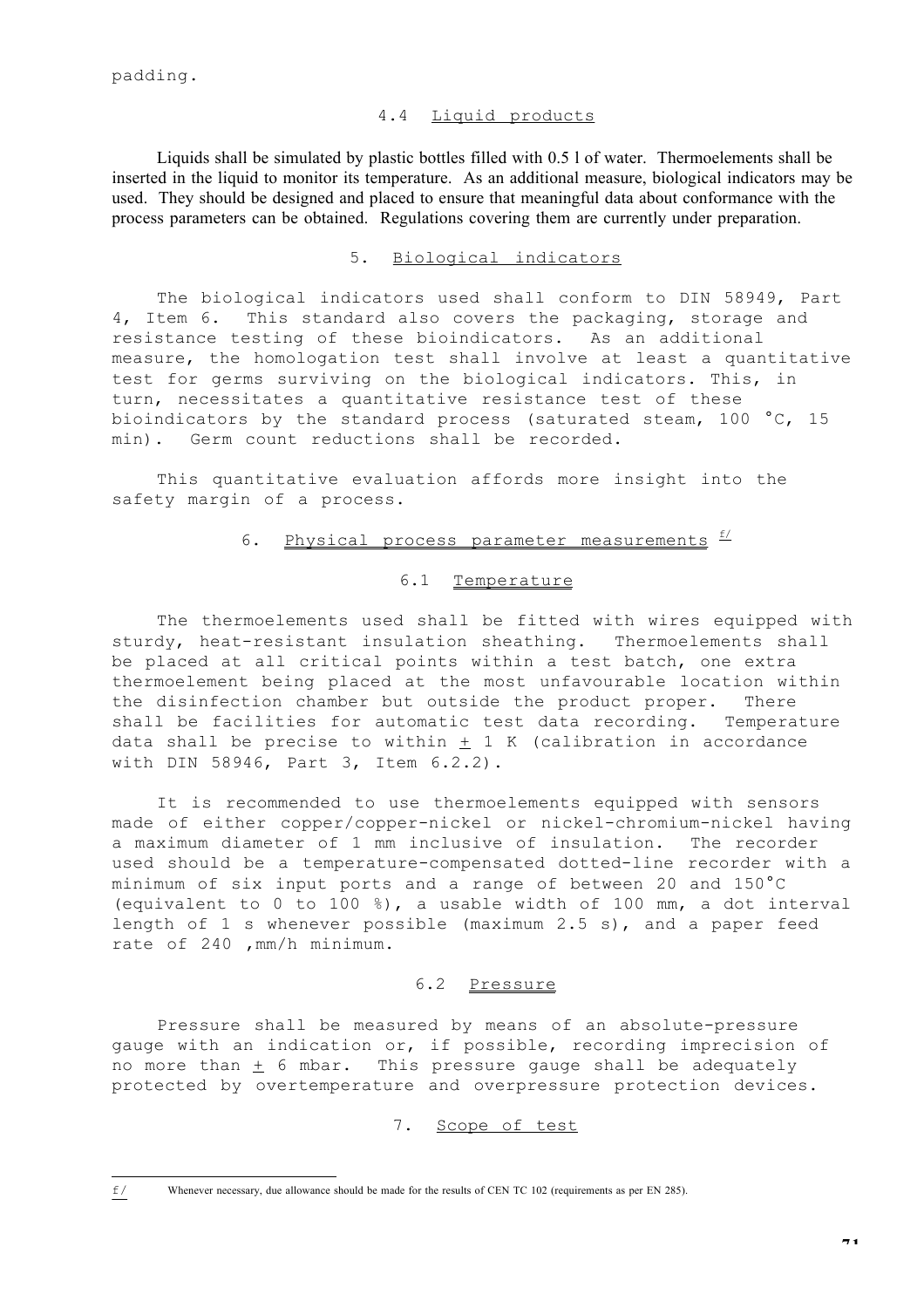Biological indicators shall be exposed within the empty disinfection chamber. Temperature distribution shall be recorded and documented.

Processes shall be tested both under partial and under full load (cf. DIN 58949, Part 3) inclusive of all the loads specified in section 4. In those processes where it appears fundamentally likely that difficulties might arise in treating batches mainly consisting of porous or liquid products, the test should include batches consisting exclusively of products defined in Section 4.2 and/or Section 4.4. As a minimum, batches consisting of single containers completely filled with porous or liquid product shall be tested.

The test batches described in Sections 4.2 and 4.2 may be omitted in the testing or processes designed for liquids only.

Biological indicators shall be used to determine the limits or process efficiency. Containers filled with porous product shall be fitted with no less than 10 bioindicators preferably placed in critical locations. The container, in turn, shall itself be placed in a critical location within the disinfection chamber. In "lumen" and "liquid" test batches, at least five of the test carriers used shall be equipped with biological indicators. As a rule, in quantitative tests, three biological indicators suffice.

Tests shall be repeated at least twice. Tests of processes not belonging to the fractional-vacuum category described in DIN 58949, Part 1, shall be repeated four times.

Homologation test records shall show what exposure time, i.e. the inactivation time plus a fixed safety margin, has been determined experimentally. Furthermore, such reports shall contain descriptions of critical locations and critical batches.

## 7.2 Commissioning tests

As a minimum, one test involving a test batch of lumens shall be conducted. The test shall involve at least five test carriers fitted with bioindicators. The batch in the disinfection chamber shall be one of the critical batches, identified in the homologation test or, alternatively, a full load.

Furthermore, these tests shall involve measurements of all physical parameters. In processes designed for liquids only, the test batch shall conform to Section 4.4.

#### 7.3 Periodic performance tests

Tests involving biological indicators shall be conducted as described in Section 7.2. In addition, the physical parameters of a process should be measured once a year.

#### 7.4 Unscheduled tests

To be conducted as described in Section 7.2.

#### 8. Test records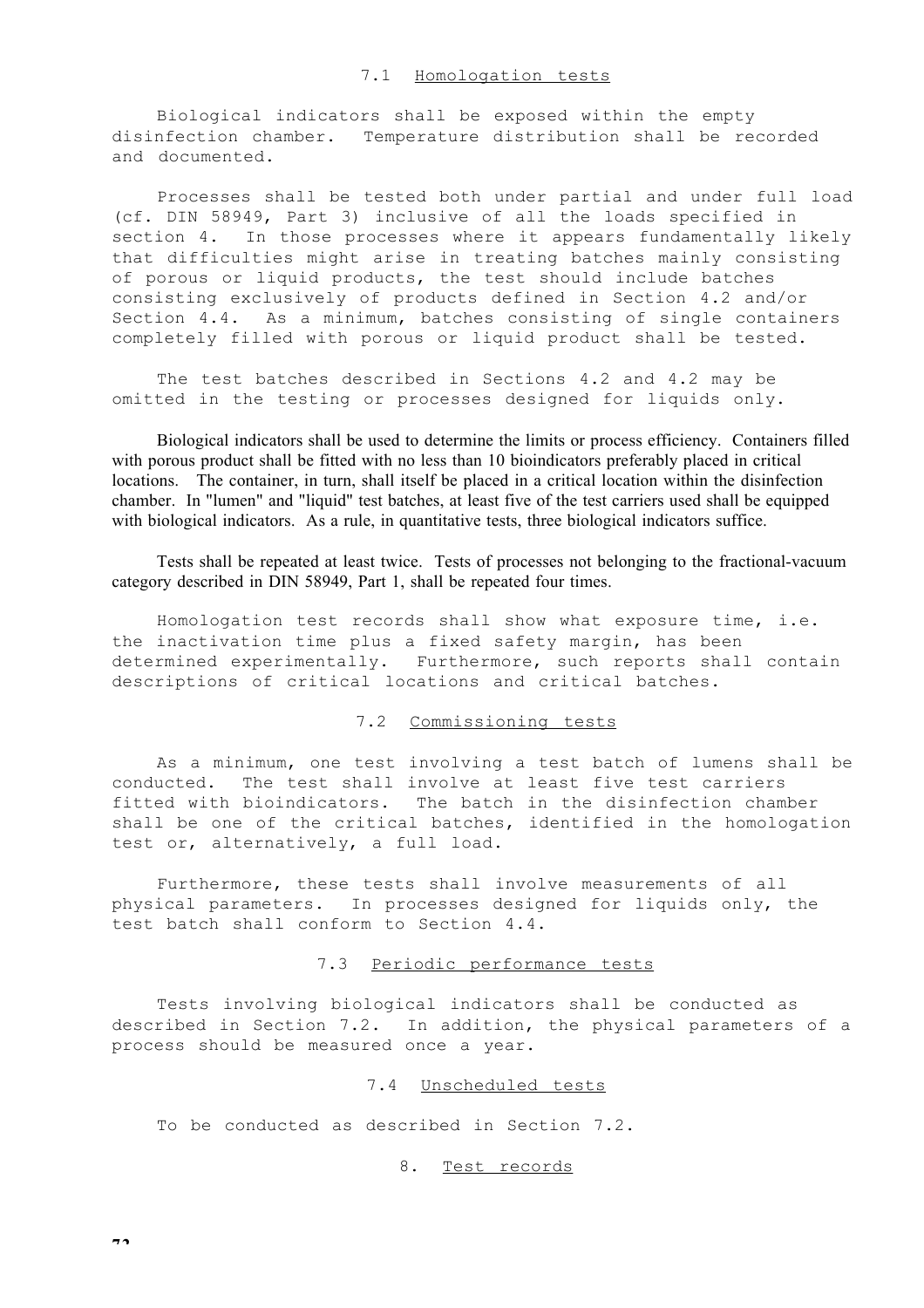The sanitizer's make, type designation and factory number; The type of test conducted; A description of the procedure involved; The type and weight of the load together with a description of the containers used; The location of the biological indicators and thermoelements (if any) within the sanitizer; Process parameter measurements, if applicable (local curves and histograms); The results of the microbiological test inclusive of the biological indicator resistance test. Reports shall show the makes of biological indicators used as well as their batch numbers, expiration dates and, if necessary, package types.